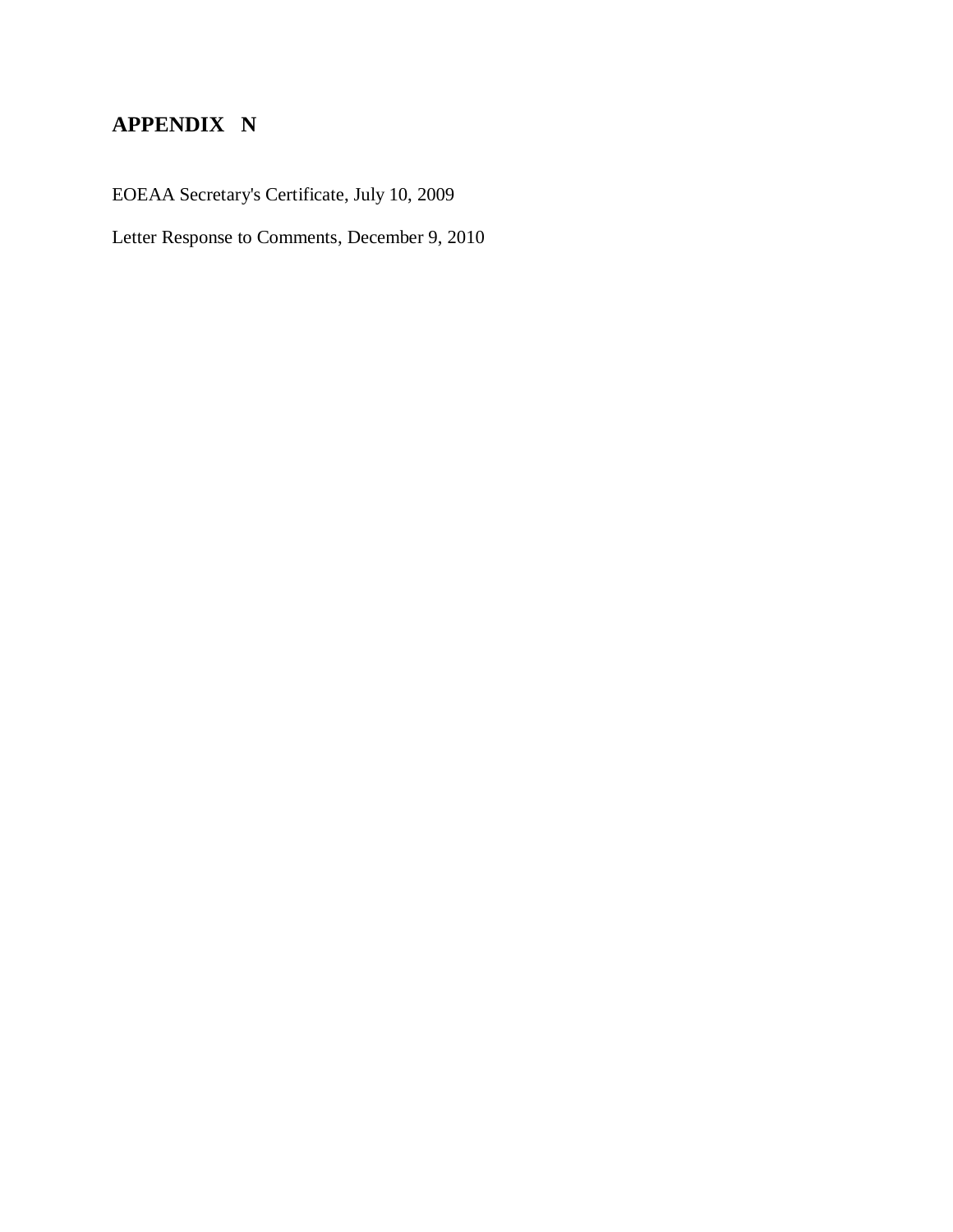

Deval L. Patrick **GOVERNOR** 

Timothy P. Murray LIEUTENANT GOVERNOR

> lan A Rowles **SECRETARY**

The Commonwealth of Massachusetts Executive Office of Energy and Environmental Affairs 100 Cambridge Street, Suite 900 **Boston, MA 02114** 

> Tel: (617) 626-1000 Fax: (617) 626-1181 http://www.mass.gov/envir

July 10, 2009

## CERTIFICATE OF THE SECRETARY OF ENERGY AND ENVIRONMENTAL AFFAIRS **ON THE** EXPANDED ENVIRONMENTAL NOTIFICATION FORM

| PROJECT NAME            | : Town of Orleans Comprehensive Wastewater |
|-------------------------|--------------------------------------------|
|                         | Management Plan                            |
| PROJECT MUNICIPALITY    | : Town of Orleans                          |
| PROJECT WATERSHED       | : Cape and Islands                         |
| <b>EOEA NUMBER</b>      | : 14414                                    |
| PROJECT PROPONENT       | : Town of Orleans                          |
| DATE NOTICED IN MONITOR | : May $6, 2009$                            |

Pursuant to the Massachusetts Environmental Policy Act (G. L. c. 30, ss. 61-62I) and Section 11.03 of the MEPA regulations (301 CMR 11.00), I hereby determine that this project requires the preparation of an Environmental Impact Report (EIR).

In accordance with Section 11.05(7) of the MEPA regulations, the Town of Orleans (the Town) has submitted an Expanded Environmental Notification Form (EENF) with a request that I allow the Proponent to fulfill its EIR obligations under MEPA with a Single EIR (SEIR), rather than the usual process of a Draft and Final EIR. The EENF received an extended comment period pursuant to Section 11.06(8) of the MEPA regulations and the Town voluntarily extended the comment period an additional four weeks. The EENF includes clear descriptions of the project, a description of the extensive planning and alternatives analysis conducted to date, identifies potential environmental impacts associated with the project and provides commitments to mitigate impacts. Comments received from the Department of Environmental Protection (MassDEP), the Cape Cod Commission (CCC) and others indicate overwhelming support for the analysis and conclusions included in the EENF and that it is consistent with legal requirements. Based on a review of the EENF and after consultation with state agencies. I hereby find that the EENF meets the regulatory requirements and I am permitting the Proponent to file a SEIR in fulfillment of Section 11.03 of the MEPA regulations.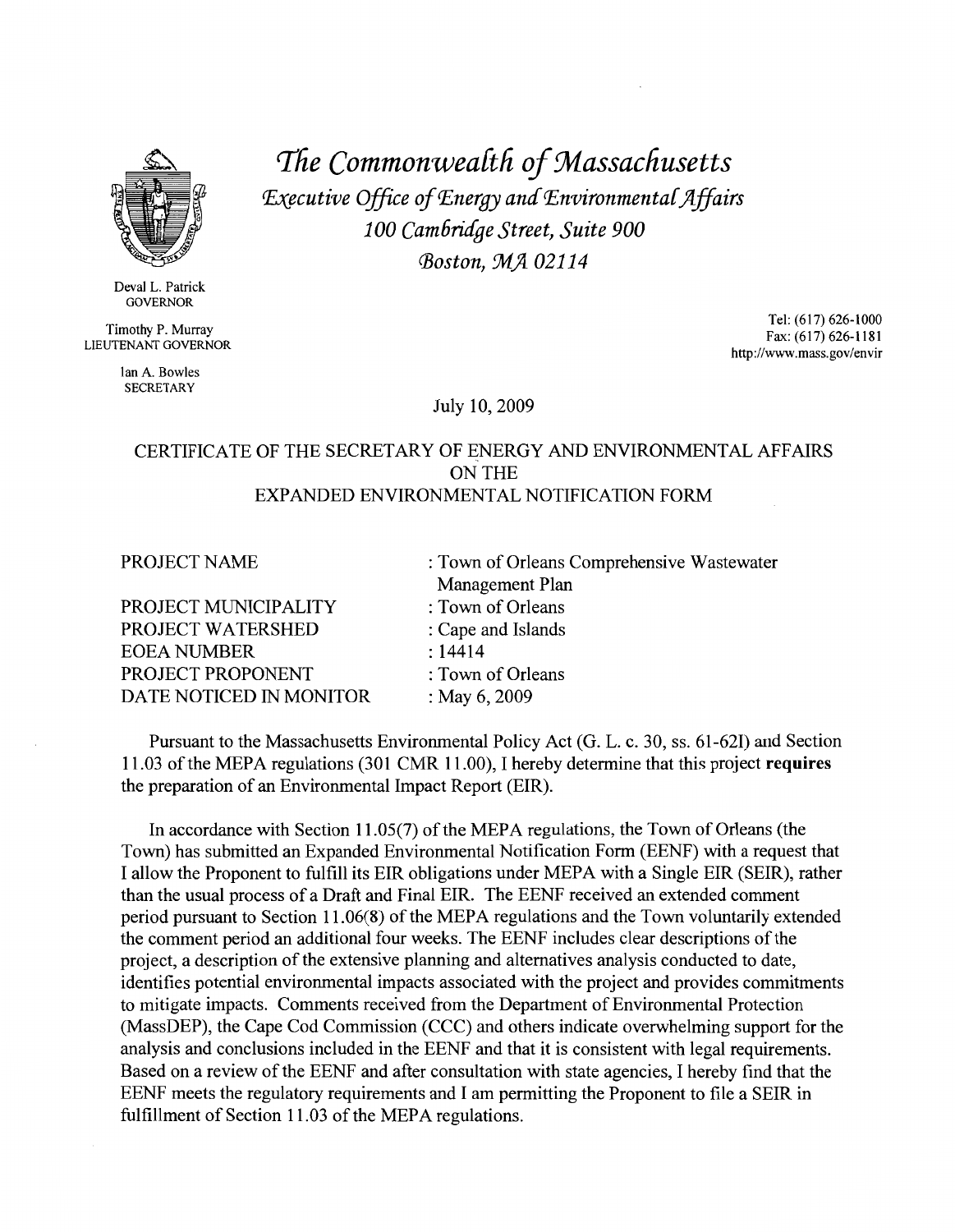#### **EENF** Certificate

The Scope described below is intended to identify additional analysis and information necessary to complete MEPA review and ensure that impacts and issues are fully analyzed.

#### Project Overview

The Town of Orleans' comprehensive wastewater management process has been undertaken for the purposes of:

- 1) Evaluating and planning for the impacts to the Town's marine and freshwater water resources from anticipated future residential and commercial growth and development in the Town of Orleans over the 20-year project planning period (ending in 2030);
- 2) Evaluating and quantifying the Town of Orleans' existing and future contributions to nitrogen loading of coastal embayments and phosphorous loading of freshwater ponds from the Town's on-site septic systems over the 20-year project planning period;
- 3) Evaluating the feasibility of centralized and de-centralized municipal sewer options to meet the estimated 2030 nitrogen control needs and Total Maximum Daily Loads (TMDLs) established for the marine embayments surrounding Orleans;
- 4) Evaluating alternative methods for the disposal of treated wastewater including onsite and off-site groundwater disposal using rapid infiltration basins and wastewater reuse for landscape spray irrigation, with the intent of reducing groundwater discharges from the proposed Orleans Wastewater Treatment Facility (WWTF):
- 5) Evaluating the feasibility of non-structural and non-traditional nutrient management techniques to further reduce nutrient loading to the marine embayments surrounding Orleans; and,
- 6) Reviewing the long-term effectiveness of regional wastewater treatment and disposal options involving the Towns of Orleans, Eastham and Brewster.

The Town's draft comprehensive wastewater management plan (Draft CWMP) has been designed to achieve reductions of nitrogen loading and meet nutrient Total Maximum Daily Loads (TMDLs) to the Town of Orleans' coastal embayments including Pleasant Bay, Nauset Marsh/Town Cove, Cape Cod Bay, and to achieve reductions of phosphorous loading to protect the water quality associated with a number of fresh water ponds located in Orleans over the 20year project implementation period.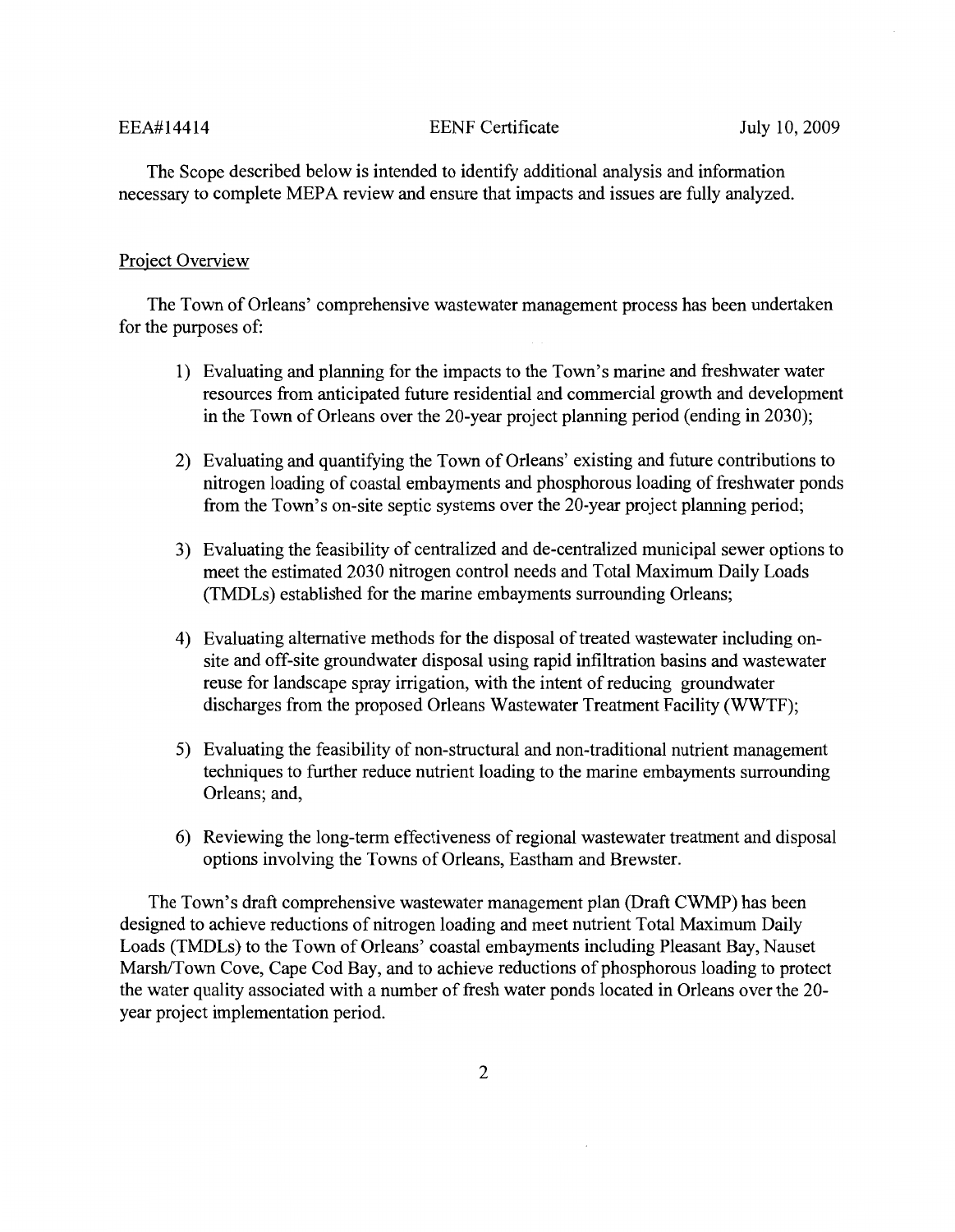#### **EENF** Certificate

I note that the Inner Cape Cod Bay and Pleasant Bay have been designated as Areas of Critical Environmental Concern (ACECs) and Outstanding Resource Waters (ORW) under the Massachusetts Surface Water Quality Standards (314 CMR 4.00). Extensive areas of Priority and Estimated Habitat of rare wildlife have been mapped by the Natural Heritage and Endangered Species Program ("NHESP") within each of these ACECs.

The Town's core sewer construction plan (Core Program) involves the six phase construction of new sewers including a new wastewater treatment facility (Orleans WWTF) to be located at the existing Tri-Town Septage Treatment facility located near the intersection of Route 6 and Route 6A at 29 Overland Way in Orleans. The Core Program includes the construction of approximately 74 miles of new municipal sewer pipe, and approximately 63 sewer pump stations. Under the Core Program, 0.64 million gallons per day (MGD) of wastewater flow will be collected from 2,800 individual properties (approximately 53% percent of the Town) in the 2030 design year for treatment and on-site disposal. As currently designed, the Draft CWMP incorporates reserved treatment capacity to accommodate the projected future 2030 build-out of Orleans including reserving approximately 17,000 gallons per day (gpd) of capacity at the Orleans WWTF for anticipated future development in the Town's downtown Central District. Construction of Phase 1 of the Core Program is expected to be completed in 2015 and will include the construction of the new Orleans WWTF (to operate at 50% design capacity) and approximately 15 miles of new sewers and 7 pump stations located primarily throughout the downtown area of Orleans. Phase 2 will include the construction of approximately 11 miles of additional gravity sewers and five separate cluster wastewater treatment systems each with a design capacity of 10,000 gpd to be located at the headwaters of the Paw Wah, Lonnie's, Arey's, Baker's and Mill Ponds. As described in the EENF, these cluster systems will provide interim nitrogen and phosphorous removal in advance of the construction of the later Core Program sewer phases. The Town proposes to eventually convert and incorporate these cluster wastewater treatment systems to serve as pump stations for the Core Program municipal sewer system. The Phase 2 sewer construction work is expected to be completed in 2018. Construction of the remaining Core Program phases (Phases 3-6) is anticipated to be completed by 2030.

The Orleans WWTF will include a new septage receiving station to replace the existing Tri-Town Septage Treatment Facility and will be designed to receive, treat and dispose septage truck-transported from non-sewered areas in Orleans together with septage from the other Tri-Town District communities of Brewster and Eastham. The remaining sludge materials resulting from the Orleans WWTF's treatment of wastewater and septage will be dewatered and trucked off-site for suitable reuse and disposal. The Draft CWMP also incorporates a number of nonstructural elements designed to reduce nutrient loading including proposed programs for controlling the use of fertilizer products on lawns, gardens and agricultural areas, stormwater management and water conservation.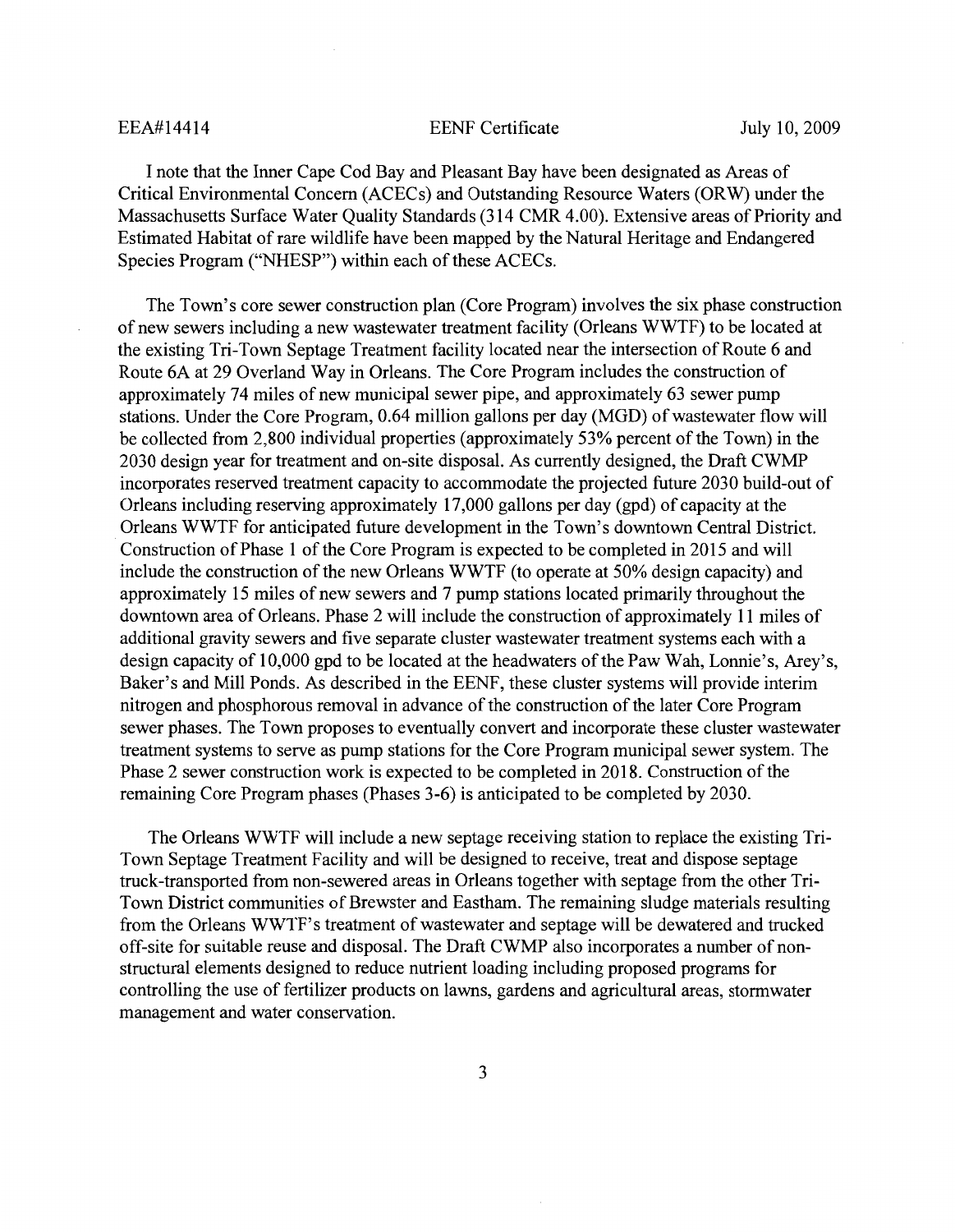#### **EENF** Certificate

The Town's Draft CWMP has been designed to also accommodate potential additional future wastewater flows from the remaining unsewered areas of Orleans (Extended Program) and/or the neighboring towns of Eastham and Brewster (Regional Program). However, as described in the EENF, additional wastewater disposal sites or reuse options may be required to support these potential future sewer expansion programs. The Orleans Draft CWMP also incorporates an Adaptive Management Plan (AMP) that outlines a process for reporting the results of the Town's ongoing annual groundwater quality and marine habitat monitoring program to identify the need for any adjustments or mid-course corrections to the phased construction of the Core Program to achieve compliance with TMDLs for the coastal embayments surrounding Orleans.

#### **State Permits and Jurisdiction**

The project is undergoing review pursuant to Sections  $11.03(5)(a)(3)$  and  $(5)(b)(1)$  of the MEPA regulations, because the project will likely involve the construction of sewer mains ten or more miles in length and the development of a new wastewater treatment facility with a capacity of more than 1,000,000 gallons per day. The project will require a Groundwater Discharge Permit, a Chapter 91 License, and a 401 Water Ouality Certificate from MassDEP. The project must be reviewed by the Natural Heritage Endangered Species Program (NHESP) and the Massachusetts Historical Commission (MHC) because portions of the project occur within Priority Habitat and within or adjacent to recorded archaeological sites and archaeologically sensitive areas, respectively. It may require Federal Consistency Review with the Massachusetts Coastal Zone Management (MCZM) Office. It may also require a Construction Access Permit from the Massachusetts Highway Department. The project may need to obtain a Section 404 Permit from the U.S. Army Corps of Engineers. The project should comply with the National Pollutant Discharge Elimination System (NPDES) General Permit for stormwater discharges from a construction site. It will also require an Order of Conditions from the Orleans Conservation Commission and on appeal only, a Superseding Order of Conditions from MassDEP.

The Town anticipates applying for State Revolving Fund (SRF) loans for subsequent planning and construction of proposed sewer project. Therefore, MEPA jurisdiction is broad and extends to all aspects of the project that may cause Damage to the Environment, as defined in the MEPA regulations.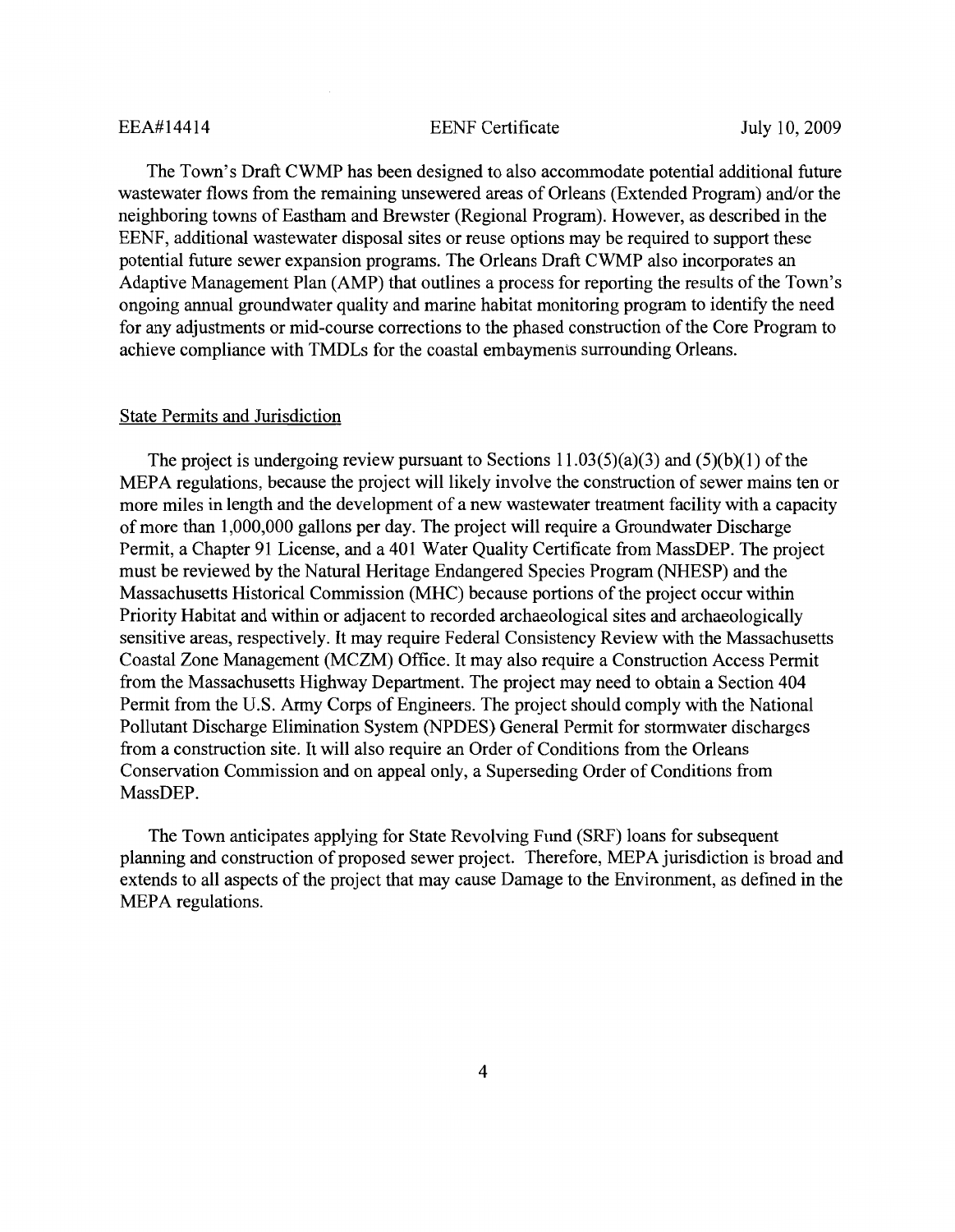#### **EENF** Certificate

#### **SCOPE**

The Town should prepare the SEIR/Final CWMP in accordance with Section 11.07 of the MEPA regulations as modified by this Certificate. The SEIR should include a copy of this Certificate. The SEIR should also contain copies of the comments received. The Town should circulate the SEIR to those who commented on the EENF, and to any party required by regulation.

### **Project Description**

The SEIR should include a detailed executive summary explaining what is being proposed under the Town's Core Program and potential future Expanded Program and Regional Program and why. It should identify significant environmental benefits and impacts, and measures that will be taken to avoid, minimize and mitigate adverse impacts. The SEIR should describe the proposed schedule for the remaining phases of project planning, design, environmental permitting and review, and construction. Detailed information should be provided for each area where construction of new sewers or cluster systems are proposed, including maps that show where sewer lines, cross-country easements, pumping stations, and other facilities will be located. The SEIR should provide the best information currently available for the six sewer construction phases proposed under the Core Program, and explain what additional information is proposed for later collection and analysis. The SEIR should discuss the state permitting process for this project and describe how it will meet applicable performance standards.

#### **Needs Analysis**

A Needs Analysis was conducted to determine the nutrient loads generated by existing and future development and their respective septic systems in the Town of Orleans and the types of wastewater treatment and disposal alternatives that would be required to meet published and expected TMDLs for the coastal embayments and freshwater ponds in Orleans. In developing the Draft CWMP, the Town reviewed the total number of parcels located within each of the three watersheds for the marine embayments surrounding Orleans and freshwater pond watersheds, and estimated the water use, wastewater flows and nutrient loading to be generated in the 2030 project design year. Existing and future development parcels were evaluated to determine the need for sewer to address the water quality requirements and TMDLs of the Town's marine and freshwater water resources. Both MassDEP and I generally concur with the findings of the Needs Analysis.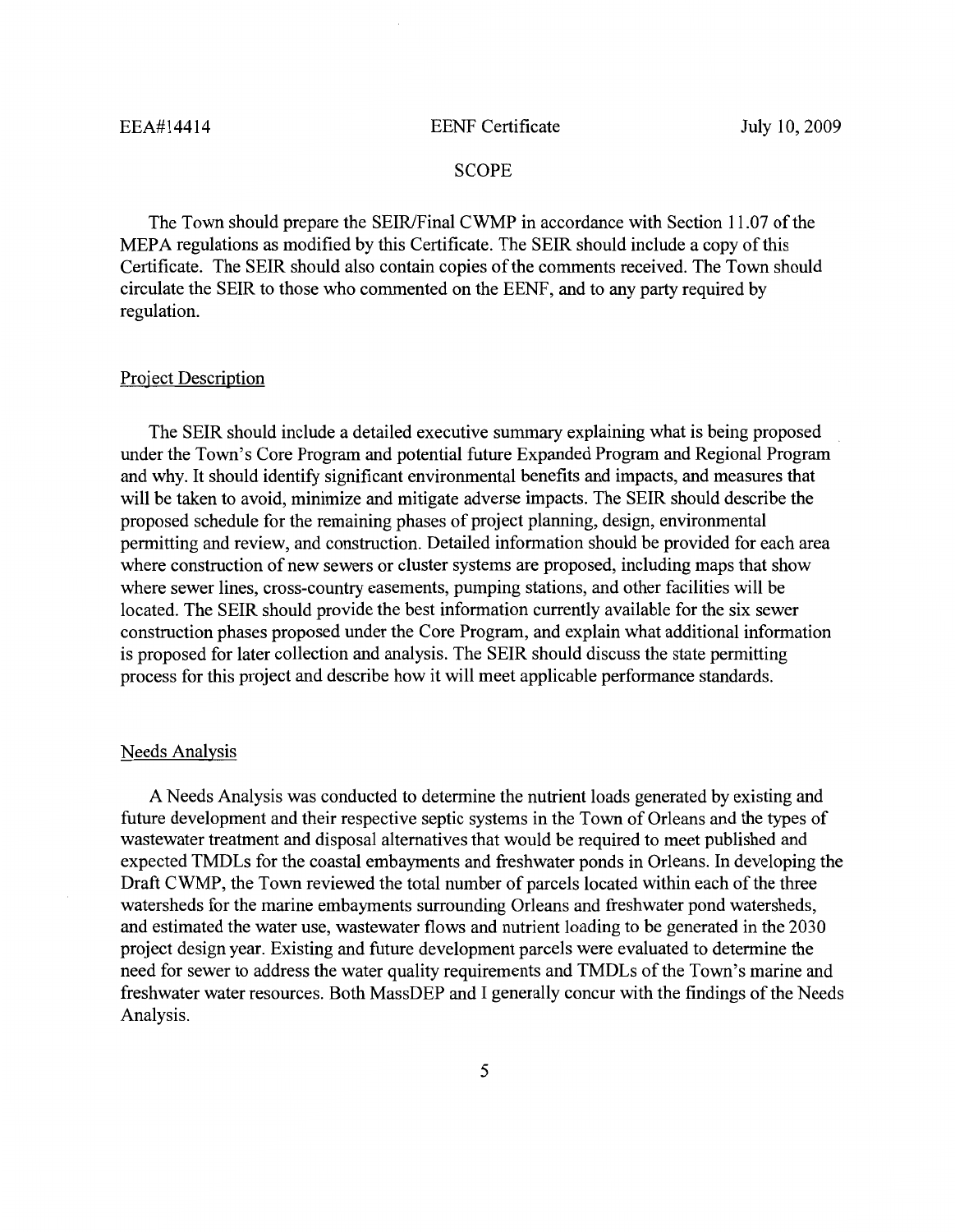**EENF** Certificate

#### **Alternatives Analysis**

The EENF includes an evaluation of decentralized, community, and regional wastewater treatment and disposal alternatives to address the Town's identified wastewater treatment needs. The Town's Draft CWMP describes a Core Program of sewering that involves the phased construction of a centralized wastewater collection, treatment and disposal system to serve approximately 53% of the Town's existing developed properties.

The SEIR should include a detailed description of the Town's preferred site layout for the proposed Orleans WWTF that would maximize the reuse of the existing septage facility infrastructure and avoid fragmentation of undisturbed areas within the site and a 'take' of the Eastern Box Turtle. The SEIR should consider incorporating the sewering of the Cedar Pond watershed area as part of the Town's Phase 1 Core Program construction activities. The SEIR should include a discussion of additional wastewater disposal or reuse alternatives that may be required to support the Extended or Regional Programs.

#### Wastewater Treatment and Water Quality

### **Orleans Wastewater Treatment Facility**

As described in the EENF, the Town conducted a review of hydrogeological studies, hydraulic load testing and other groundwater modeling analyses pertaining to the 26-acre existing Tri-Town District Septage Treatment Facility site (Tri-Town site). The Tri-Town site is located within the Namskaket Marsh embayment that has been found to have excess capacity to accept additional nitrogen loading. According to the information provided in the EENF, the majority of the treated wastewater recharged at the Tri-Town site will mix with groundwater and recharge Namskaket Marsh. The Town has concluded that the on-site disposal and groundwater recharge of treated effluent from the Orleans WWTF will not impact local groundwater and surface water resources including existing water table mound height and nutrient loading to the Namskaket Marsh embayment. As currently designed, the Orleans WWTF will employ a 4-stage Bardenpho nitrogen removal process that will provide treatment levels capable of achieving nitrogen effluent concentrations of 3-5 parts per million (ppm) with a designed capacity to treat and dispose up to 0.64 MGD. The Draft CWMP includes a commitment to monitor groundwater resources around the periphery and down gradient of the Orleans WWTF site to identify the impacts on groundwater resources and embayments surrounding the Town of Orleans. This monitoring program is expected to be incorporated into a MassDEP groundwater discharge permit for the Orleans WWTF.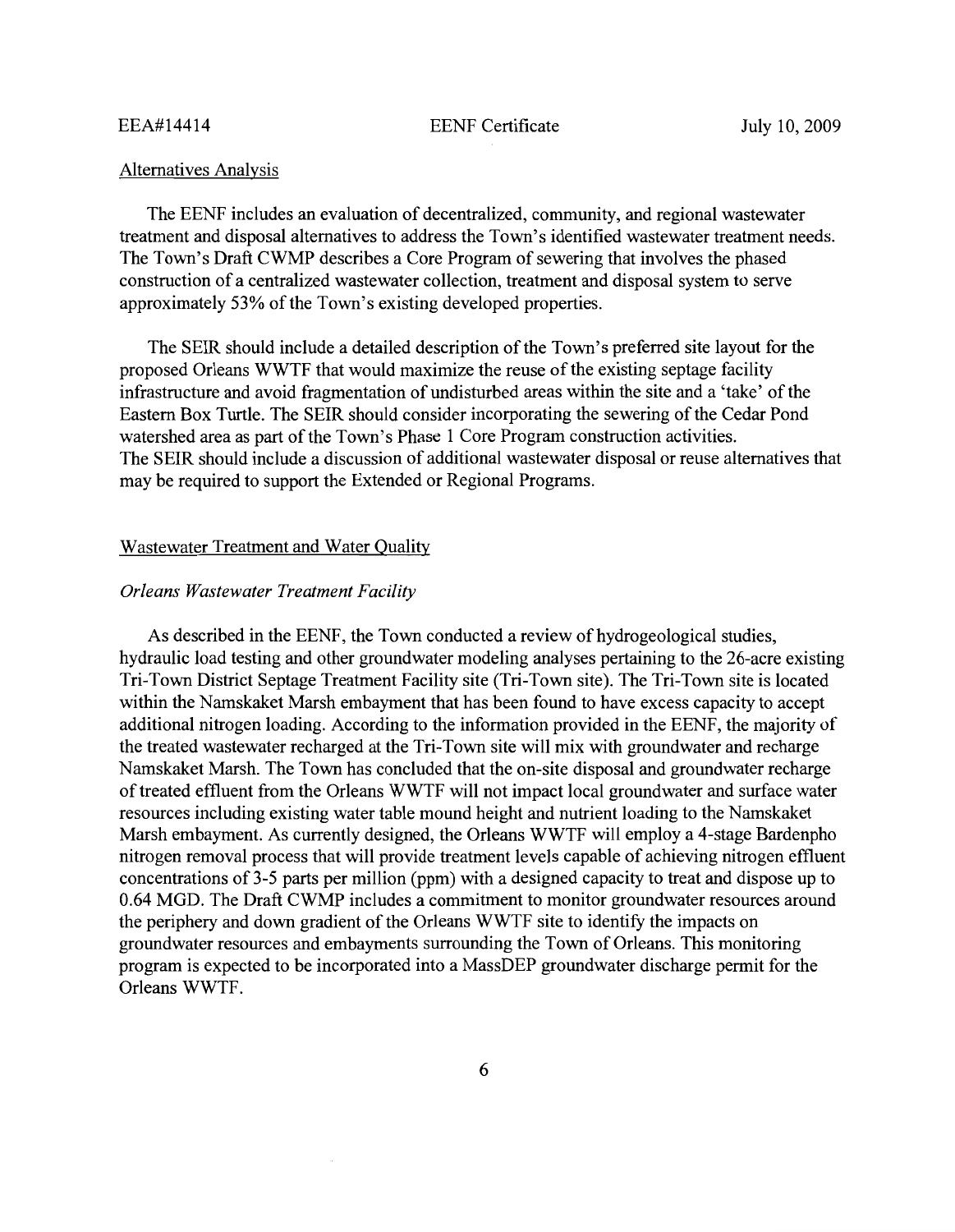**EENF** Certificate

The SEIR should provide a detailed description of the Town's proposed groundwater quality monitoring plan for the Tri-Town site. The SEIR should evaluate the Tri-Town site's capacity to treat the additional estimated wastewater flows to be generated under the potential future Expanded and the Regional wastewater treatment alternatives.

### **Marine Embayments**

The Town has continued to participate in the Massachusetts Estuaries Project (MEP) to conduct water quality sampling and identify nutrient loading problems for the Town's coastal embayments. MEP was created by MassDEP, and the University of Massachusetts School of marine Science and Technology (UMass SMAST) to define the nitrogen limits of coastal estuaries in southeastern Massachusetts. The Technical Reports produced by the MEP are used by MassDEP and the US Environmental Protection Agency (EPA) to establish Total Maximum Daily Loads (TMDLs) for nitrogen loading to these coastal emabyments and their tributaries. According to the comments received from MassDEP, CCC and others, the estimated nitrogen loading reductions resulting from the Town's proposed phased Core Program for municipal sewer construction are consistent with published or expected TMDLs for the watersheds and embayments surrounding the Town of Orleans.

The SEIR should incorporate the findings of the MEP Technical Reports and/or TMDLs established for the Northside Cape Cod Bay and the Nauset Marsh/Town Cove embayments. The Town should use the Linked Water Quality Model to confirm the Core Program's ability to provide the necessary reductions in nitrogen loading to embayments surrounding the Town of Orleans in compliance with published or expected TMDLs. The SEIR should evaluate the benefit of expanding the Phase 1 sewer construction area to include properties located in the Cedar Pond watershed.

#### **Freshwater Ponds**

The Draft CWMP/EENF includes an evaluation of the impacts of phosphorous groundwater loading from residential land use on the water quality of large freshwater ponds and lakes located in Orleans. Using water quality monitoring results collected as part of the Cape Cod Ponds and Lakes Stewardship (PALS), the Town has identified the need to sewer properties located around Bolands, Baker, Ice House, Shoal and Cedar Ponds, and Crystal and Pilgram Lake. As described elsewhere in this Certificate, Phase 2 of the Town's Core sewering program includes the construction of five separate cluster wastewater treatment systems that will each serve 40-50 existing developed properties located in areas upgradient of a number of impaired freshwater ponds in Orleans including the Paw Wah, Lonnie's, Arey's, Baker's and Mill Ponds.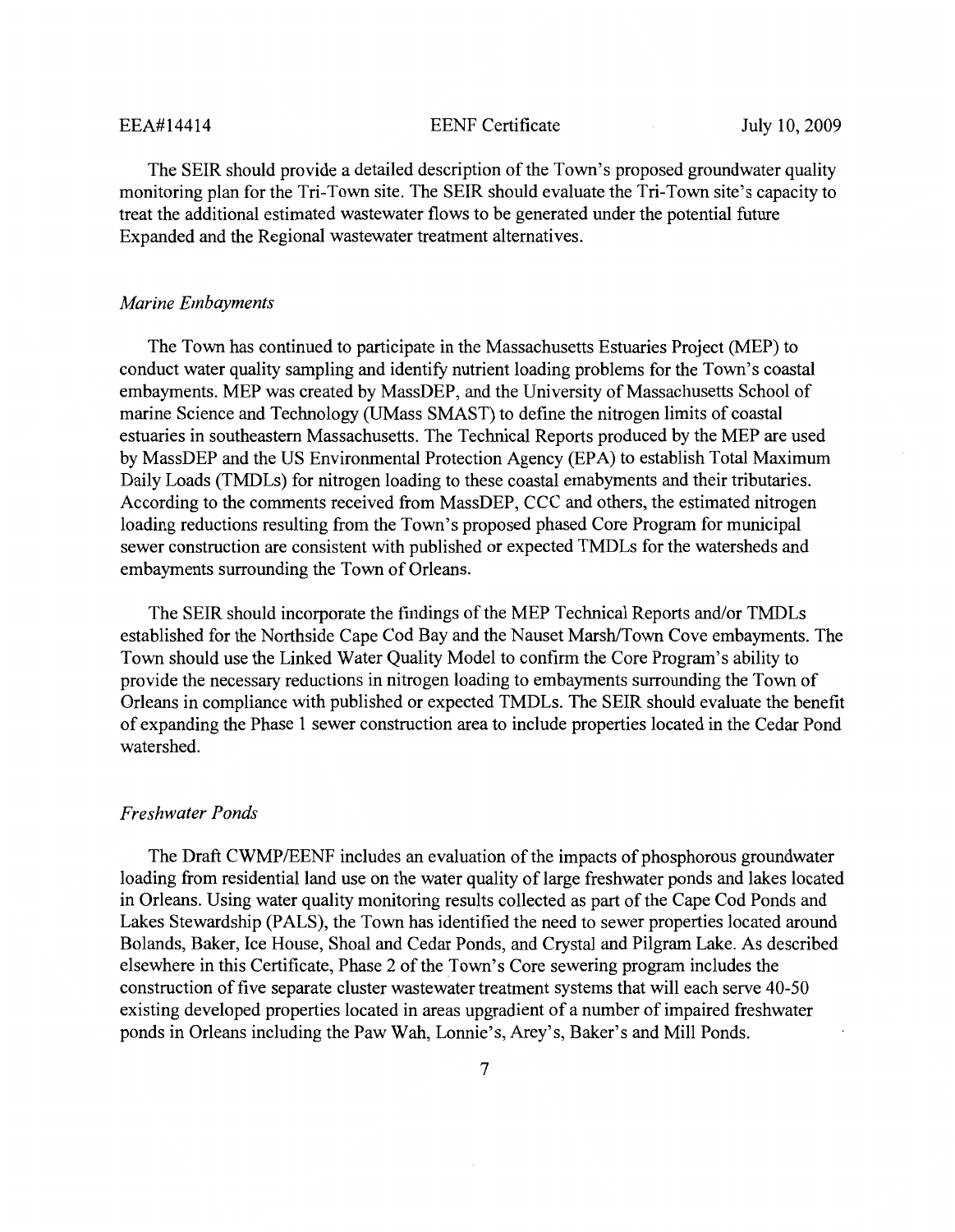**EENF** Certificate

According to the Town, the construction and operation of these cluster systems in advance of later phases of the proposed municipal sewer system will significantly reduce phosphorous to groundwater and phosphorous loading to these ponds.

The SEIR should provide a detailed discussion of the proposed cluster wastewater treatment systems including proposed sites for locating cluster wastewater treatment systems locations, areas to be served, system design capacity and treatment efficiency. This section of the SEIR should include an analysis of the benefits of cluster systems to provide nitrogen removal from the Pleasant Bay tributaries. The Town should consider cluster treatment systems with treatment efficiencies and nitrogen removal rates of 5 parts per million (ppm). The Town should also reevaluate the merit of the proposed cluster wastewater treatment systems for Bakers Pond and Cedar Pond and consider incorporating the sewering of the Cedar Pond watershed area as part of the Town's Phase 1 Core Program construction activities.

#### **Adaptive Management Plan**

The Draft CWMP includes an Adaptive Management Plan (AMP) that will report to MassDEP the results of the Town's annual ground water monitoring of the Tri-Town site and monitoring of water quality and eel grass coverage in Orleans' coastal embayments to document the reductions in watershed nitrogen loads achieved from the Town's phased sewer construction program. The AMP will assist the Town to evaluate the Town's compliance with established TDMLs and identify the need for adjustments or mid-course corrections to subsequent phases of the structural and non-structural components of the Core Program.

The SEIR should provide a detailed description of the Town's proposed AMP and its water quality monitoring program for the Tri-Town site and the coastal embayments surrounding the Town of Orleans. I encourage the Town to consult with the Pleasant Bay Resource Management Alliance in designing the Town's water quality monitoring program. The SEIR should also include a discussion of the Town's commitment to continue its freshwater pond assessment and restoration activities. I ask that the Town expand the distribution of its annual water quality monitoring report to also include the CCC and the Pleasant Bay Resource Management Alliance.

#### Wetlands

The SEIR should delineate on a plan of reasonable scale all environmental resources areas located within areas proposed for sewering including; wetlands, water bodies, drinking water supplies, sensitive habitats, fisheries, designated Areas of Critical Environmental Concern (ACEC), Article 97 lands, historic resources, and agricultural lands.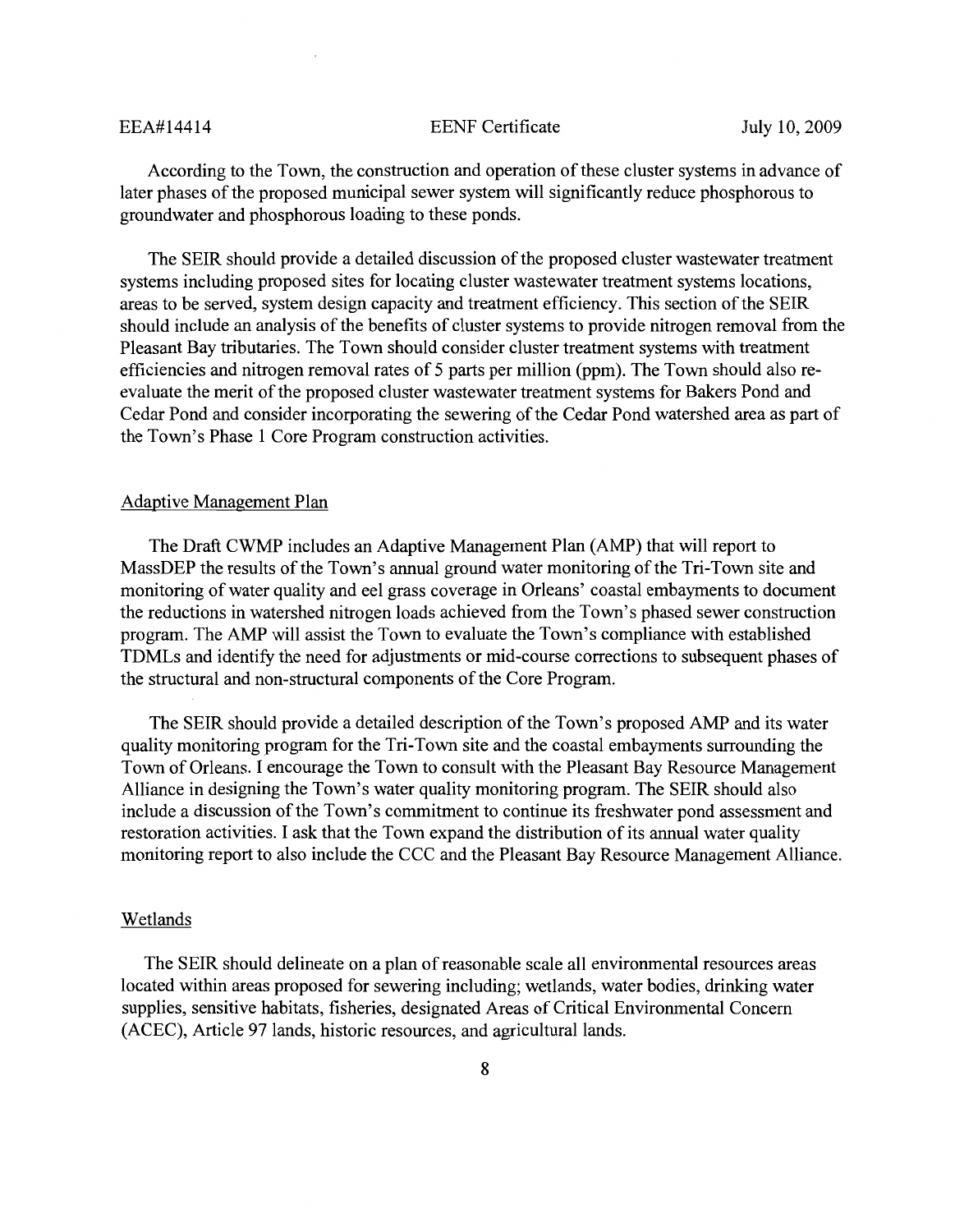**EENF** Certificate

The SEIR should analyze both direct and indirect impacts on wetlands and water bodies resulting from the project, and quantify the amount of direct wetland impact. The analysis should also discuss the consistency of any proposed drainage and stormwater management systems that are included in the project with the MassDEP Stormwater Management regulations and the Wetlands Protection Act performance standards. Proposed activities, including construction mitigation, erosion and sedimentation control, phased construction, and drainage discharges or overland flow into wetland areas, should be evaluated.

The SEIR should identify all parcels that are currently deemed unbuildable within the 100year flood plain that would potentially become buildable as a result of a sewer installation. The SEIR should provide detailed plans, at a suitable scale, illustrating the proposed project's impacts to wetland resource areas. The SEIR should examine alternatives that avoid impacts to wetland resource areas, their associated buffer zones, riverfront protection areas and 100-year flood plain areas. Where it has been demonstrated that impacts are unavoidable, the SEIR should demonstrate that the impacts have been minimized, and that the project will be accomplished in a manner that is consistent with the Performance Standards of the Wetlands Regulations (310) CMR 10.00). The Town will need to provide wetlands replication at a ratio of at least 1:1 for any unavoidable impacts to wetlands. For any amount of required wetlands replication, a detailed wetlands replication plan should be provided in the SEIR that, at a minimum, includes: replication location(s), elevations, typical cross sections, groundwater elevations, the hydrology of areas to be altered and replicated, list of wetlands plant species of areas to be altered and the proposed wetland replication species, planned construction sequence, and a discussion of the required performance standards and monitoring.

#### **Rare Species**

As described in the EENF, the existing Tri-Town Septage Treatment Facility site is located within Priority Habitat for the Eastern Box Turtle (Terrapene carolina), the Diamond-backed Terrapin (Malaclemys terrapin), Salt Reedgrass (Spartina cynosuroides) and Mitchell's Sedge (Carex mitchelliana). The EENF includes an evaluation of four alternative site layouts (Alternatives A-D) for the new WWTF facility. According to NHESP's comments on the EENF, the construction of the Orleans WWTF will occur within mapped habitat for the Eastern Box Turtle (Terrapene carolina). NHESP has recommended that the Town identify a site layout alternative that will maximize the reuse of existing disturbed areas and avoid fragmentation of undisturbed areas within the proposed Orleans WWTF site to avoid a 'take' of the Eastern Box Turtle, and I have included this requirement in the Scope for an alternatives analysis provided above.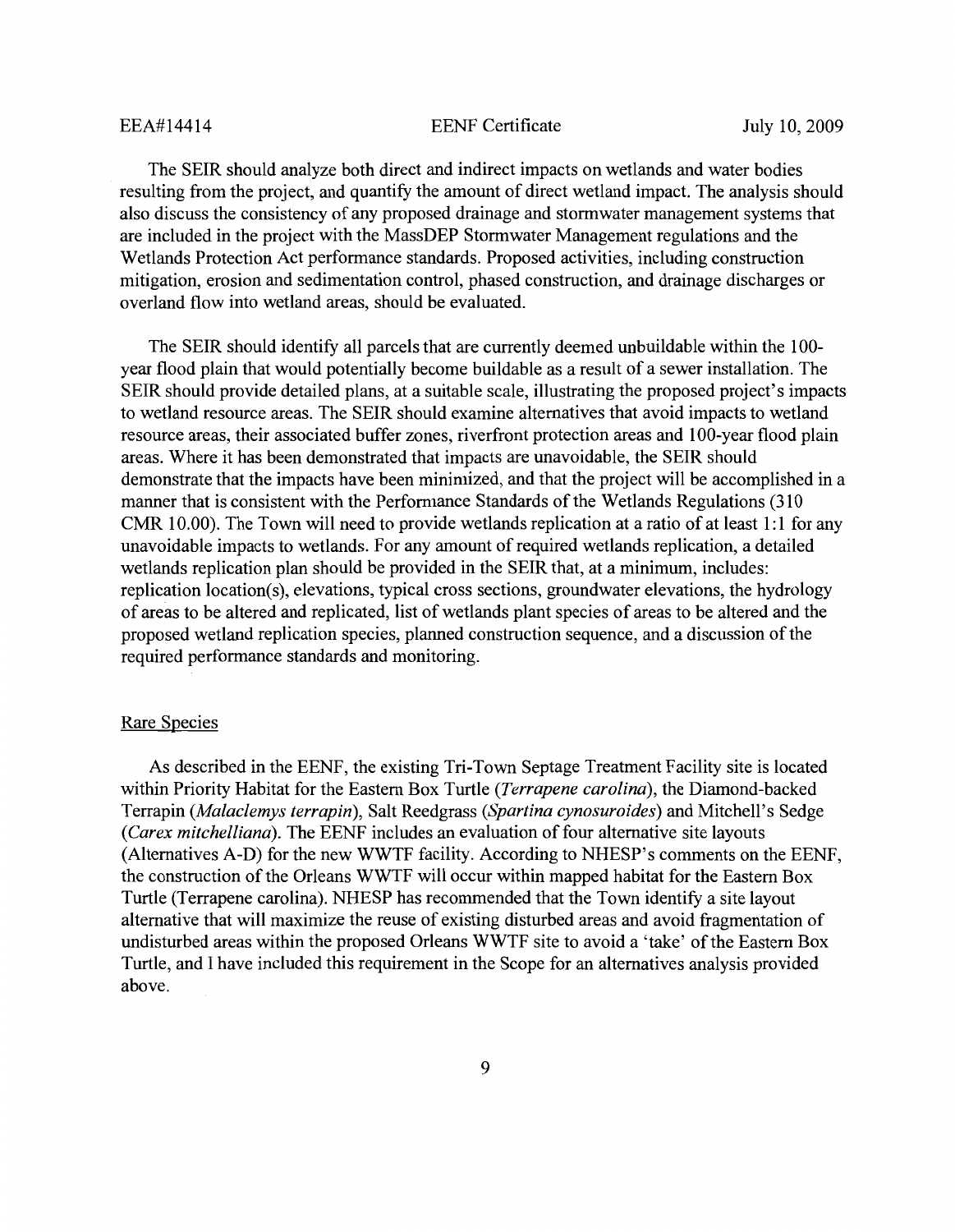#### **EENF** Certificate

The SEIR should include a detailed description of the Town's preferred site layout alternative for the Orleans WWTF. If NHESP should subsequently find that the project will require a Conservation Permit pursuant to the Massachusetts Endangered Species Act (MESA), the SEIR should analyze the impacts to Eastern Box Turtle and evaluate avoidance/mitigation strategies. I ask that the Town continue to work closely with NHESP and consult with the Orleans Conservation Commission during the preparation of this section of the SEIR and the final project design to identify necessary project construction and post-construction conditions and commitments to avoid an adverse impact to resource area habitats of state-listed species located within and adjacent to the Orleans WWTF site. The SEIR should report on the results of the Town's consultations with NHESP.

#### Historical/Archeological Resources

The Town should provide the MHC with a US Geological Survey topographical map that locates the Town's phased project area and scaled project plans showing existing and proposed conditions. These plans should be submitted to MHC as early as possible during the design phase corresponding to each of the proposed project development phases. In comments submitted on the EENF, the Massachusetts Historical Commission (MHC) indicated that a number of proposed pump stations are located within and/or adjacent to recorded archeological sites and archaeologically sensitive areas. The Town to coordinate with MHC to ensure review of any potential historic impacts from the project and the SEIR should provide an update on the status of these discussions. If MHC deems the project to have an "adverse effect" on historic or archaeological resources, the SEIR should include a discussion of mitigation measures that the Town will undertake to address the adverse effect.

#### Greenhouse Gas Emissions (GHG) and Sustainable Development

The project requires an EIR and therefore is subject to the requirements of the MEPA Greenhouse Gas Emissions Policy and Protocol ("the Policy"): http://www.mass.gov/envir/mepa/downloads/GHGPolicyRev1108.pdf. The policy requires project proponents to quantify the direct and indirect  $CO<sub>2</sub>$  emissions from the proposed project, including  $CO_2$  emissions associated with the buildings  $\&$  plant operations, and to compare those emissions to the project baseline, which includes no-build conditions as well as an assessment of the emissions associated with the current effective building code ("base case"). In connection with this requirement, the MEPA Office and the Department of Energy Resources (DOER) routinely schedule pre-filing meetings to provide technical assistance to proponents in the development of GHG analyses. I strongly encourage the Town to request a pre-filing meeting as it prepares the SEIR.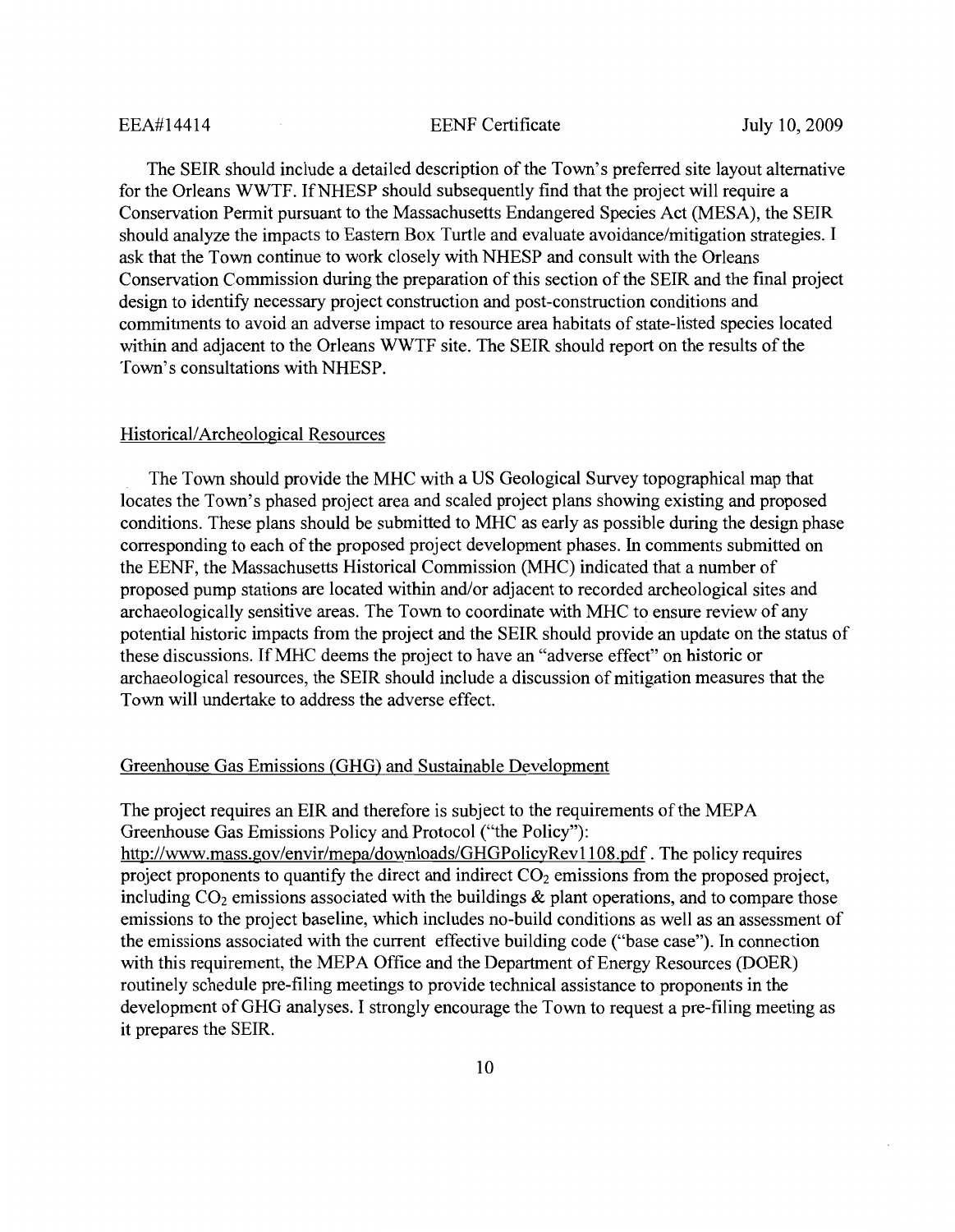#### **EENF** Certificate

The policy requires proponents to use energy modeling software to quantify projected energy usage from stationary sources and energy consumption. The policy allows the proponent to select a model but, DEP and DOER recommend using EQUEST for stationary source modeling for buildings and building systems.

The SEIR should include the modeling printout for the base case and for the preferred alternative case. The SEIR should also present an evaluation of the feasibility of each of the mitigation measures outlined below, as well as the GHG emissions reduction potential associated with each measure. The SEIR should explain, in reasonable detail, any measure not selectedeither because it is not applicable to the project or is considered technically or financially infeasible- that would result in a significant reduction of GHG.

## **Building Design**

DOER has identified several building design measures worthy of consideration in the SEIR. and adoption into the project, where feasible.

- Building Orientation-The SEIR needs to clearly describe how the buildings will be oriented, why, and the expected impacts on energy usage including solar gain, daylighting and effect on proposed and future solar energy collection systems;
- Duct Insulation-Duct insulation is the baseline required by code. To enhance efficiency, the SEIR should note, and construction should reflect, that all ducts will be sealed with mastic, tested and then insulated, since duct leakage can be a major factor in energy losses;
- $\bullet$ Roof and Wall Insulation-The SEIR should evaluate using the highest R-value insulation possible. In general, providing the best building envelope possible provides the greatest gains in energy savings for building operations and insulation is generally very cost effective;
- $\bullet$ <u>High-Albedo Roofing Materials</u> – The SEIR should fully consider these roofing materials, which are highly reflective and reduce cooling requirements for buildings. For roofing, USGBC provides LEED credit for low-slope roofs with a minimum SRI of 78 and for steep-slope roofs with a minimum SRI of 29. To qualify for an Energy Star label, Low Slope roofs must have an initial solar reflectance of at least 0.65. After 3 years, the solar reflectance must be at least 0.50. Steep Slope roofs must have an initial solar reflectance of at least 0.25, and at least 0.15 after 3 years. In addition, the performance of solar PV systems is improved when mounted on high albedo roofs; and,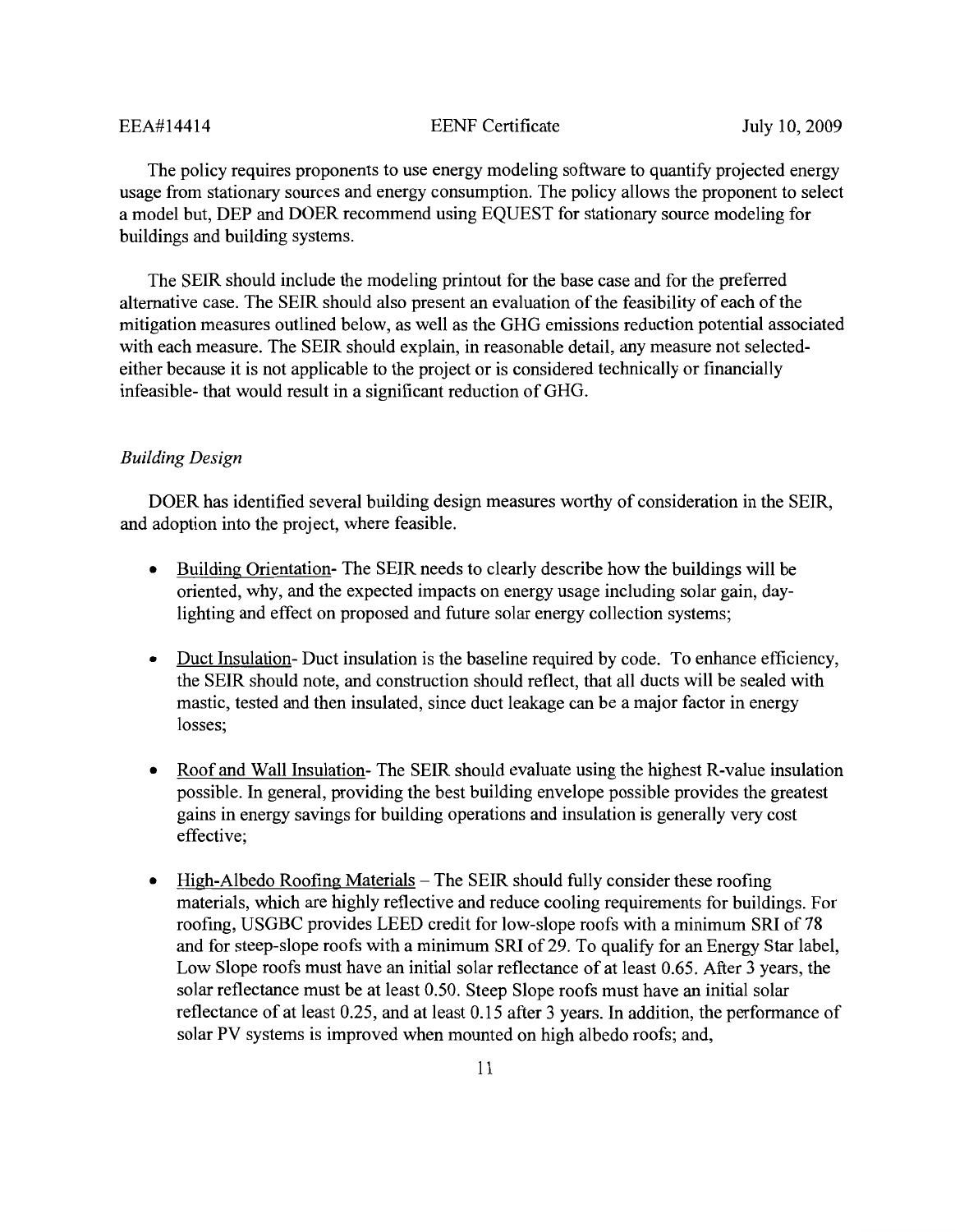**EENF** Certificate

On-site renewable energy  $-$  At a minimum, buildings should be oriented and roofs should  $\bullet$ be constructed to support the added weight of a solar photovoltaic (PV) system for potential installation during project construction or at a future date. It should be noted that a rooftop PV system operates even more efficiently, due to added reflectivity, when installed on a high-albedo roof.

Considering the support of subsidies through the Commonwealth Solar and RPS programs, the SEIR should include a life-cycle cost analysis should be done to evaluate the installation of a PV system during project construction under two scenarios: 1) construction, ownership and operation of a PV system by the building owner; or 2) construction, ownership, and operation of a PV system by a third party that will then enter into a long-term power purchase agreement with the building owner for the electricity produced by the system. If neither of these scenarios is economically feasible at this time, the Town should continue to consider the opportunity for installing PV at a future date and state its willingness to host a third-party owned PV array under a favorable power purchase agreement. The following website provides information on the Commonwealth Solar program and tools for performing basic life cycle cost analyses: http://www.masstech.org/renewableenergy/commonwealth\_solar/index.html#

#### **Equipment Design**

The Town should explore and present modeling results in this section of the SEIR related to the use of renewable and energy efficient equipment listed below when designing new or upgraded wastewater treatment facilities, pump stations and other components of the Town's comprehensive wastewater management system.

- $\bullet$ The SEIR should specify premium class rated motors for any new or replacement pumps. fans, or other drives larger than 1 horsepower (HP), as well as any scheduled to be upgraded;
- $\bullet$ The SEIR should specify the use of high efficiency models for new and replacement pumps, blowers, agitators, or other rotating equipment;
- The SEIR should consider Variable Frequency Drives (VFDs) for all motors larger than  $\bullet$ ten HP:
- $\bullet$ The SEIR should include an analysis to determine the combination of pumps (both size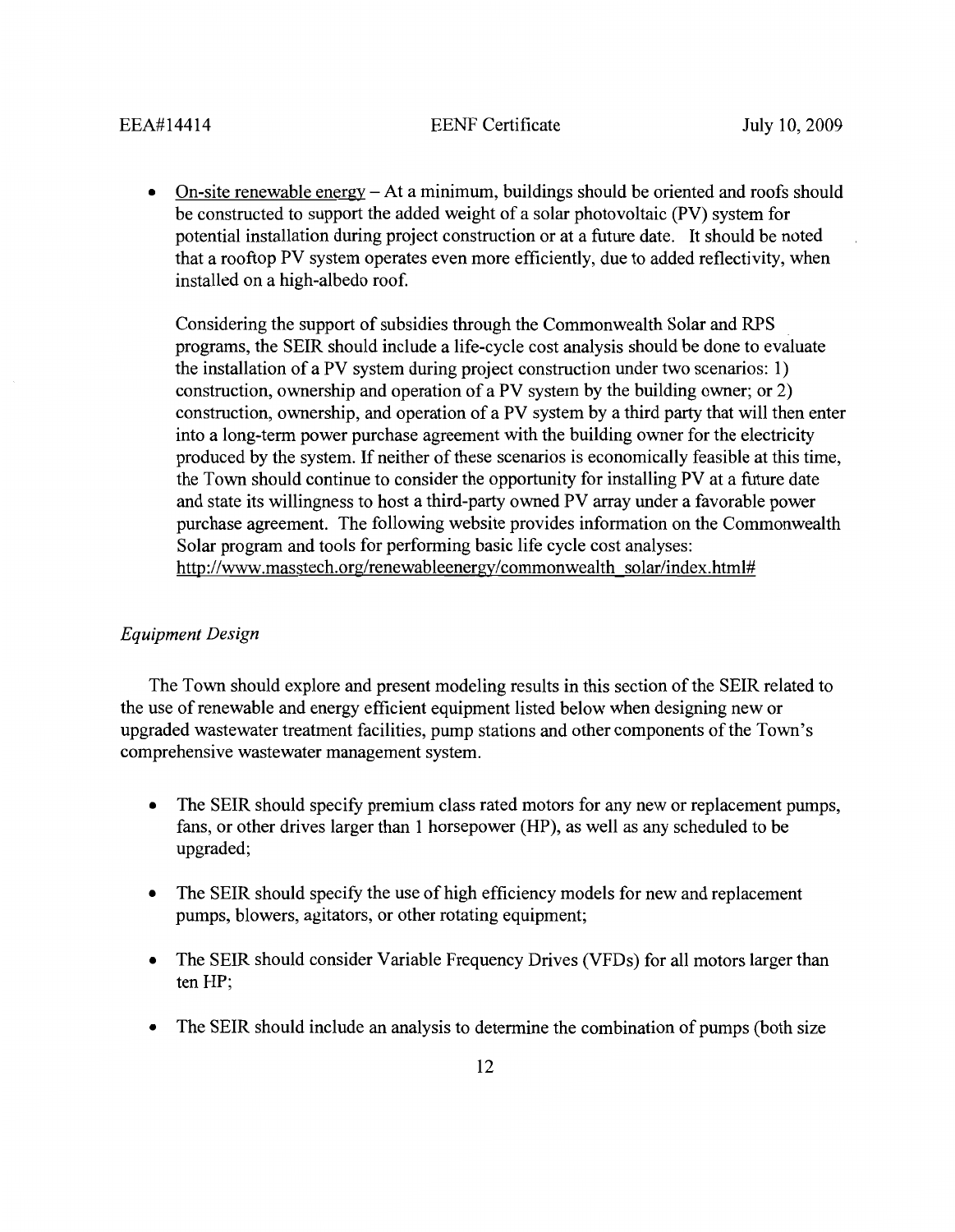and type), controls and piping which will result in a system configuration which will operate at the highest average efficiency;

- $\bullet$ The SEIR should fully consider the inclusion of renewable energy systems, such as photovoltaic panels, which could be ground mounted, to reduce the indirect  $CO<sub>2</sub>$ emissions due to the fossil fuel generated electricity which would otherwise be used;
- The SEIR should evaluate sizing, routing, and material selection for the extension of  $\bullet$ pumped sewer lines which will result in reducing the average pumping power required for the transfer of the sewer flow;
- The SEIR should include a detailed discussion of the design principles and measures  $\bullet$ which will result in reduced indirect GHG emissions that will be implemented should any of the satellite stations be constructed; and,
- The SEIR should include a description of the maintenance and replacement policies,  $\bullet$ activities and schedules related to equipment included in existing system pumping stations which will eventually bring them to a comparable standard of efficiency.

I note that MassDEP, in coordination with other state and local agencies has initiated a demonstration project to retrofit existing wastewater treatment plants and water treatment plants with energy efficient technology,

http://www.mass.gov/dep/water/wastewater/empilot.htm. The costs of some of these improvements are eligible for funding through the SRF and other programs. I encourage the Town to consult with MassDEP regarding this demonstration project as it prepares the analysis required under this section.

#### **Construction Impacts**

Construction period impacts and mitigation measures should be described in the SEIR, including impacts from noise and dust, impacts on trees and other vegetation, and traffic impacts. Measures that will be taken to minimize and mitigate construction period impacts (in particular impacts on sensitive receptors or exceptional resources) should be detailed.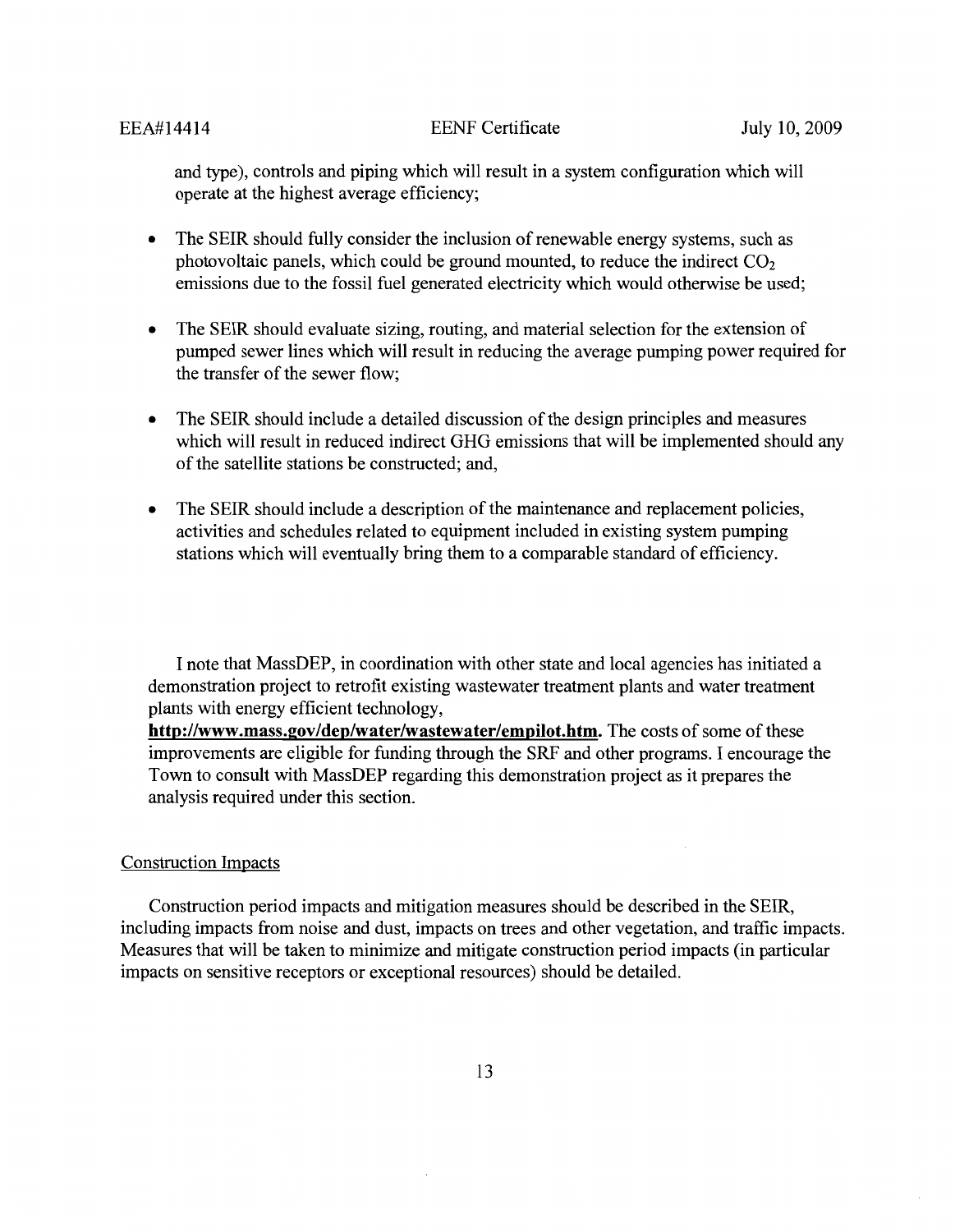#### Sewering and Growth Management

The EENF/Draft CWMP includes a discussion of potential land use control mechanisms to limit unwanted secondary growth related to the construction of the Town's Core sewering project. The Town is proposing to implement a "checkerboard" sewer connection bylaw that will enable the Town to select specific lots that will be connected to the municipal sewer system and lots that do not need sewering and therefore will not be allowed to connect to the new sewer system. The Town is also proposing to implement a 'flow-neutral' nutrient control regulation, to be administered through the Orleans Board of Health, which would limit the redevelopment of existing properties by restricting the amount of additional wastewater flow/nitrogen load from the redeveloped property to the amount of wastewater flow the property is currently allowed under Title 5 and local zoning.

The SEIR should identify parcels located within the proposed sewer service areas and compare the potential secondary growth impacts, water use and increased wastewater flows that may be induced by public sewers and expected reductions of water use and wastewater flows with the Town's proposed growth management policies, regulations and bylaws. The SEIR should include copies of any new by-laws or regulations proposed by the Town for controlling new future development requesting municipal sewer service and located in areas outside of the proposed new sewer areas. The Town should consider adopting and implementing any proposed growth by-laws, regulations, and policies prior to the construction of any new sewers.

#### **Costs to Homeowners**

As described in the EENF/Draft CWMP, the Core Program will be constructed in six phases over 15-20 years and will cost an estimated \$150,000,000. The estimated operation and maintenance costs for the proposed Core Program total approximately \$1.4 million dollars. The Town proposes to recover 80% of the project debt service through user and non-user property taxation and 20% through betterment assessments to be paid by users of the sewer system. The EENF provides estimates for the average (capital and O&M) for households connected to the sewer system (\$2,592.00) and households not connected to the sewer service area (\$2,544.00).

The SEIR should include estimates for the costs of land acquisition associated with the proposed cluster treatment plants and corresponding groundwater disposal sites. The SEIR should document any assumptions concerning the probable cost of acquiring parcels for wastewater purposes. The Town should consult with MassDEP during the preparation of this section of the SEIR.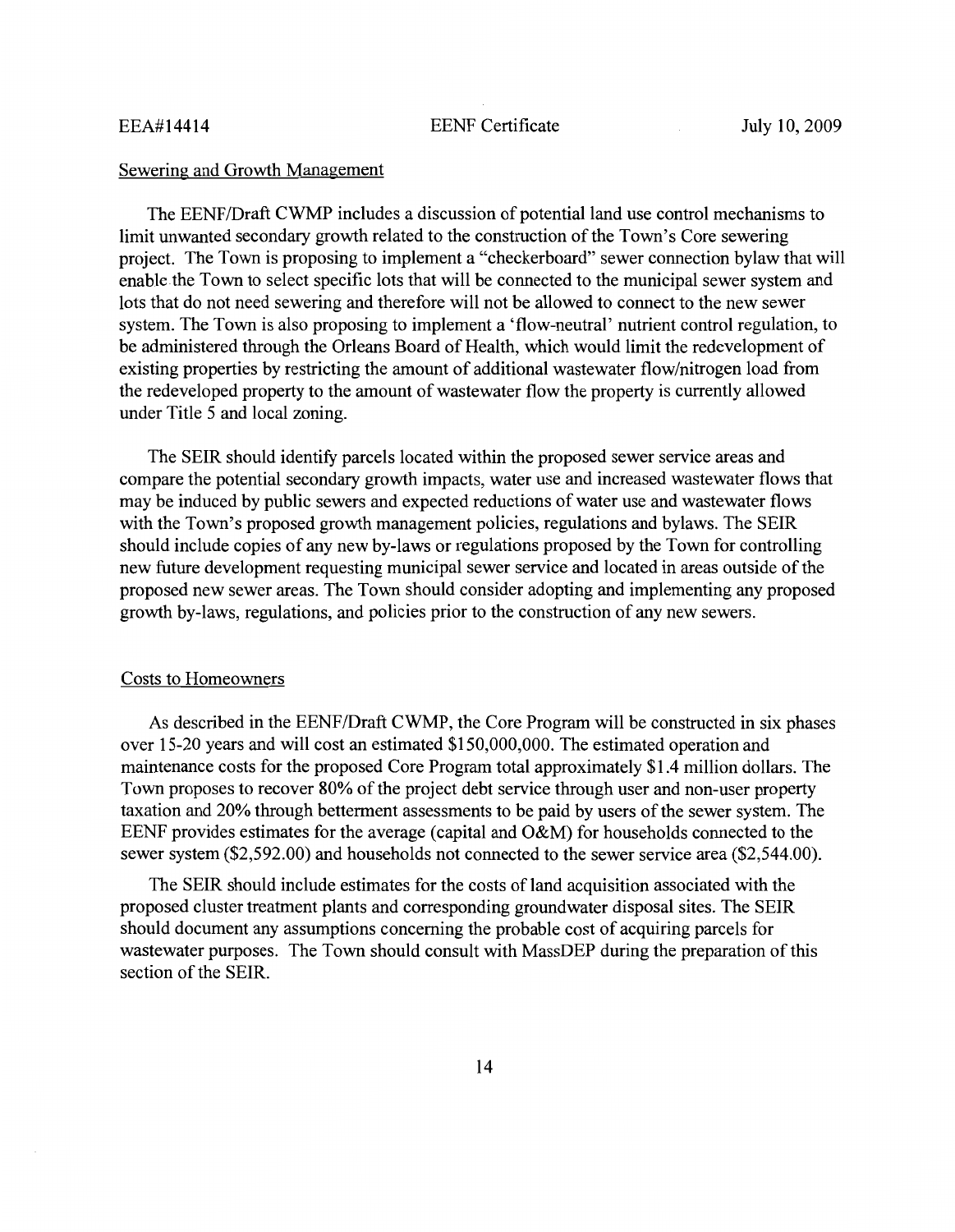**EENF** Certificate

### **Future Sewer Expansion**

The Town's Core Program has been designed to accommodate potential future expansion to serve the remaining unsewered areas of Orleans under the Expanded Program and/or additional wastewater flows from the neighboring towns of Eastham and Brewster under the Regional Program.

#### **Expanded Program**

The Expanded Program would provide town-wide sewers in Orleans and would cost an additional \$95 million dollars. However, as described in the EENF and noted elsewhere in this Certificate, additional wastewater disposal sites or reuse options may be required to support the treatment and disposal of additional wastewater flows anticipated under the Expanded Program or the Regional Program described below. The SEIR should evaluate the Tri-Town site's capacity to treat the additional estimated wastewater flows to be generated under the Expanded and the Regional wastewater treatment alternatives.

### Regional Program

I commend the Town for undertaking the Regional Economies of Scale study of potential regional approaches to address the wastewater treatment and disposal needs for the Towns of Orleans, Eastham and Brewster, and the regional issues pertaining to nutrient loading, wastewater treatment and disposal affecting the Nauset Marsh/Town Cove and Pleasant Bay coastal embayments. I ask the Town of Orleans, together with the Towns of Eastham to the north and Brewster to the south to work together with MassDEP, the Cape Cod Commission and others to continue the discussion of possible opportunities to integrate the Town of Orleans' wastewater treatment planning efforts with the planning efforts being undertaken by the Towns of Eastham and Brewster. In a separate section of the SEIR, the Town should include an update of the Regional Economies of Scale study to identify regional strategies for reducing the nutrient loading to coastal embayments and freshwater ponds in Orleans, Eastham and Brewster.

#### **Public Participation**

I note that the State's Revolving Fund (SRF) regulations require the proponent to conduct a minimum of one public meeting and one public hearing for this project. The SEIR should include a discussion of the Town's public participation program activities completed and proposed to date.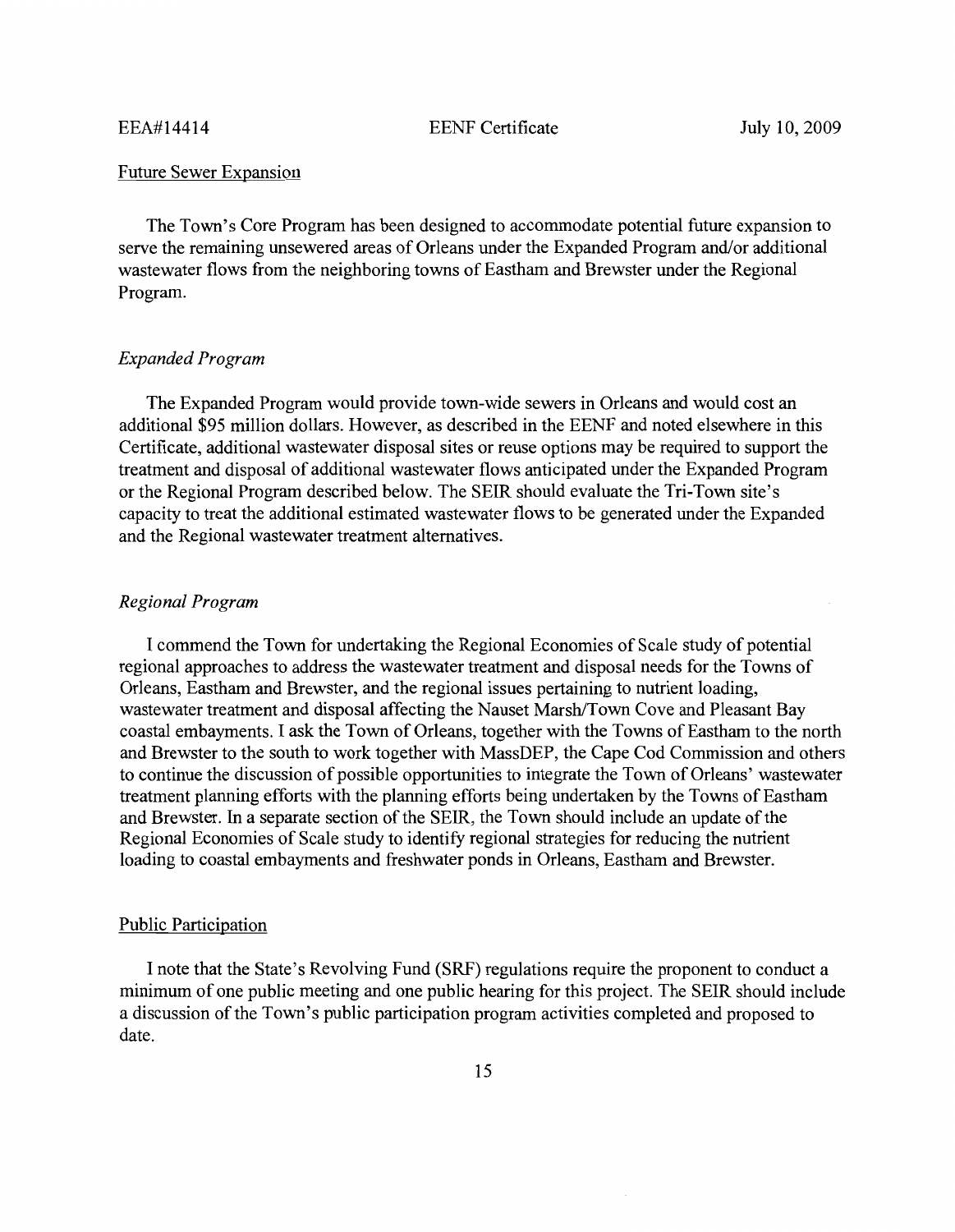**EENF** Certificate

#### Mitigation/Section 61

The SEIR should include a separate chapter on mitigation measures. This chapter on mitigation should include Draft Section 61 Findings for all state agency actions. The Draft Section 61 Findings should contain a clear commitment to mitigation, an estimate of the individual costs of the proposed mitigation and the identification of the parties responsible for implementing the mitigation. A schedule for the implementation of mitigation should also be included. I ask the Town to continue to work closely with CCC, MassDEP, and the Pleasant Bay Resource Management Alliance to design and implement a sustainable Comprehensive Wastewater Facilities Plan and mitigation plan for the Town of Orleans that will help to offset the proposed project's municipal sewering impacts.

#### Comments

The SEIR/Final CWMP should respond to the comments received. I recommend that the Town use either an indexed response to comments format, or else direct narrative response. The SEIR should present any additional narrative or quantitative analysis necessary to respond fully to the comments received. This directive is not intended to, and shall not be construed to, enlarge the scope of the SEIR beyond what has been expressly identified in this Certificate.

#### Circulation

The Final SEIR/Final CWMP should be circulated in compliance with Section 11.16 of the MEPA regulations and copies should also be sent to the list of "comments received" below and to town officials from the Towns of Orleans, Eastham and Brewster. A copy of the SEIR should be made available for public review at the Orleans, Eastham and Brewster Public Libraries.

fan A. Bowles, Secretary

July 10, 2009 **DATE** 

Comments received: (continued on next page)

05/18/09 Massachusetts Historical Commission (MHC)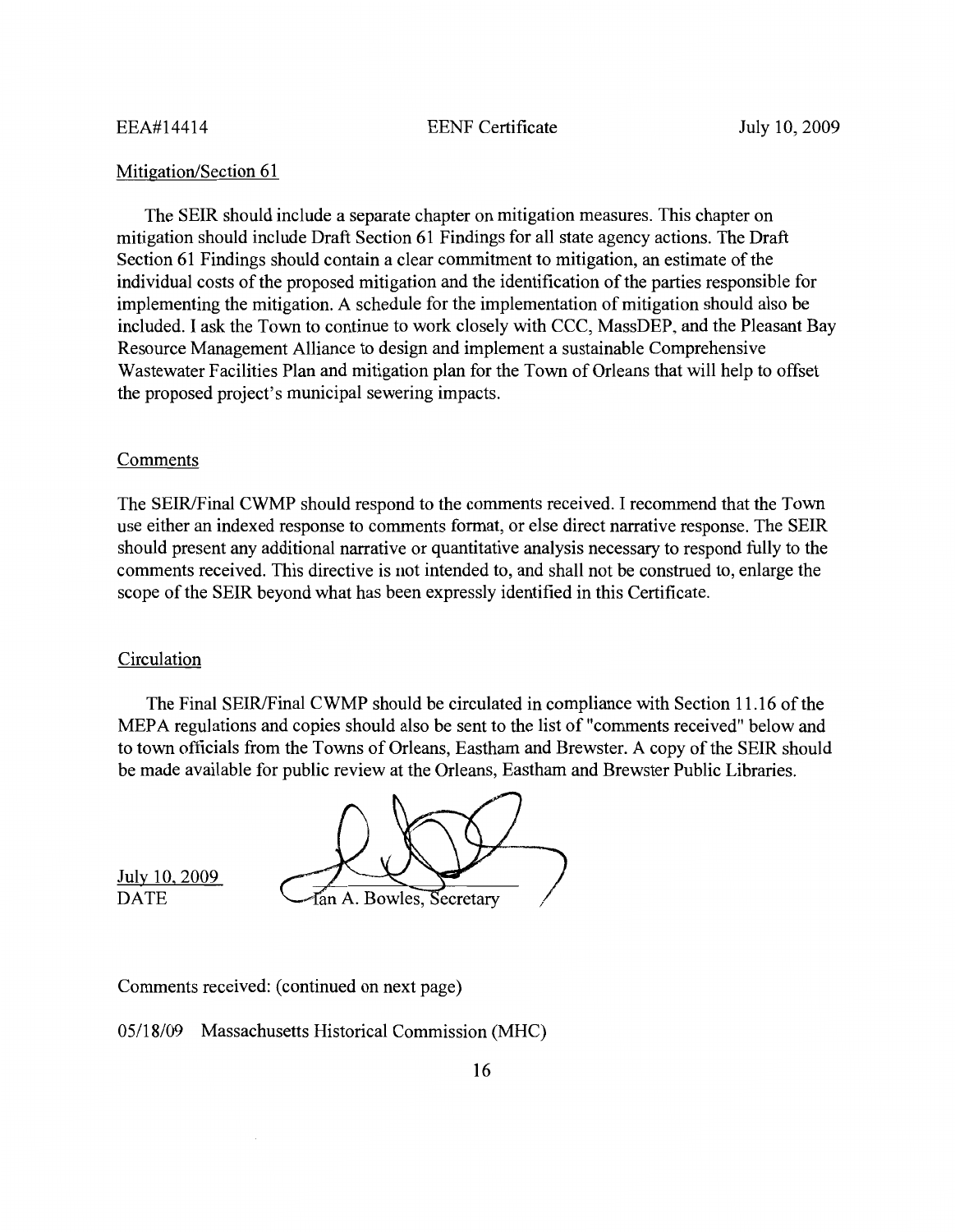**EENF** Certificate

Comments received: (continued)

- 06/10/09 Cape Cod Commission (CCC)
- 05/21/09 Division of Marine Resources
- 06/08/09 Pleasant bay Resource Management Alliance
- 06/18/09 Town of Orleans
- 06/24/09 Natural Heritage & Endangered Species Program (NHESP)
- 06/29/09 Department of Conservation and Recreation (DCR)
- 06/30/09 MA Department of Environmental Protection (MassDEP) SERO
- 07/01/09 Mary Hartley

EENF #14414 IAB/NCZ/ncz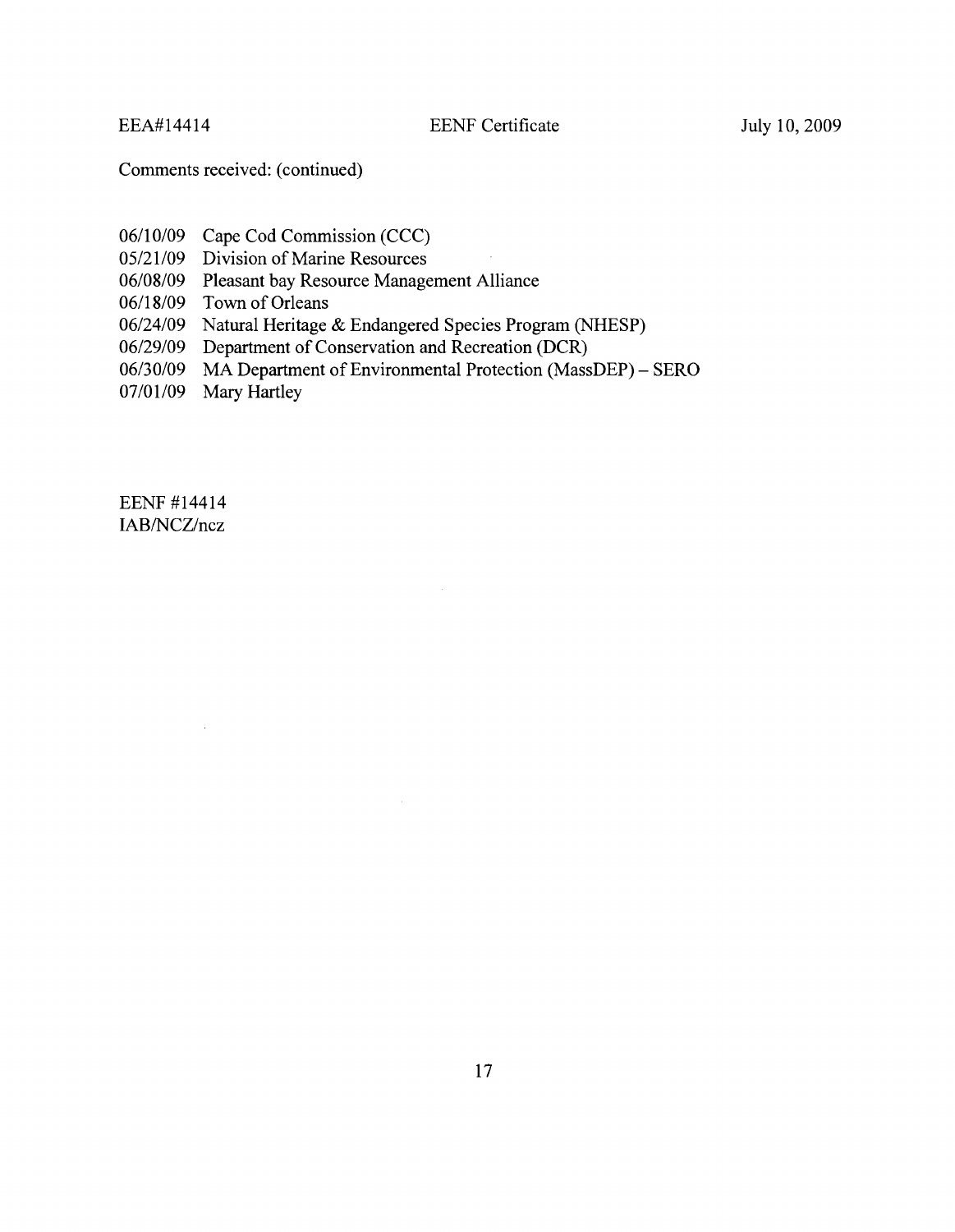

**Water Wastewater Infrastructure** 

December 9, 2010 W-P Proj. No. 10645H

Secretary Ian Bowles Executive Office of Energy and Environmental Affairs 100 Cambridge Street, Suite 900 Boston, MA 02114

Subject: Orleans Comprehensive Wastewater Management Plan MEPA File #: 14414 Response to Secretary Comments--EENF

Dear Secretary Bowles:

The Town of Orleans is submitting this Response to Comments as part of its commitment to fulfill its Environmental Impact Report (EIR) obligations under MEPA. The comments received in the review of the Expanded Environmental Notification Form are responded to herein.

Your EENF Certificate requires the Town to prepare an SEIR to include the Certificate and all EENF comments. These documents take the form of a final CWMP (Comprehensive Wastewater Management Plan) and will include materials in response to all comments documented herein.

The Environmental Monitor included a notice of this project on May 6, 2009 and set forth an extended comment period that opened on May 6, 2009 and closed on June 30, 2009. Your decision was issued on July 10, 2009.

# **COMMENTS AND RESPONSES RELATED TO THE SECRETARY:**

## *Comment 1001:*

- *A. A. The SEIR should include a detailed executive summary explaining what is being proposed under the Town's Core Program and potential Expanded Program, and Regional Program and why.*
- *B. SEIR should identify significant environmental impacts, and measures that will be taken to avoid, minimize and mitigate adverse impacts. The SEIR should describe the proposed schedule, for the remaining phases of project planning, design, environmental permitting and review, and construction.*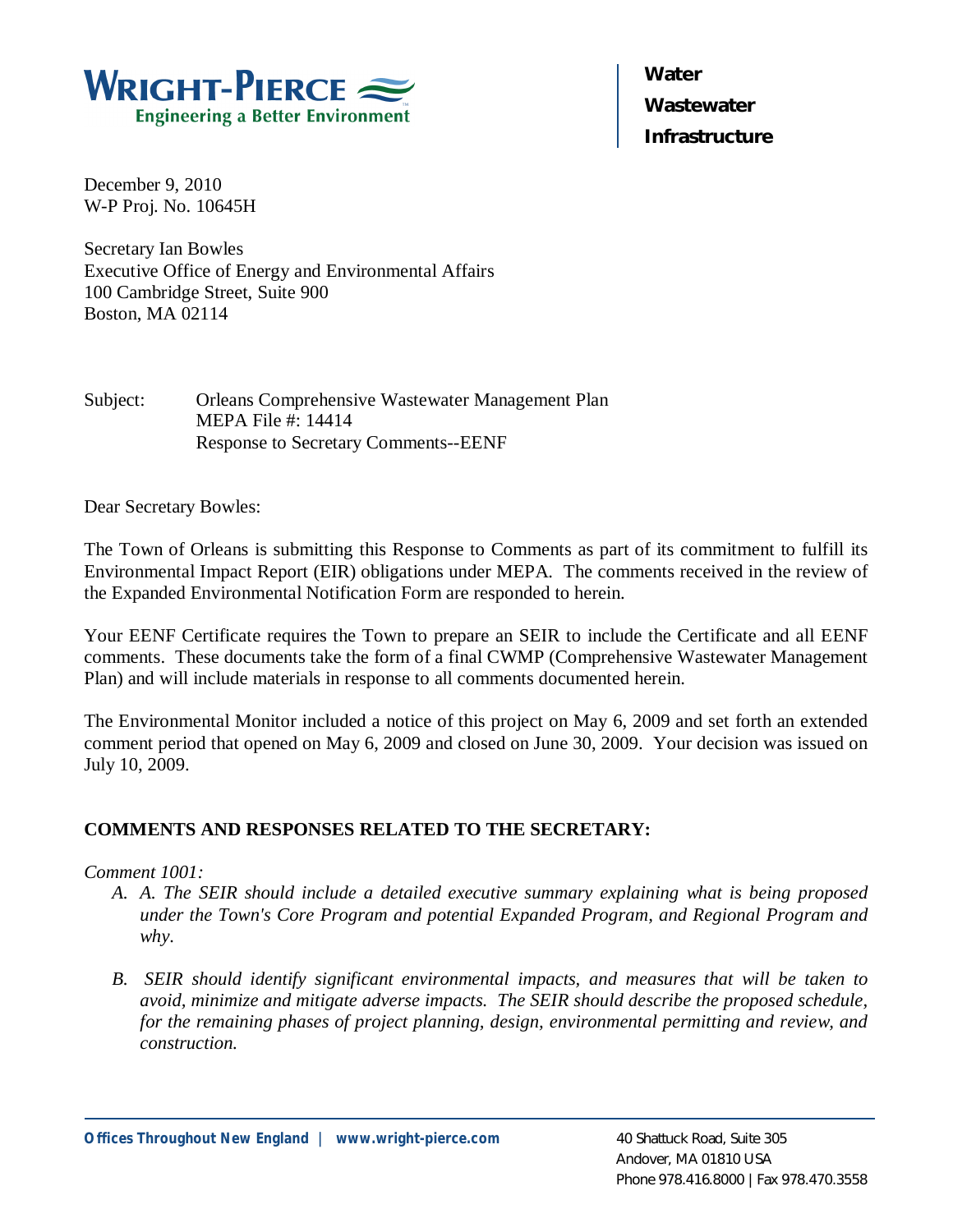

- *C. Detailed information should be provided for each area where construction of new sewers or cluster systems are proposed, including maps that show where sewer lines, cross-country easements, pumping stations, and other facilities will be located.*
- *D. The SEIR should provide the best information currently available for the six sewer construction phases proposed under the Core Program, and explain what additional information is proposed for later collection and analysis.*
- *E. The SEIR should discuss the state permitting process for this project and describe how it will meet applicable performance standards.*

## Response 1001:

- A. See Executive Summary.
- B. See Section 8 of the SEIR with respect to environmental impacts. The current project schedule is shown in Table 11-6.
- C. See Response 1007 for mapping of the proposed areas of construction.
- D. Section 11.9 of the SEIR describes the proposed 6-phase project (see Table 11-2). Section 11.6 presents the Adaptive Management Plan and describes the data that will be gathered during each project phase to help refine or redirect each subsequent phase (see Response 1006A).
- E. The permitting process is summarized in Section 11.12.4 of the SEIR. Section 12 has been added to the SEIR to summarize the proposed mitigation measures as they relate to state permitting requirements.

# *Comment 1002:*

- *A. The SEIR should include a detailed description of the Town's preferred site layout for the proposed Orleans WWTF that would maximize the reuse of the existing septage treatment facility infrastructure and avoid fragmentation of undisturbed areas within the site and a 'take' of the Eastern Box Turtle.*
- *B. The SEIR should include a discussion of additional wastewater disposal or reuse alternatives that may be required to support the Extended or Regional Programs.*
- *C. The SEIR should consider incorporating the sewering of the Cedar Pond watershed area as part of the Town's Phase 1 Core Program construction activities.*

# Response 1002:

- A. The Town has selected a layout for the proposed WWTF which optimizes the use of currently disturbed area and should avoid a "take" of Eastern Box Turtle. The updated layout is shown in Figure 11-2. This layout concentrates the disturbance to accommodate the additional wastewater functions in the northeast corner of the site. This layout preserves a greater tract of undisturbed land to the south of the existing facility. In summary, the final layout keeps the newly disturbed area less than 5 acres and consolidates the undisturbed land to allow a better corridor for box turtles across the site.
- B. The Core Plan has been fine-tuned to avoid a box turtle "take", as discussed above. Should the Town in the future choose to implement either the Extended Plan (full town sewering) or the Regional Plan (receipt of wastewater from Eastham and/or Brewster), then additional wastewater disposal area will be required. These future possibilities are not the subject of this MEPA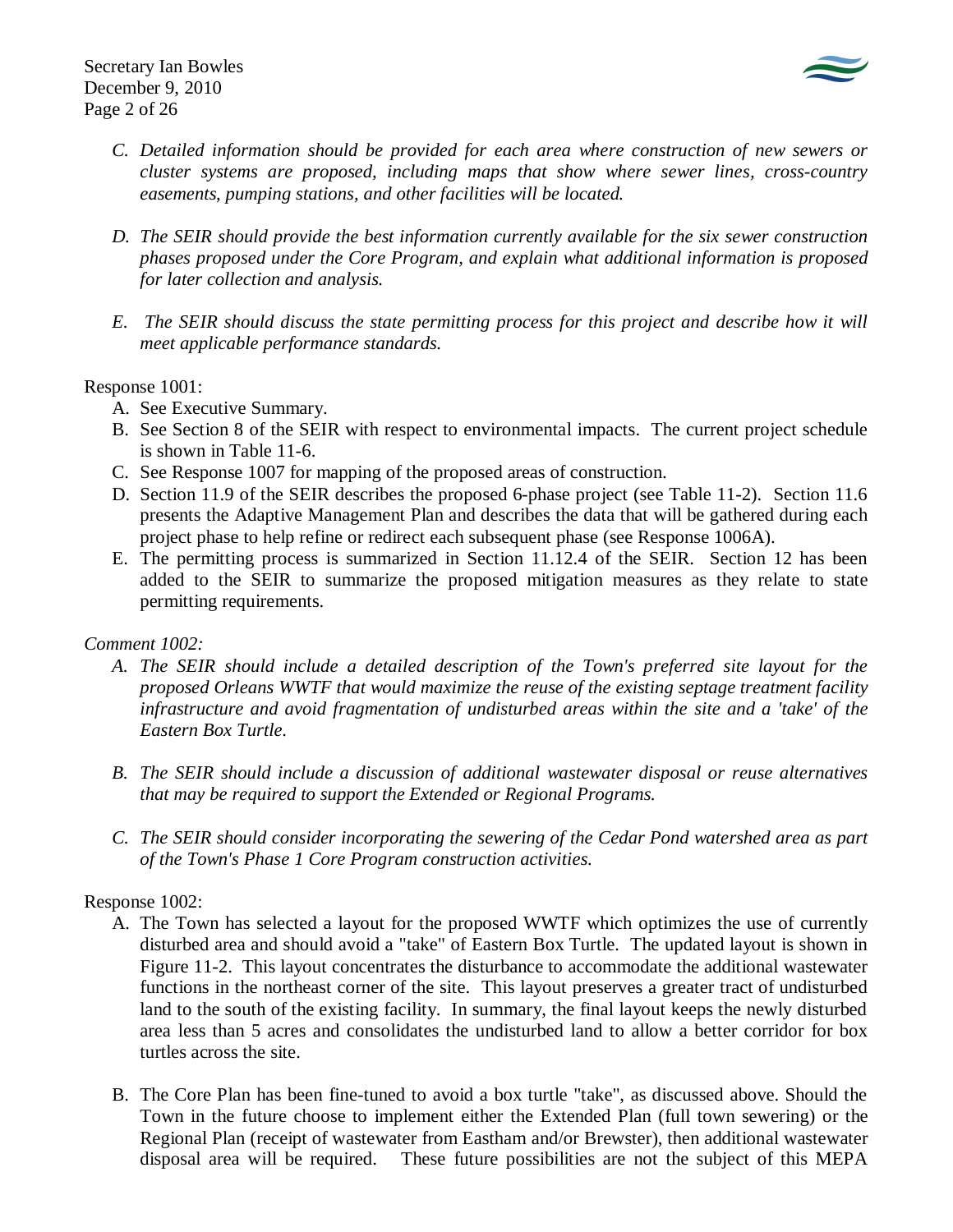

review; however, some broad statements can be made at this time. Response 1003 addresses the capability of the Tri-Town site for disposal of the additional effluent that would result from the Extended and Regional Plans. The future decision to use the Tri-Town site for disposal of that effluent would result from a thorough evaluation of options, including disposal on the Tri-Town site, disposal at other possible sites nearby, and an effluent reuse program. Each option would have it own set of environmental issues that would be reviewed through the appropriate MEPA procedures. It is clear that further use of the Tri-Town site beyond the Core Plan would result in a "take" of the Eastern Box Turtle that would necessitate appropriate mitigation, and those issues would be at the forefront of that future evaluation of options. In this regard, the Town has other locations for wastewater disposal or reuse that are, at this time viable on a conceptual level. Locations for disposal include the athletic fields at the elementary and middle schools, and several publically-owned sites near the Route 6/Route 6A interchange. The concept for a reclaimed water pipeline (reuse of the effluent) is shown in Figure 10-1 and discussed in Section 10 of the SEIR/CWMP.

C. In the Core Plan, the watershed of Cedar Pond would be completely sewered through construction occurring in Phases 1, 4 and 6. The decision on the timing for the sewering of the Cedar Pond watershed has considered several factors. The Town intends that the phases of sewer construction will "fan out" from the treatment facility in a way that does not leave one major watershed significantly behind another in the rate at which TMDL compliance is achieved. Based primarily on the Town's geography, the trunk of the collection system is proposed to grow and branch to provide at least some nitrogen removal in all three major watersheds by the third phase. Due to the location of Cedar Pond, properties in that watershed could be sewered sooner, but at the detriment to TMDL compliance in another watershed. A step-wise approach to Cedar Pond is warranted, since studies are still underway to determine if it is to be considered a freshwater or brackish water body. If it is a brackish body, then the ultimate level of wastewaternitrogen protection will be achieved (complete removal of septic nitrogen load) while also supporting the overall TMDL compliance of Rock Harbor. If the pond is managed as a fresh water body through water control structures, then the phosphorus associated with septic systems will also have been fully addressed upon completion of the Core Plan. In either case, at the end of the Core Plan, the entire Cedar Pond watershed will be sewered.

# *Comment 1003:*

- *A. The SEIR should provide a detailed description of the Town's proposed groundwater quality monitoring plan for the Tri-Town site.*
- *B. The SEIR should evaluate the Tri-Town site's capacity to treat the additional estimated wastewater flows to be generated under the potential future Expanded and Regional wastewater treatment alternatives.*

## Response 1003:

A. Additional detail on groundwater quality monitoring has been added to the SEIR/CWMP. This information is included as Section 11.7, as follows:

# **Section 11.7 Groundwater and Surface Water Monitoring Plan**

One key element of this project is the proposed Groundwater and Surface Water Monitoring Plan. By careful and systematic monitoring, the Town can accomplish the following goals: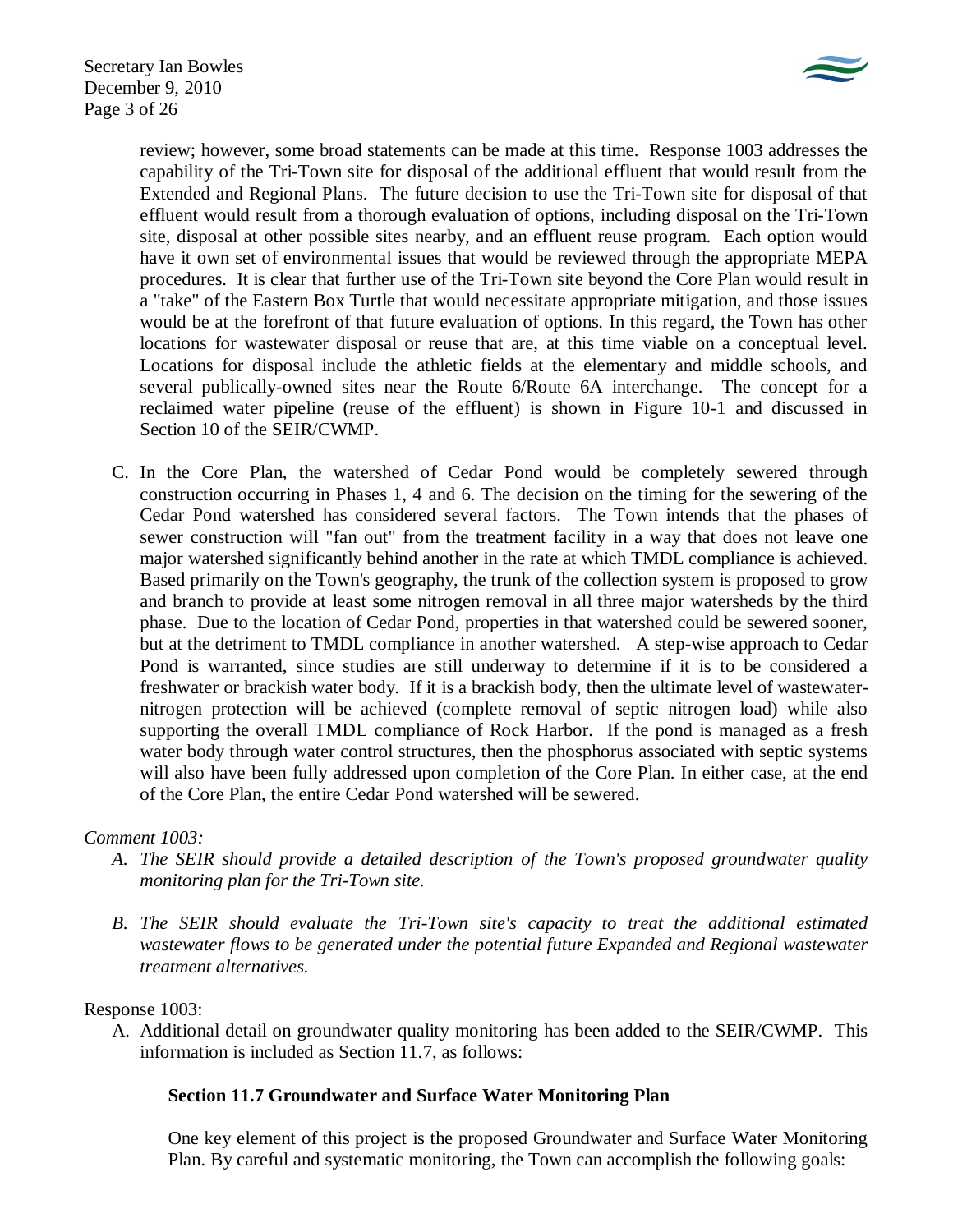Secretary Ian Bowles December 9, 2010 Page 4 of 26



- Document compliance with permits;
- Establish or extend a database of environmental conditions from which to judge future actions;
- Document TMDL compliance;
- Watch for unexpected impacts;
- Continue the monitoring of the existing Tri-Town plume; and
- Establish a basis for adaptations in the plan.

Table 11-3 summarizes the elements of the proposed plan. It will involve monitoring at or near the treatment and disposal site, within sensitive coastal embayments and in selected freshwater ponds. It will include not only water quality parameters, but also the plants and animals that the project is intended to protect. It will be important that the results of this program be accurately and promptly reported, via the reporting mechanisms listed in Table 11-3 and discussed in Section 11. Coordination will occur with DEP, the Massachusetts Estuaries Project, the USGS (and its ongoing monitoring of Namskaket Marsh), embayment monitoring programs being conducted or coordinated by the Pleasant Bay Resource Management Alliance, and the pond monitoring program of the Orleans Ponds Coalition and the Orleans Marine and Fresh Water Quality Task Force. The program outlined in Table 11-3 will be expanded during the application for the Groundwater Discharge Permit for the wastewater treatment facility, and in the development of the annual TMDL compliance report discussed in Section 11. All of these activities will be coordinated with the Water Resources staff of the Cape Cod Commission, pursuant to an anticipated condition of the DRI review and approval.

B. The effluent disposal capacity at the Tri-Town site can be measured in several ways: the ability of the surficial soils to accept the effluent without ponding, the ability of the local groundwater to carry away the effluent without excessive mounding, etc. It is expected the surficial loading rate is the limiting factor. Based on extensive field investigations and most the most modern modeling simulations, the apparent surficial capacity is 1.78 mgd.

The following wording has been added to Section 11.11.4 (to compare the site's capacity with the effluent disposal needs of the Expanded and Regional Plans):

Table 11-5 shows how that apparent surficial capacity compares with the effluent quantities associated with various development scenarios. The Core Plan (all six phases) will require about 60% of the site's capacity. The Regional Plan, assuming both Eastham and Brewster participate, would require about 90% of the site capacity. If the Town chooses to sewer all of Orleans (the Extended Plan), then the Tri-Town site would not be adequate. The development of the Tri-Town site for additional effluent disposal capacity is a good example of adaptive management. The true capacity of the site will only be known when more of the site is investigated (some of the potential disposal beds are below 20 feet or more of overburden and cannot be tested by conventional means until Phase 1 is complete) and when full-scale application of effluent occurs. If the site is shown to have more capacity than is currently estimated, then it is possible that the Extended Plan can be accommodated. Conversely, the Core Plan may consume more of the site's capacity than is now estimated, making a second disposal site necessary for even the Regional Plan. The phased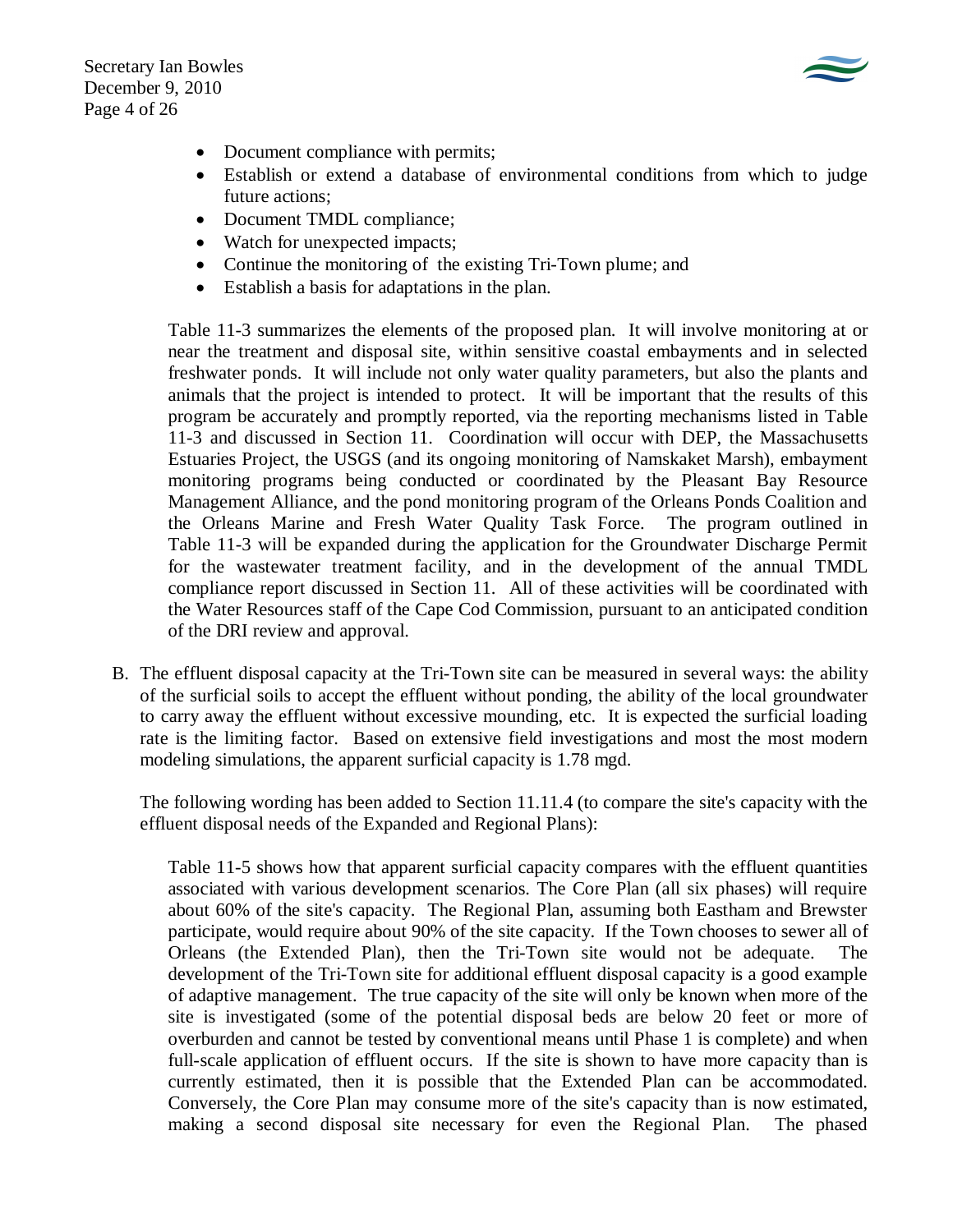Secretary Ian Bowles December 9, 2010 Page 5 of 26



development of this project allows these uncertainties to be addressed in early project phases and allows modification in later phases accordingly.

As noted in Response 1002, development of the Tri-Town site beyond the Core Plan will likely result in a "take" of Eastern Box Turtle, and all viable alternatives must be considered at that time.

## *Comment 1004:*

- *A. The SEIR should incorporate the findings of the MEP Technical Reports and/or TMDLs established for the Northside Cape Cod Bay and the Nauset Marsh/Town Cove embayments. The Town should use the Linked Water Quality Model to confirm the Core Program's ability to provide the necessary reductions in nitrogen loading to embayments surrounding the Town of Orleans in compliance with published or expected TMDLs.*
- *B. The SEIR should evaluate the benefit of expanding the Phase I sewer construction area to include properties located in the Cedar Pond watershed.*

## Response 1004:

- A. Response 1203 describes the rationale for completing the CWMP/SEIR prior to the issuance of the MEP Technical Report for the Nauset system. For those MEP Technical Reports available at the time of issuance of the CWMP/SEIR, the Town has incorporated the executive summary of each report (See CWMP Appendix G). Those reports include Pleasant Bay, Rock Harbor, Namskaket Creek and Little Namskaket Creek**.** The system of sewers in each project phase has been laid out to precisely match the septic nitrogen removal percentages contained in the pertinent MEP Technical Reports. For example, 65% septic nitrogen removal in the Pochet Neck sub-watershed will be accomplished by eliminating septic systems that represent 65% of the current septic nitrogen load in that sub-watershed. If confirmatory modeling were conducted, it would be merely a precise repetition of the model run that produced the MEP recommendation. Therefore the Town believes that the confirmatory modeling, in this circumstance, is unnecessary. If there are benefits to confirmatory modeling, even with this precise match, that the Town has not considered (such as modeling to track progress in water quality improvement), then the Town would of course reconsider its position. If confirmatory modeling is warranted, it would be most cost-effectively accomplished if it were conducted all at once, for all watersheds impacted by land uses in Orleans. Thus the Town views this as a future task, to be scheduled and budgeted for the design phase of the project. The funds will then be available to address any yet-to-be-determined benefits, and in case the septic removal percentage for the Nauset system is found to be measurably different than the current estimate.
- B. In general, any impaired water body would benefit from the earliest sewering possible. The rationale to include only a portion of the Cedar Pond watershed in Phase 1, leaving the rest of the watershed sewering to Phases 4 and 6, is detailed in Response 1002.

## *Comment 1005:*

*The SEIR should provide a detailed discussion of the proposed cluster wastewater treatment systems including proposed sites for locating cluster wastewater treatment systems locations, areas to be served, system design capacity and treatment efficiency. This section of the SEIR should include an analysis of the benefits of cluster systems to provide nitrogen removal from the Pleasant Bay tributaries. The Town should consider cluster treatment systems with treatment efficiencies and nitrogen removal rates of 5*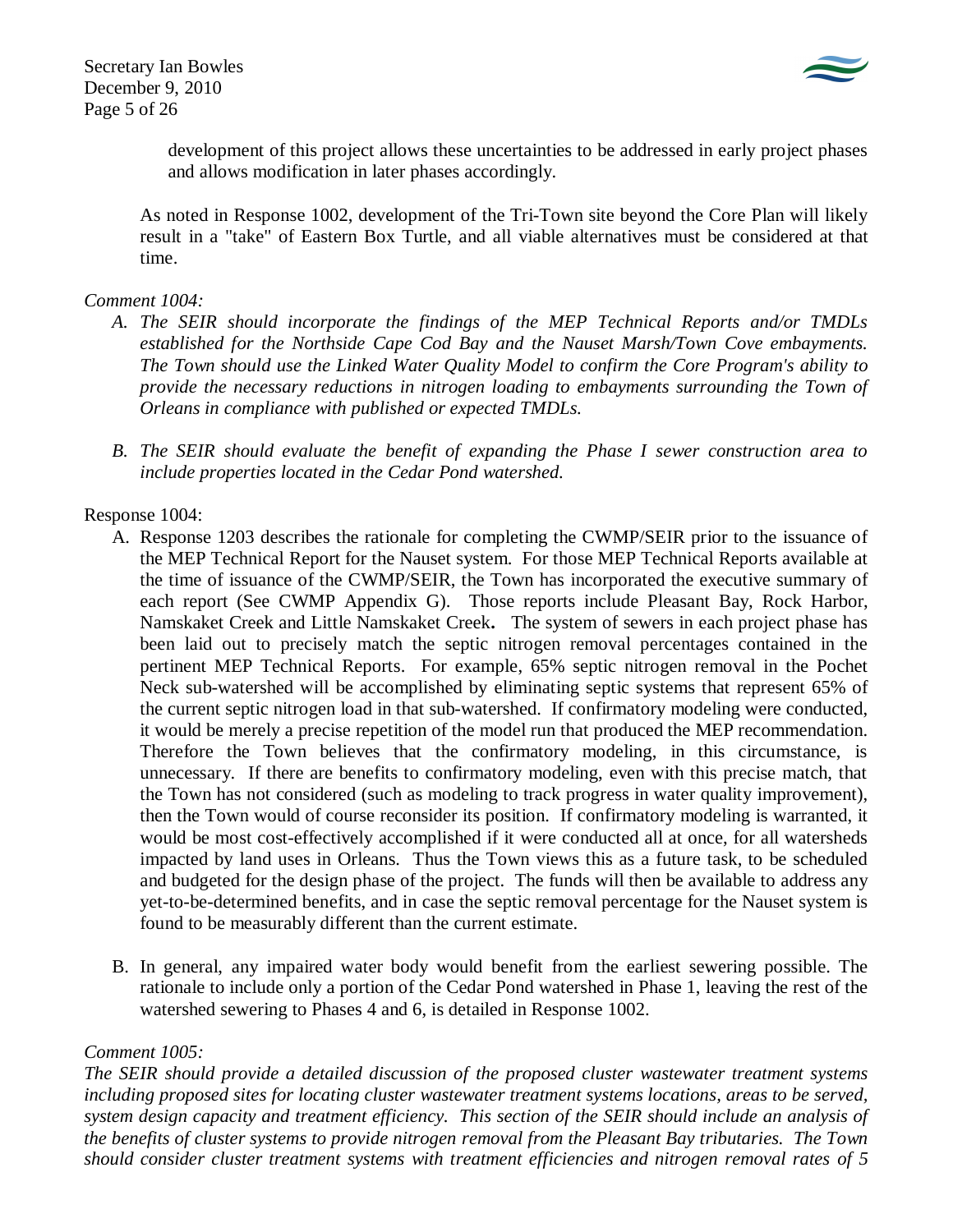Secretary Ian Bowles December 9, 2010 Page 6 of 26



*parts per million (ppm). The Town should also re-evaluate the merit of the proposed cluster wastewater treatment systems for Bakers Pond and Cedar Pond and consider incorporating the sewering of the Cedar Pond watershed area as part of the Town's Phase 1 Core Program construction activities.* 

## Response 1005:

Consideration of the timeline for sewering Cedar Pond is included in Response 1002. For clarification, there is no cluster system proposed for Cedar Pond as part of the Recommended Plan.

Part of Phase 2 of the Core Plan involves the construction of five small wastewater treatment systems, called cluster systems. MEPA has made several comments related to these systems, some of which echo comments received by other agencies. Response 1005 addresses all such comments, and appropriate references to this response are located in other places in this letter. Greater detail on the topics of cluster location, technical description, service area, and degree of nitrogen removal can be found in Appendix I.

The Core Plan of public sewers is primarily aimed at controlling nitrogen loading in the watersheds of poorly flushed coastal embayments. In developing the Core Plan, the Town also sought to protect or improve water quality in freshwater ponds. The layout of the proposed sewer system allows for control of phosphorus loading to Pilgrim Lake, Crystal Lake and Boland's Pond, whose water quality should be improved by elimination of septic phosphorus loading. The Town also wishes to protect the good water quality in Bakers Pond which is not readily served by the proposed sewer system. Therefore, a Title 5 cluster system is proposed for the Baker Pond watershed, with the goal of significantly reducing phosphorus loading there to forestall the degradation that has occurred in other ponds. See Section 11.4.6 and Appendix I.

## *Comment 1006:*

- *A. The SEIR should provide a detailed description of the Town's proposed AMP (Adaptive Management Plan) and its water quality monitoring program for the Tri-Town site and the coastal embayments surrounding the Town of Orleans. I encourage the Town to consult with the Pleasant Bay Resource Management Alliance in designing the Town's water quality monitoring program.*
- *B. The SEIR should also include a discussion of the Town's commitment to continue its freshwater pond assessment and restoration activities. I ask that the Town expand the distribution of its annual water quality monitoring report to also include the CCC and the Pleasant Bay Resource Management Alliance.*

## Response 1006:

A. New paragraphs have been added to Section 11.6 of the SEIR, entitled Adaptive Management Plan, that bring together elements from other portions of this section. That new material is as follows:

In dealing with complex environmental problems, precisely determining the optimum solution can take many years and require very extensive study. At some point, sufficient information is available to embark on a solution, even though all aspects of the best solution have not been determined. At that point, the risk of inaction is greater than the cost of implementing a nonoptimum solution. Adaptive management is the formulation and implementation of a plan that begins to solve the problem while further information is gained to guide later phases toward the best overall solution. The basic elements of a successful adaptive management plan are: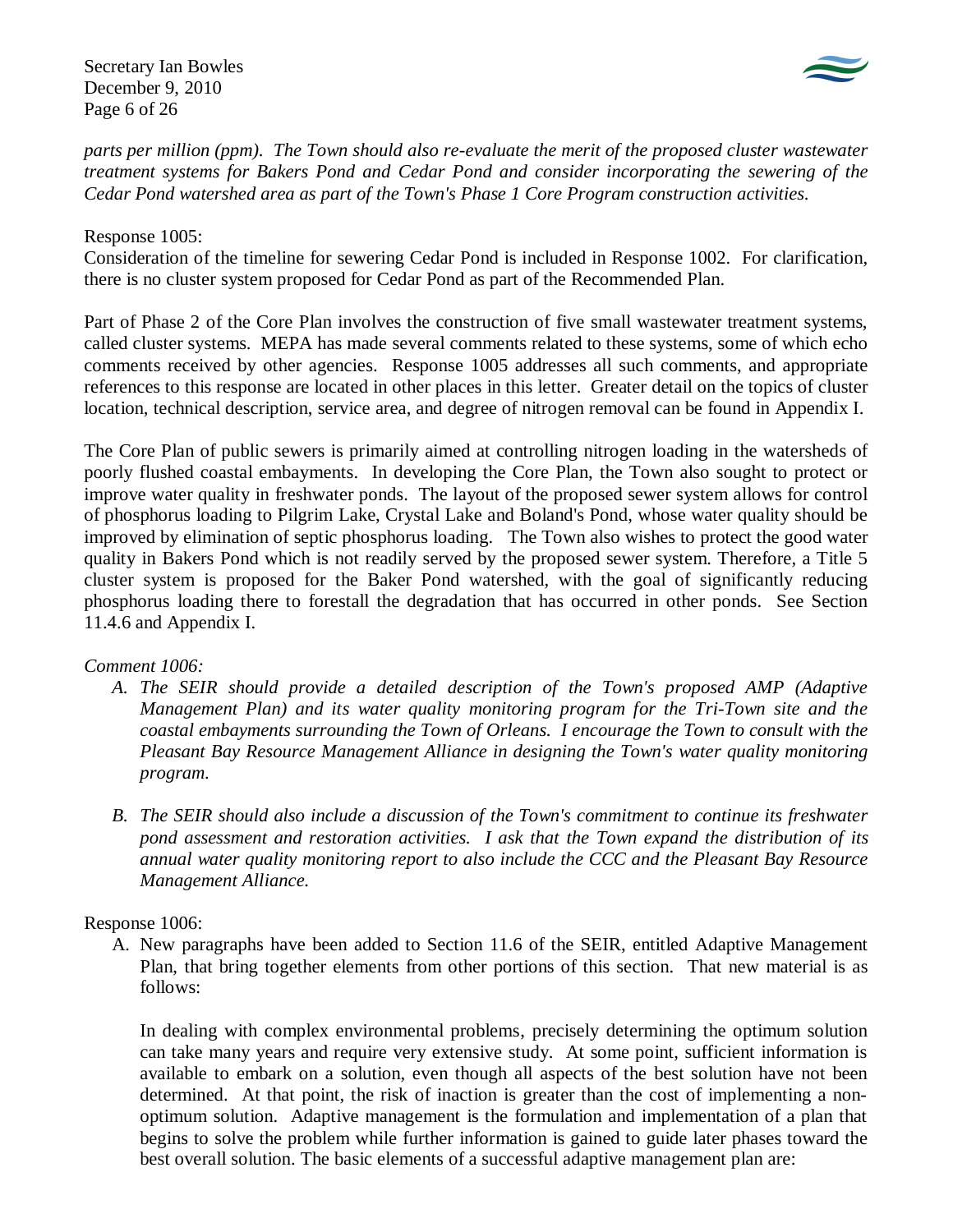Secretary Ian Bowles December 9, 2010 Page 7 of 26



- A solution that can be implemented in phases over time;
- Acquisition of data to show the effectiveness of the early phases of the solution; and
- A mechanism to re-assess the plan and adjust it to reflect the information gathered.

The Orleans Recommended Plan is adjustable in its content and timing so that mid-course corrections do not have large impact on overall cost. The data acquisition program must be directed at answering the question: "What information is needed about the impacts of Phases 1 and 2 (for example) so that Phases 3 and 4 can be modified if necessary?" The re-assessment of the program must be well planned to be accomplished quickly, and with results that are approvable by the regulatory agencies.

Orleans' Adaptive Management Plan addresses the following uncertainties:

- 1. How does the reduction in watershed nitrogen loading actually improve the water column nitrogen concentration in the impacted embayment? Is the water column concentration more or less sensitive to watershed load than predicted by the MEP model?
- 2. How does the eelgrass or benthic community respond to the reduction in water column nitrogen concentration? Are those communities more or less sensitive to water column nitrogen concentration than predicted in the MEP model?
- 3. The municipal sewer system will lead to a wastewater treatment facility outside the nitrogen-sensitive watersheds. How much nitrogen is removed from those watersheds by sewering the targeted neighborhoods? Are the occupancy and per-capita load assumptions used in the CWMP accurate in comparison with the nitrogen load actually collected?
- 4. The sewer system will be subject to some infiltration and inflow. How much wastewater is actually received at the treatment facility and how does the facility's capacity compare with the assumptions in the CWMP?
- 5. With respect to effluent disposal, does the full-scale application of effluent match the expected loading rates, and might additional disposal capacity be needed sooner than expected?
- 6. Does community growth follow the progression expected through the planning horizon, or might more capacity be needed sooner (or later) than planned?
- 7. Are non-structural components of the CWMP more or less effective than assumed?
- 8. For multi-town watersheds (Nauset, Rock Harbor and Pleasant Bay), should one town accelerate or delay phases of its program to match progress in the other towns? Similarly, does progress in other towns allow Orleans to defer or eliminate one phase of the Orleans program?
- 9. When will neighboring towns be ready to participate in regional solutions? Can the Pleasant Bay Alliance facilitate a multi-town solution for Pleasant Bay?
- 10. Does new research provide the basis for an expansion of the wastewater needs assessment to address contaminants of emerging concern?
- 11. Have new, DEP-approved, advanced on-site treatment systems become available and should they be applied in less densely developed neighborhoods in Orleans?
- 12. Have pilot programs for non-traditional and/or non-structural measures conducted in Orleans produced results which should be applied full-scale in Orleans?
- 13. Have pilot programs for non-traditional and/or non-structural measures conducted in other communities in the County produced results which could be applied in Orleans?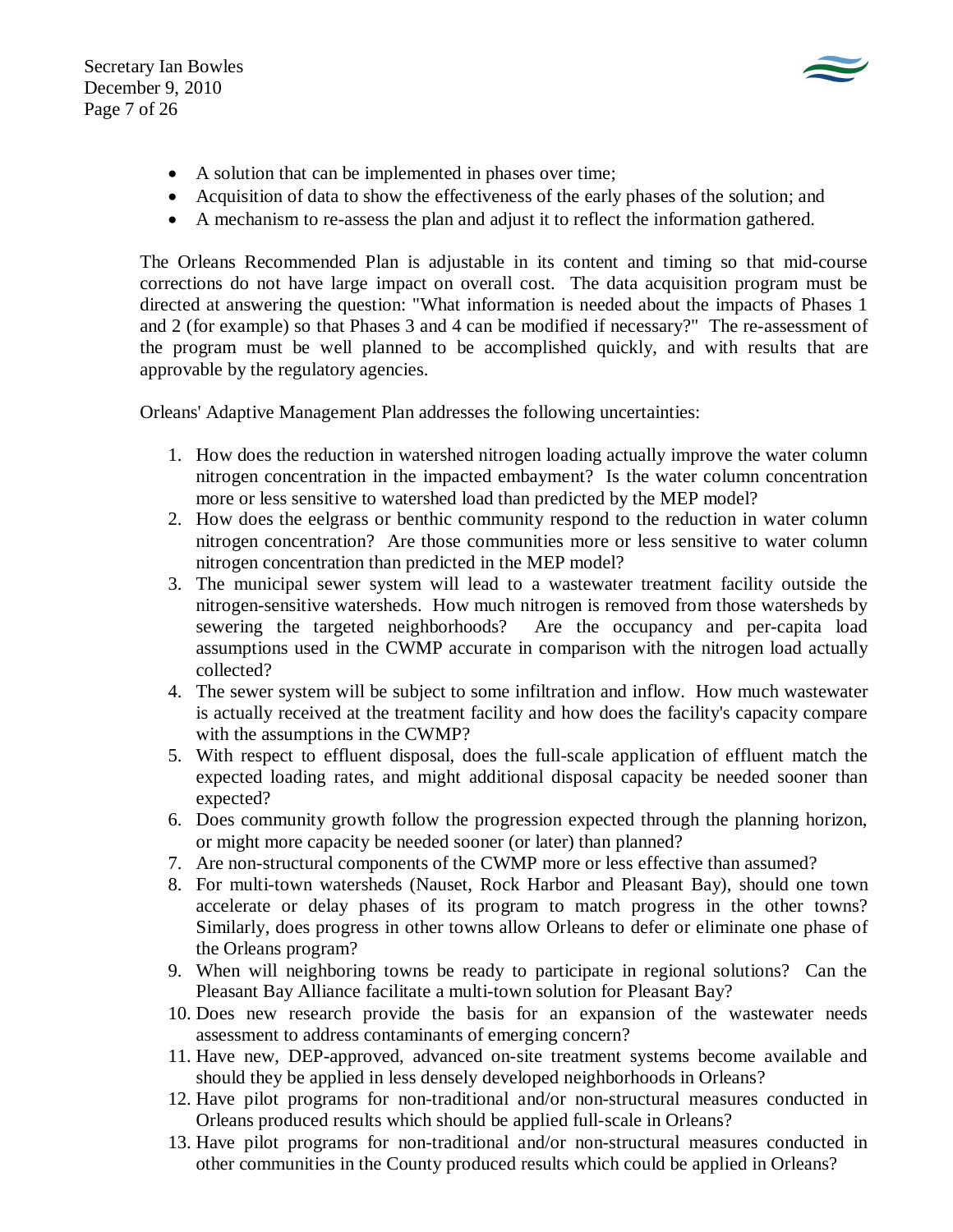

Table 11-2 outlines the facilities that are proposed to be built in each of the six project phases. This table also shows the information needed before the implementation of each phase. The Town will use the TMDL Compliance Report (discussed in Section 11.8) as a vehicle to document annually its findings in each of these critical areas. The Groundwater and Surface Water Monitoring Program (Section 11.7) will provide key data to support the TMDL Compliance Report. The Board of Water and Sewer Commissioners will be the responsible Town entity for overseeing the Adaptive Management Plan and coordinating it within the Town and with neighboring towns and review agencies.

B. Responsibility for monitoring the water quality in freshwater lakes and ponds lies with the Orleans Marine and Fresh Water Quality Task Force. It is recommended that the Orleans Board of Selectmen charge that entity with establishing a long-term program of continued monitoring and assessment and that the Board of Selectmen take the steps necessary to ensure its funding. These tasks have been added to the Implementation Plan set forth in Section 11 of the SEIR. As with the Adaptive Management Plan, close coordination with regulatory and review agencies is warranted, along with other towns and watershed groups such as the Pleasant Bay Resource Management Alliance.

## *Comment 1007:*

- *A. The SEIR should delineate on a plan of reasonable scale all environmental resources areas located within areas proposed for sewering including; wetlands, water bodies, drinking water supplies, sensitive habitats, fisheries, designated Areas of Critical Environmental Concern (ACEC), Article 97 lands, historic resources, and agricultural lands.*
- *B. The SEIR should analyze both direct and indirect impacts on wetlands and water bodies resulting from the project, and quantify the amount of direct wetland impact. The analysis should also discuss the consistency of any proposed drainage and stormwater management systems that are included in the project with MassDEP Stormwater Management regulations and the Wetlands Protection Act performance standards. Proposed activities, including construction mitigation, erosion and sedimentation control, phased construction, and drainage discharges or overland flow into wetland areas, should be evaluated.*
- *C. The SEIR should identify all parcels that are currently deemed unbuildable within the 100-year flood plain that would potentially become buildable as a result of a sewer installation. The SEIR should provide detailed plans, at a suitable scale, illustrating the proposed project's impacts to wetland resource areas. The SEIR should examine alternatives that avoid impacts to wetland resource areas, their associated buffer zones, riverfront protection areas and 100-year flood plain areas. Where it has been demonstrated that impacts are unavoidable, the SEIR should demonstrate that the impacts have been minimized, and that the project will be accomplished in a manner that is consistent with the Performance Standards of the Wetlands Regulations (310 CMR 10.00). The Town will need to provide wetlands replication at a ratio of at least 1:1 for any unavoidable impacts to wetlands. For any amount of required wetlands replication, a detailed wetlands replication plan should be provided in the SEIR that, at a minimum, includes: replication location(s), elevations, typical cross sections, groundwater elevations, the hydrology of areas to be altered and replicated, list of wetlands plant species of areas to be altered and the proposed wetland replication species, planned construction sequence, and a discussion of the required performance standards and monitoring.*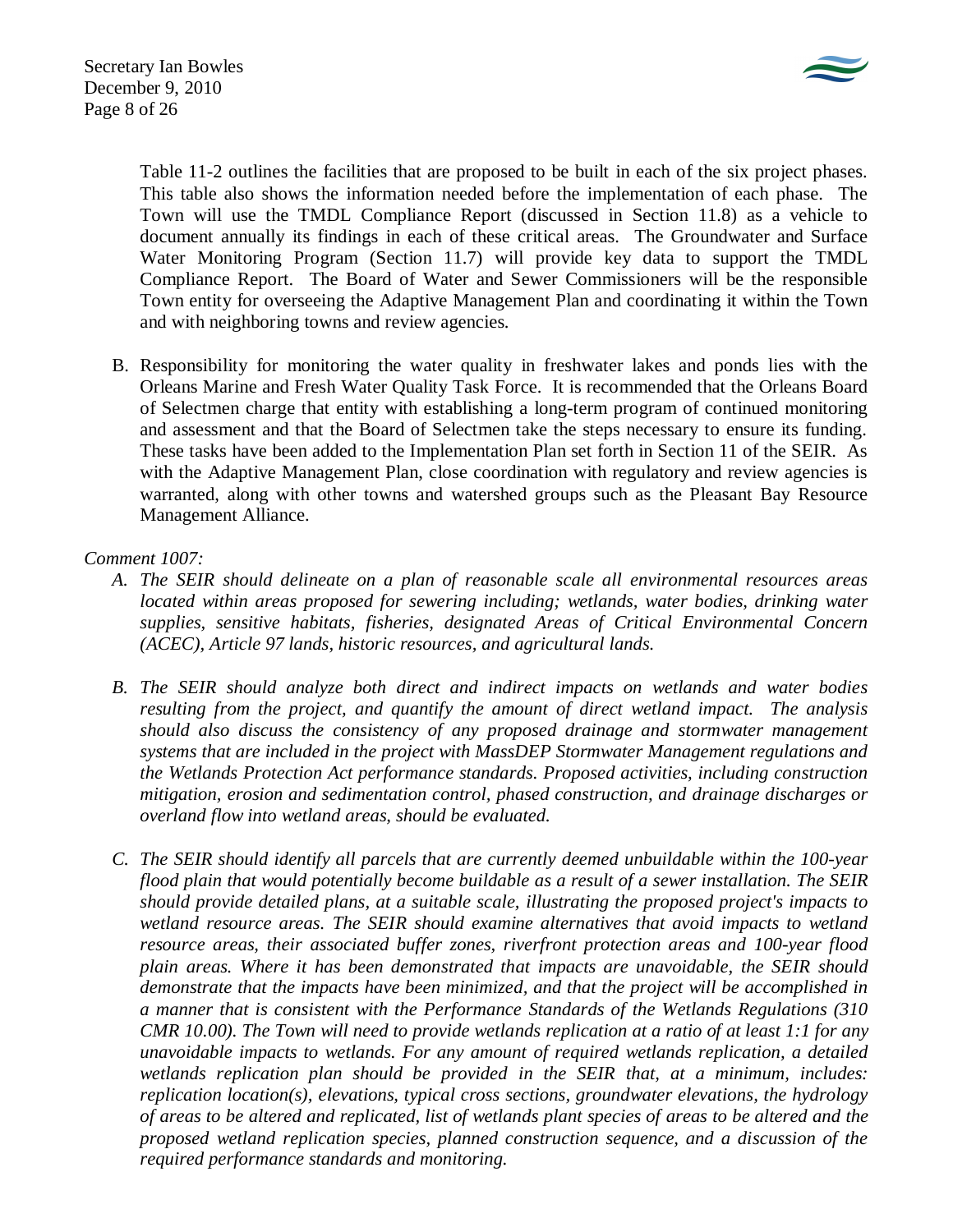

Response 1007:

- A. The Town has provided additional detail related to environmental resources in Figures D-7 through D-9 contained in Appendix D of the SEIR, see attached.
- B. See Response C below.
- C. The current plan will be "flow neutral"; that is, it will allow no more flow to the public sewer than would be allowed under all other existing land use and public health requirements. Owners of land that is unbuildable for any reason would therefore not be allowed any flow to the public sewer. Tools to ensure "flow neutrality" are included in Appendix L; namely the Board of Health Nutrient Management Regulation, local adoption of Section 1A of MGL Chapter 83, and a draft paragraph for future inclusion in the Sewer Use Regulations. See further discussion in Response 1012.

Currently, none of the major project components is sited in a manner that would infringe on wetlands. However, some minor pump stations will need to be located near wetlands; however, their exact location has not been determined during the planning phase. During the design phase, all efforts will be made to locate components outside delineated wetland areas. If construction within wetland delineated areas is determined to be unavoidable, then wetlands replication plans will be provided for all such locations and they will be reviewed by the applicable agencies. A construction sequence and monitoring plan would be agreed to by all parties at such time.

The final design will ensure the consistency of any of the project's proposed drainage and stormwater management systems with MassDEP Stormwater Management regulations and the Wetlands Protection Act performance standards. Final design will address construction mitigation, erosion and sedimentation control, phased construction, and drainage discharges or overland flow into wetland areas, among other issues.

# *Comment 1008:*

*As described in the EENF, the existing Tri-Town Septage Treatment Facility site is located within Priority Habitat for the Eastern Box Turtle (Terrapene Carolina), The Diamond-backed Terrapin (Malaclemys terrapin), Salt Reedgrass (Spartina Cynosuroides) and Mitchell's Sedge (Carex mitchelliana). The EENF includes an evaluation of four alternative site layouts (Alternatives A-D) for the new WWTF facility. According to NHESP's comments on the EENF, the construction of the Orleans WWTF will occur within mapped habitat for the Eastern Box Turtle (Terrapene carolina) NHESP has recommended that the Town identify a site layout alternative that will maximize the reuse of existing disturbed areas and avoid fragmentation of undisturbed areas within the proposed Orleans WWTF site to avoid a 'take' of the Eastern Box Turtle, and I have included this requirement in the Scope for an alternatives analysis provided above.* 

*The SEIR should include a detailed description of the Town's preferred site layout alternative for the Orleans WWTF. If NHESP should subsequently find that the project will require a Conservation Permit pursuant to the Massachusetts Endangered Species Act (MESA), the SEIR should analyze the impacts to Eastern Box Turtle and evaluate avoidance/mitigation strategies. I ask that the Town continue to work closely with NHESP and consult with the Orleans Conservation Commission during the preparation of this section of the SEIR and the final project design to identify necessary project construction and postconstruction conditions and commitments to avoid an adverse impact to resource area habitats of state-*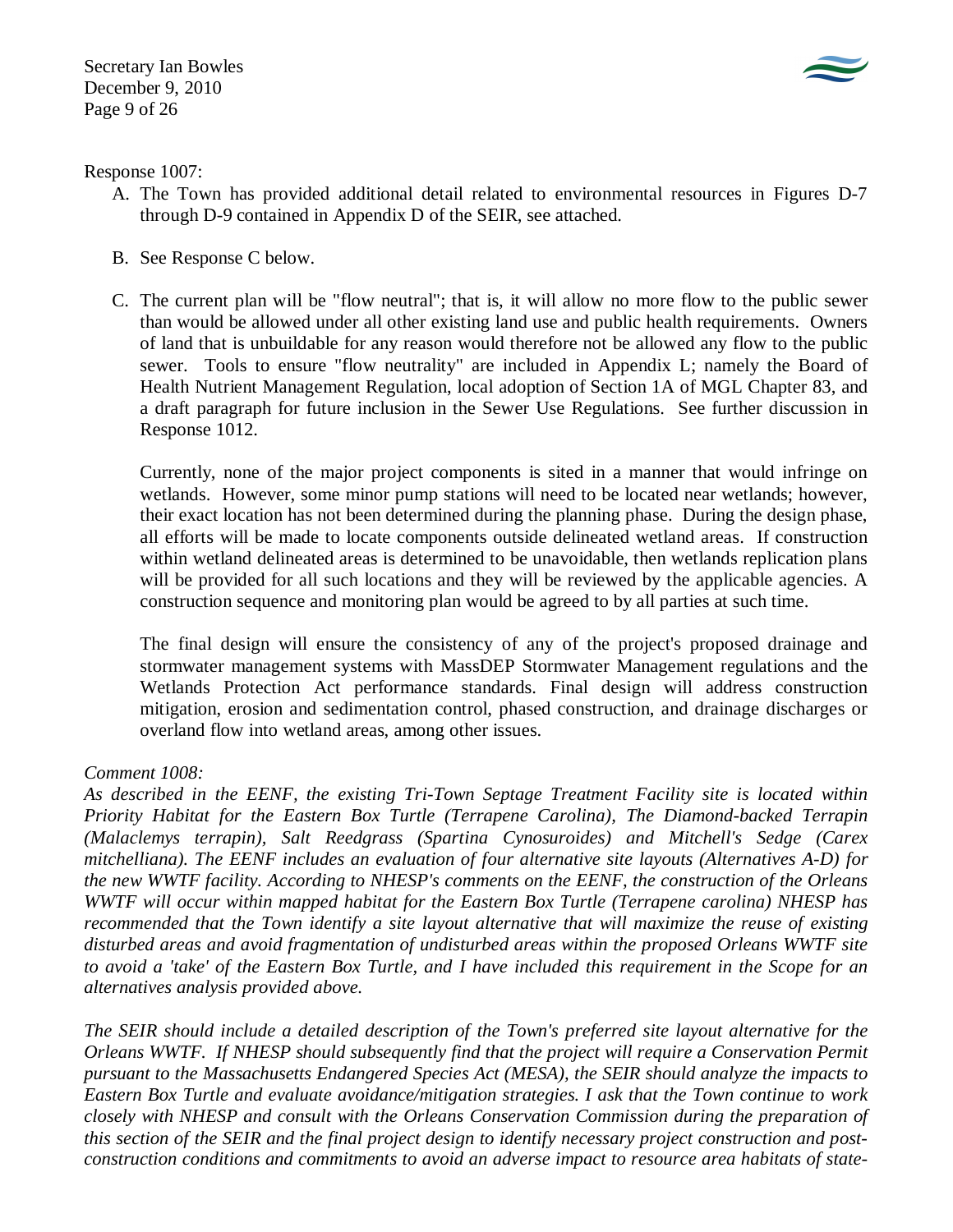Secretary Ian Bowles December 9, 2010 Page 10 of 26



*listed species located within and adjacent to the Orleans WWTF site. The SEIR should report on the results of the Town's consultations with NHESP.* 

### Response 1008:

The draft CWMP evaluated four alternative layouts for the treatment and disposal facilities at the Tri-Town site. Based on consultation with NHESP staff, a fifth option was developed; see Figure 11-2. This new layout meets the preferences of NHESP with respect to both reuse of existing disturbed area and continuity of remaining undisturbed area. This layout includes concentrating the disturbance to accommodate the additional wastewater functions in the northeast corner of the site. This layout also preserves a greater tract of undisturbed land to the south of the existing facility. The Town has adopted this new layout as the Preferred Alternative as part of the Recommended Plan. Because the Preferred Alternative involves less than 5 acres of habitat disturbance, it should avoid a "take" of Eastern Box Turtle and makes unnecessary a Conservation & Management Permit.

The CWMP/SEIR lists the measures the Town will take to minimize and mitigate impacts related to Eastern Box Turtle habitat; see Section 11.4.7 and Appendix H (proposed additions to Appendix H are attached) These measures have been reviewed with the Orleans Conservation Commission during its meeting on September 14, 2010, and will be formally filed at the point of permitting.

## *Comment 1009:*

*The Town should provide the MHC with a US Geological Survey topographical map that locates the Town's phased project area and scaled project plans showing existing and proposed conditions. These plans should be submitted to MHC as early as possible during the design phase corresponding to each of the proposed project development phases. In comments submitted on the EENF, the Massachusetts Historical Commission (MHC) indicated that a number of proposed pump stations are located within and/or adjacent to recorded archeological sites and archaeologically sensitive areas. The Town {is asked} to coordinate with MHC to ensure review of any potential historic impacts from the project and the SEIR should provide an update on the status of these discussions. If MHC deems the project to have an "adverse effect" on historic or archaeological resources, the SEIR should include a discussion of mitigation measures that the Town will undertake to address the adverse effect.* 

### Response 1009:

The CWMP/SEIR depicts preliminary information on proposed pump station and sewer line locations, and the MHC staff has reviewed the conceptual plans for the wastewater collection system and the cluster systems. MHC staff noted that archeological resources are not present at the Tri-Town site. Each of the sites identified for wastewater facilities have been reviewed by the Massachusetts Historical Commission. Based on a review by MHC, undisturbed portions of the cluster sites are either within, or proximate to, areas where archaeological resources could be present. The archaeological sensitivity is primarily due to the environmental setting (proximity to water and in level areas with well-drained soils). A reconnaissance archaeological survey will be conducted to assess all of the cluster sites. The Town has committed to this work and set a budget in its capital plan for surveys during the design phase of the project. A detailed review of the collection system placement by MHC will be warranted during the design phase. As a general rule, the Town is prepared to select locations and layouts for all wastewater-related infrastructure that will avoid construction in currently undisturbed areas. The current preliminary design keeps all sewer lines in developed rights-of-way, and includes no cross-country segments. To the extent that final design of this infrastructure does not allow complete avoidance of those undisturbed areas (it is possible that some new facilities will encroach on undeveloped areas adjacent to road rights-of-way), the Town will undertake all appropriate surveys, including the requested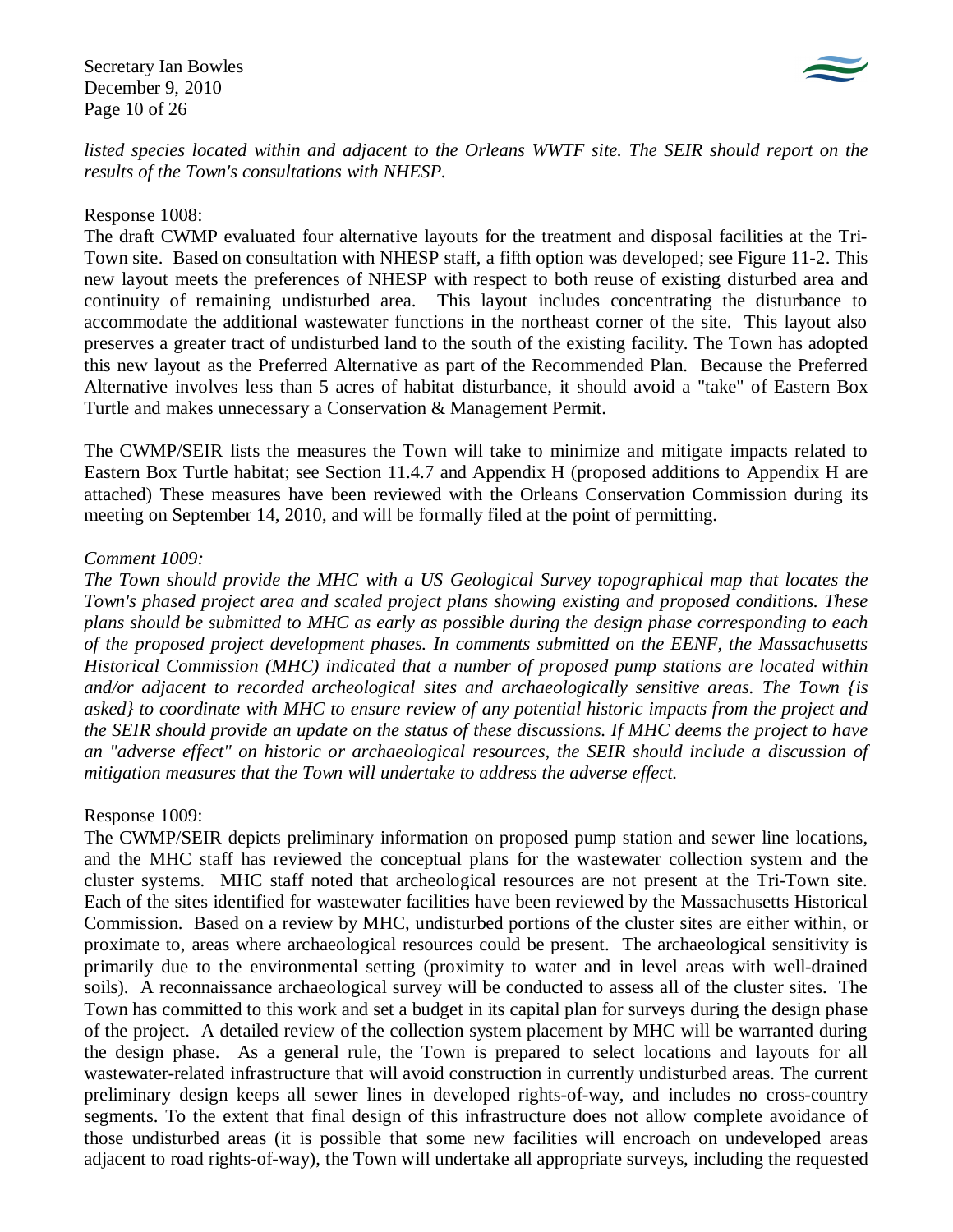Secretary Ian Bowles December 9, 2010 Page 11 of 26



reconnaissance archaeological surveys. During the design phase of the project, specific locations will be selected and then reviewed with MHC, with the goal of selecting the best technically and financially feasible location that has the least impact on sensitive areas.

## *Comment 1010:*

*The SEIR should quantify the direct and indirect CO2 emissions from the proposed project. The SEIR should include the modeling printout for the base case and for the preferred alternative case. The SEIR should also present an evaluation of the feasibility of each of the mitigation measures outlined below, as well as the GHG emissions reduction potential associated with each measure. The SEIR should explain, in reasonable detail, any measure not selected- either because it is not applicable to the project or is considered technically or financially infeasible- that would result in a significant reduction of GHG.* 

*DOER has identified several building design measures worthy of consideration in the SEIR, and adoption into the project, where feasible; including building orientation, duct insulation, roof and wall insulation, high-albedo roofing materials, on-site renewable energy and include a life-cycle cost analysis.* 

*The Town should explore and present modeling results in this section of the SEIR related to the use of renewable and energy efficient equipment listed below when designing new or upgraded wastewater treatment facilities, pump stations and other components of the Town's comprehensive wastewater management system.* 

Response 1010:

The analysis of Greenhouse Gas Emissions is presented in Appendix J.

## *Comment 1011:*

*Construction period impacts and mitigation measures should be described in the SEIR, including the impacts from noise and dust, impacts on trees and other vegetation, and traffic impacts. Measures that will be taken to minimize and mitigate construction period impacts (in particular impacts on sensitive receptors or exceptional resources) should be detailed.* 

Response 1011:

Construction impacts and mitigation measures are discussed in Section 8 for all three plans that were considered. This section describes all facets of the project. Below are the items related to construction impacts, see Section 8.5.

Construction related impacts: 8.5.9 Traffic 8.5.10 Air Quality 8.5.11 Noise

[Sections 8.5.12, 8.5.13 and 8.5.14 are new report sections, excerpted below]

## 8.5.12 Erosion Control

During construction, temporary erosion control measures will be warranted to avoid sediment migration. This is commonly achieved with the use of hay bales, siltation fencing, and geotextile materials. Storm events and construction dewatering would warrant the use of these controls. During the design process, detailed drawings and specifications will outline the controls required to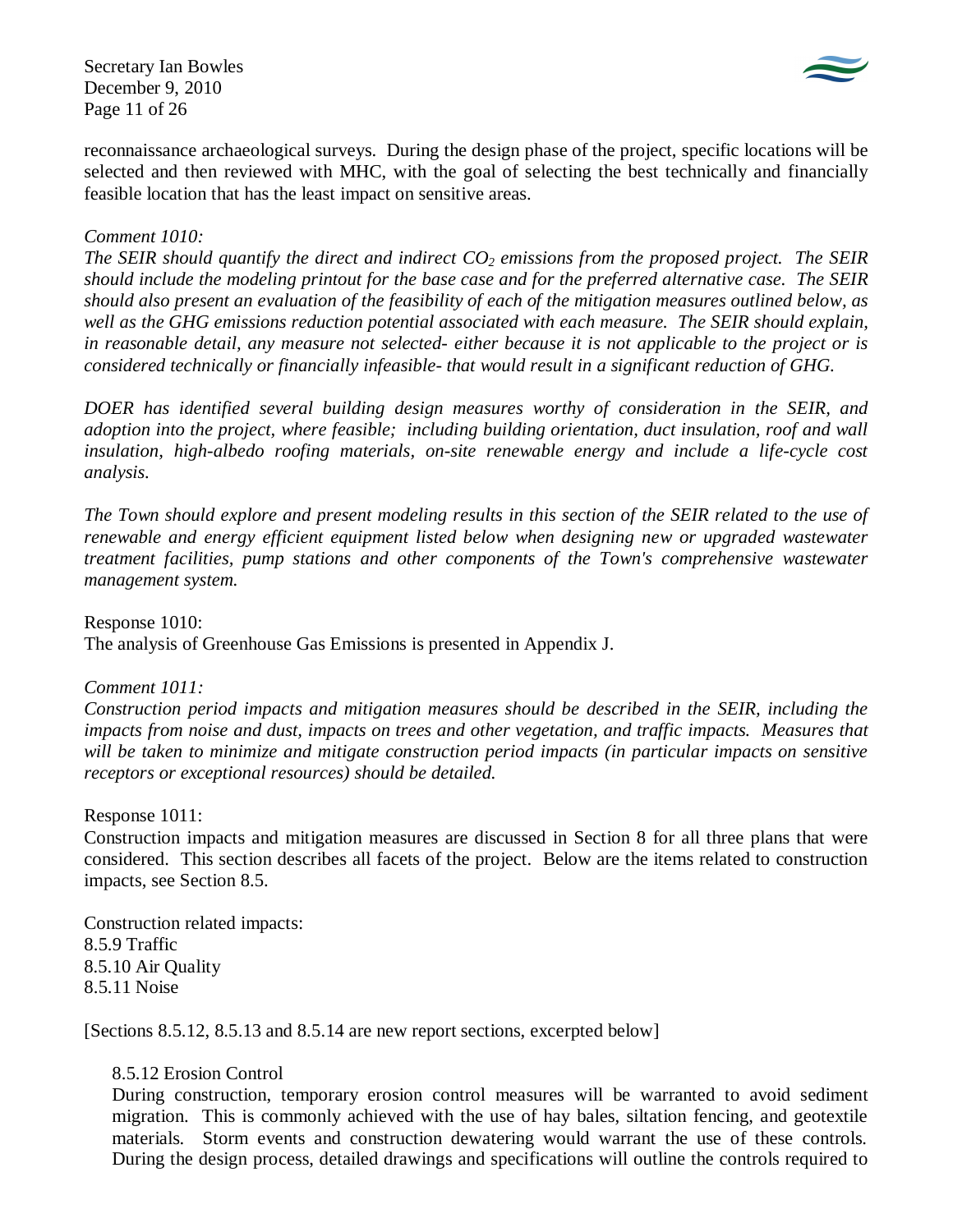

be used by the construction contractor. Drawings and specifications will meet with regulatory standards such as the National Pollution Discharge Elimination System (NPDES) and Storm Water Pollution Prevention Plans (SWPPP).

## 8.5.13 Waste Material

During the construction process a stream of waste material will be generated. Brush, spoil material, and scraps of wood, metal, and plastics will be collected and removed from the construction sites by the construction contractor at periodic intervals. Storage between removal days will be in a designated area. Collection and removal of such material must be by authorized individuals.

## 8.5.14 Existing Vegetation

During the construction process portions of the site will be cleared to make room for new wastewater structures, and leave adequate space for construction vehicle access and lay-down area. To preserve the remaining vegetation other measures will be in place to limit dust and other debris from damaging the vegetation slated to remain. See previous sections. Some of these areas will be revegetated with the same or similar species that were initially present. In some cases different species will be selected to provide better visual or noise buffers for adjacent properties.

## *Comment 1012:*

## *Sewering and Growth Management*

*The SEIR should identify parcels located within the proposed sewer service areas and compare the potential secondary growth impacts, water use and increased wastewater flows that may be induced by public sewers and expected reductions of water use and wastewater flows with the Town's proposed growth management policies, regulations and bylaws. The SEIR should include copies of any new by*laws or regulations proposed by the Town for controlling new future development requesting municipal *sewer service and located in areas outside of the proposed new sewer areas. The Town should consider adopting and implementing any proposed growth by-laws, regulations, and policies prior to the construction of any new sewers.* 

### Response 1012:

Quantification of the secondary growth impacts of the project is not necessary. The Town has already put in place, or is prepared to enact controls to constrain the generation of wastewater in the public system. A Board of Health regulation has been adopted, the Town has accepted Section 1A of MGL Chapter 83, and a provision has been drafted for inclusion in new sewer use regulations. Taken together, these steps will make the wastewater project "flow neutral". These documents are presented in Appendix L of the SEIR.

The Board of Health's Nutrient Management Regulation was adopted in 2008. It restricts wastewater flow to 110 gpd per 10,000 square feet of lot area, for new development or expanded uses of existing development. The proposed sewer use regulation will limit flow to the sewer system from a given property to that flow which is allowed under all other state and local regulations. For properties subject to the Board of Health Nutrient Management Regulation, that provision of the sewer use regulations will keep sewered flow less than 110 gpd per 10,000 square feet. For all other properties, the sewered flow will be no more than what is allowed under Title 5. The sewer use regulations will be put in place prior to the imitation of construction in Phase 1.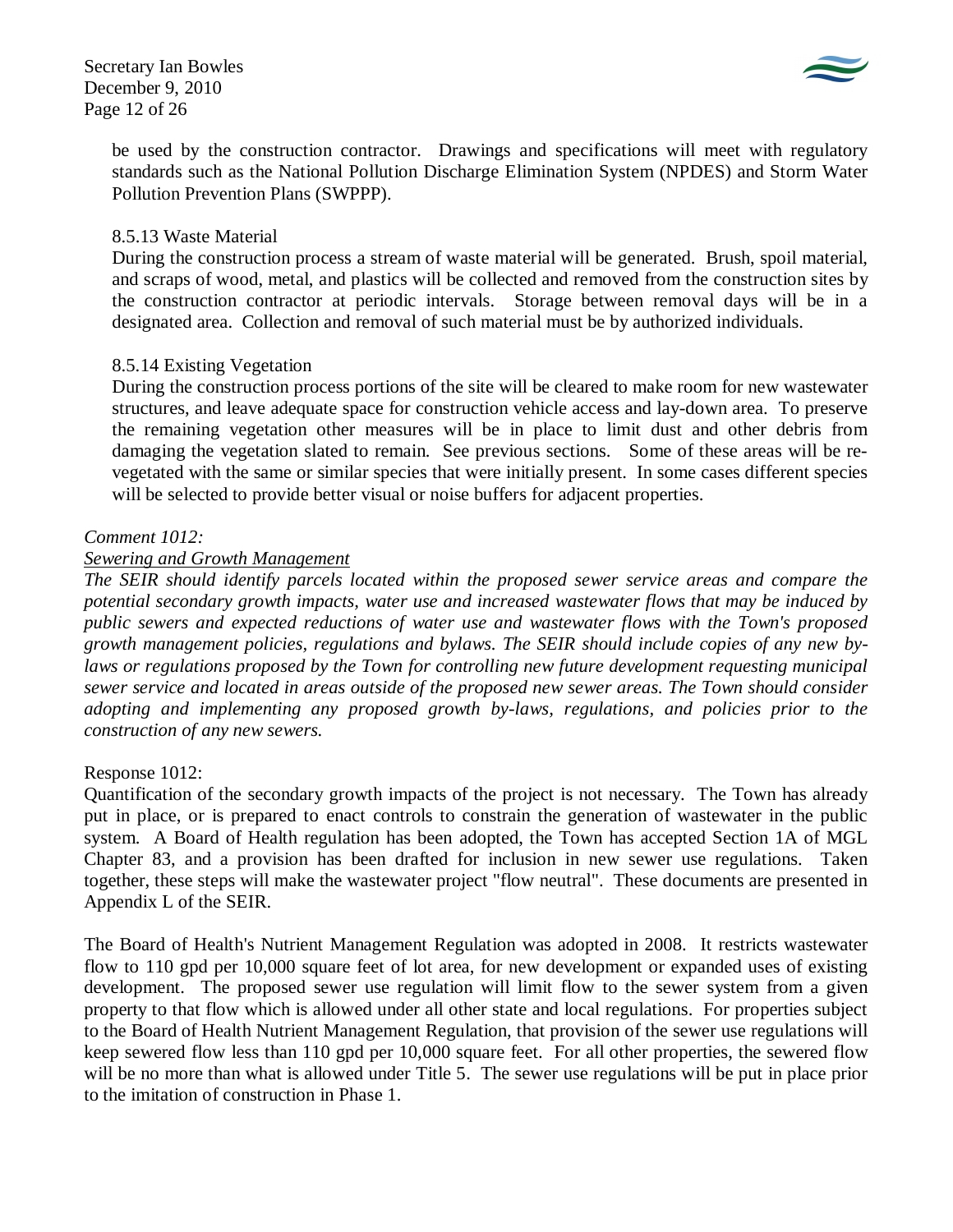Secretary Ian Bowles December 9, 2010 Page 13 of 26



By accepting Section 1A of MGL Chapter 83, the Town has confirmed its intentions to install public wastewater infrastructure to control nutrient loading, and it can now take advantage of the "checkerboard sewering" concept that is provided for in Sections 1B and 1C of MGL Chapter 83.

## *Comment 1013:*

### *Cost to Homeowners*

*The SEIR should include estimates for the costs of land acquisition associated with the proposed cluster treatment plants and corresponding groundwater disposal sites. The SEIR should document any assumptions concerning the probable cost of acquiring parcels for wastewater purposes. The Town should consult with MassDEP during the preparation of this section of the SEIR.* 

### Response 1013:

The capital costs presented in Table 11-7 include estimates of the costs for all land purchases, including cluster treatment and disposal sites. The text associated with that table has been expanded to note that the land cost line item includes \$0.9M for pump station site acquisition, \$0.8M for easements, and \$2.5M for cluster treatment and disposal sites. These estimates have been reviewed with DEP.

### *Comment 1014:*

*The Town's Core Program has been designed to accommodate potential future expansion to serve the remaining unsewered areas of Orleans under the Expanded Program and/or additional wastewater flows from the neighboring towns of Eastham and Brewster under the Regional Program.* 

- *A. The Expanded Program would provide town-wide sewers in Orleans and would cost an additional \$95 million dollars. However, as described in the EENF and noted elsewhere in this Certificate, additional wastewater disposal sites or reuse options may be required to support the treatment and disposal of additional wastewater flows anticipated under the Expanded Program or the Regional Program described below. The SEIR should evaluate the Tri-Town site's capacity to treat the additional estimated wastewater flows to be generated under the Expanded and the Regional wastewater treatment alternatives.*
- *B. I ask the Town of Orleans, together with the Towns of Eastham to the north and Brewster to the south to work together with MassDEP, the Cape Cod Commission and others to continue the discussion of possible opportunities.*

## Response 1014:

- A. See Response 1003 related to effluent disposal/reuse needs associated with the Expanded and Regional Plans.
- B. The Orleans Selectmen met with their counterparts from Eastham and Brewster on January 29, 2009, September 10, 2009 and October 12, 2010 to discuss wastewater and septage regionalization issues. While no solid agreement to move forward on regional wastewater management were reached, all towns are still open to the concept. Eastham and Brewster are have made less progress in the planning process. The Cape Cod Water Protection Collaborative has offered its assistance in facilitating these discussions. Orleans and Eastham have begun discussions on the possible transport of drinking water from Orleans to Eastham.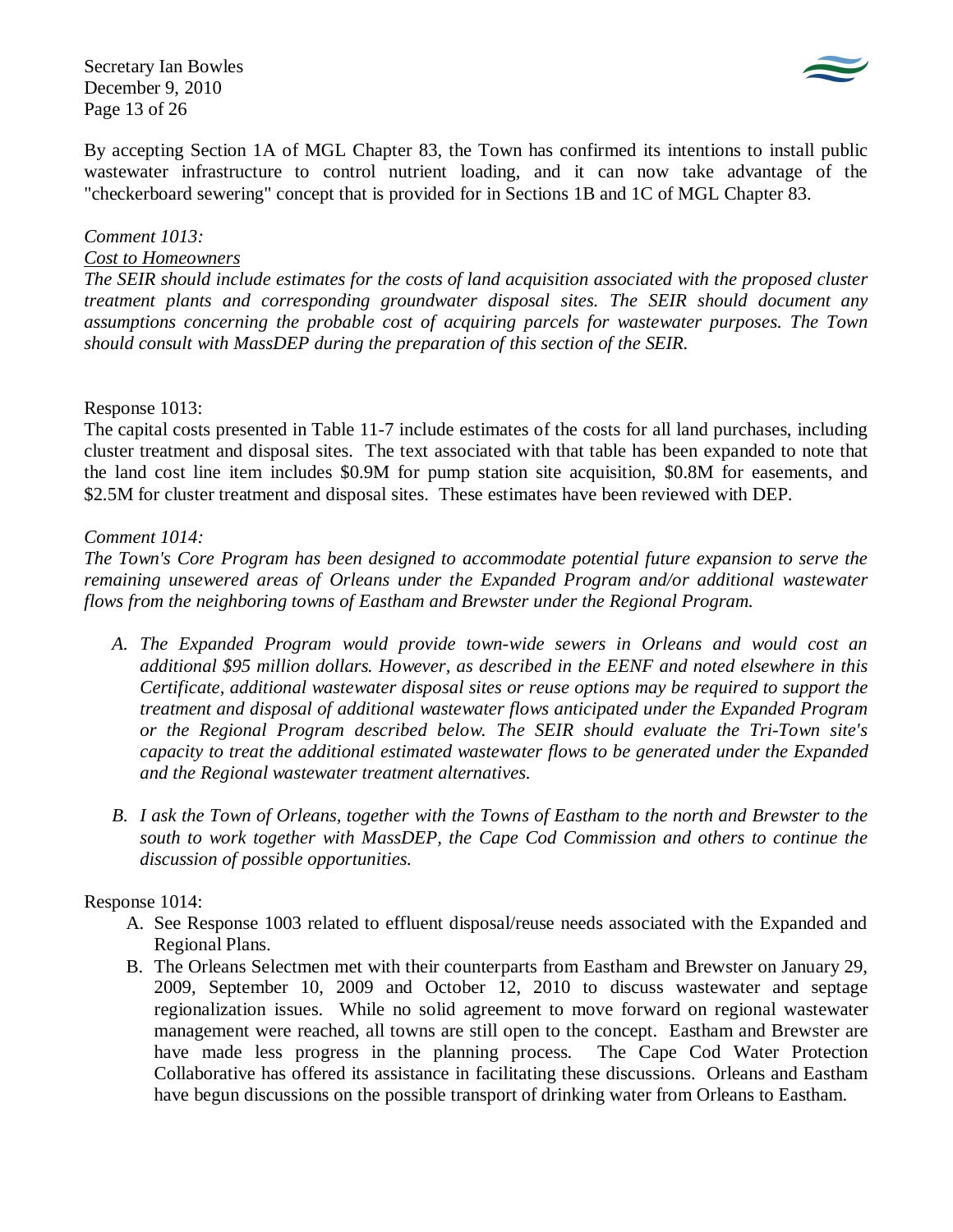Secretary Ian Bowles December 9, 2010 Page 14 of 26



## *Comment 1015:*

*I note that the State's Revolving Fund (SRF) regulations require the proponent to conduct a minimum of one public meeting and one public hearing for this project. The SEIR should include a discussion of the Town's public participation program activities completed and proposed to date.* 

## Response 1015:

The Town of Orleans has held 3 public meetings, one special town meeting and several community workshops to encourage public consultation and participation in the crafting of the comprehensive wastewater management plan. A summary of these focused public activities is included in Appendix C and includes statistics on the number of attendees and the results of questionnaires soliciting feedback on specific components of each of the three plans that were evaluated in detail.

### *Comment 1016:*

*The SEIR should include a separate chapter on mitigation measures. This chapter on mitigation should include Draft Section 61 Findings for all state agency actions. The Draft Section 61 Findings should contain a clear commitment to mitigation, an estimate of the individual costs of the proposed mitigation and the identification of the parties responsible for implementing the mitigation. A schedule for the implementation of mitigation should also be included. I ask the Town to continue to work closely with CCC, MassDEP, and the Pleasant Bay Resource Management Alliance to design and implement a sustainable Comprehensive Wastewater Facilities Plan and mitigation plan for the Town of Orleans that will help to offset the proposed project's municipal sewering impacts.* 

### Response 1016:

Discussion of mitigation measures and Draft Section 61 Findings are contained in Section 12. Costs for individual mitigation measures have been included in contingencies for individual project elements. See Section 12.

# **COMMENTS AND RESPONSE RELATED TO MASSACHUSETTS HISTORICAL COMMISSION (MHC):**

## *Comment 1101:*

*Multiple proposed pump station locations and portions of unimproved roadways shown on the preliminary maps are within and/or adjacent to recorded archaeological sites and within archaeologically sensitive areas.* 

*MHC requests that a reconnaissance archaeological survey (950 CMR 70) be conducted for the project. The purpose of the survey is to conduct an archaeological sensitivity assessment of the proposed impact areas and recommendations for intensive (locational) archaeological survey, if warranted, in order to locate and identify any significant historic or archaeological resources that may be affected by the project.* 

## Response 1101:

The CWMP/SEIR depicts preliminary information on proposed pump station and sewer line locations, and the MHC staff has reviewed the conceptual plans for the wastewater collection system and cluster systems. As a general rule, the Town is prepared to select locations and layouts for all wastewaterrelated infrastructure that will avoid construction in currently undisturbed areas. The current preliminary design keeps all sewer lines in developed rights-of-way, and includes no cross-country segments. To the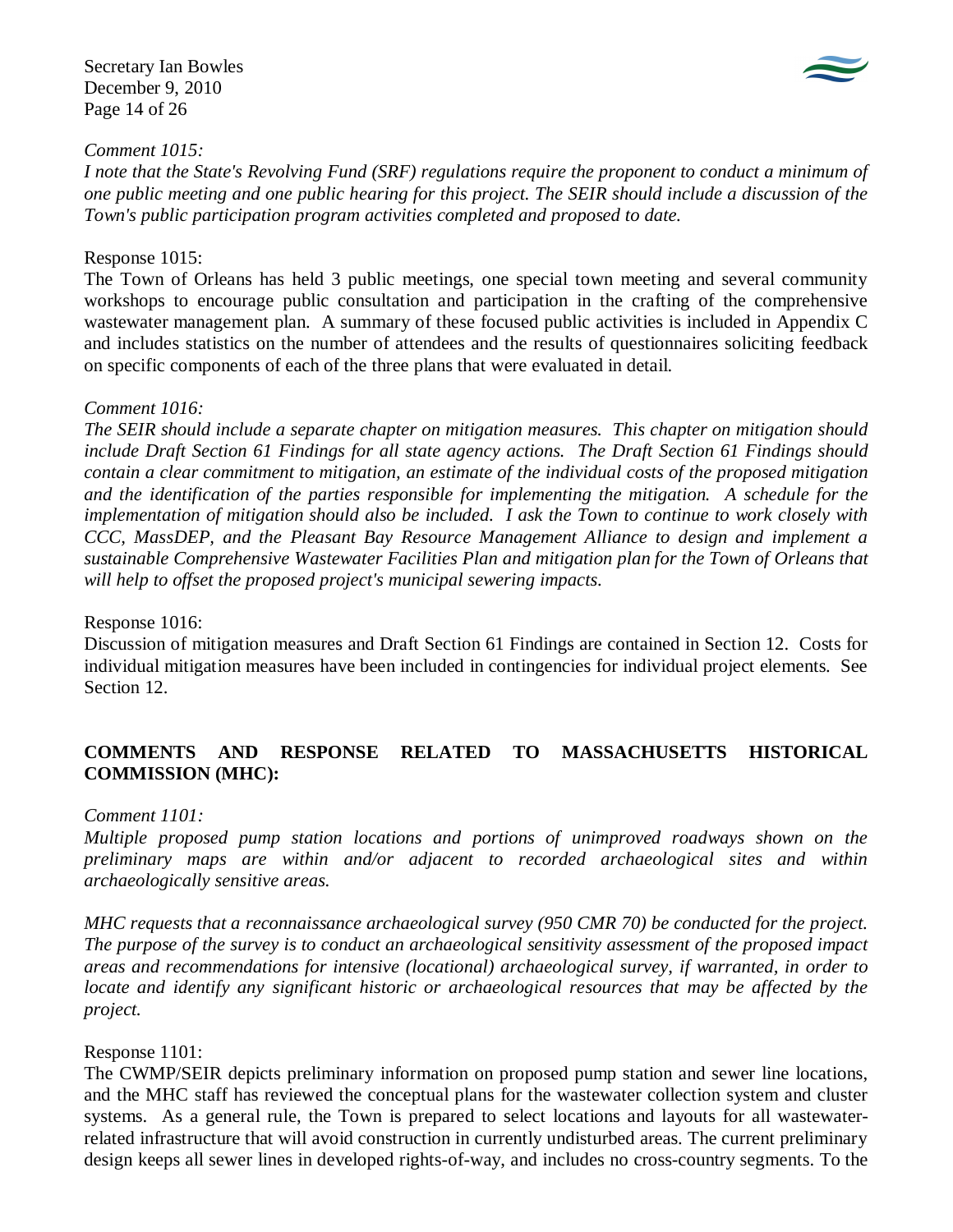Secretary Ian Bowles December 9, 2010 Page 15 of 26



extent that final design of this infrastructure does not allow complete avoidance of those undisturbed areas (it is possible that some new facilities will encroach on undeveloped areas adjacent to road rightsof-way), the Town will undertake all appropriate surveys, including the requested reconnaissance archaeological surveys. During the design phase of the project, specific locations for cluster systems and pump stations will be selected and then reviewed with MHC, with the goal of selecting the best technically and financially feasible location that has the least impact on sensitive areas. Also, see Responses 1009 and 1906 for related material.

# **COMMENTS AND RESPONSES RELATED TO CAPE COD COMMISSION (CCC):**

# *Comment 1201:*

*Natural Resources Recommendations* 

- *A. Avoid impacts to Eastern box turtle by consolidation of the developed areas within and adjacent to existing developed footprints, and to reuse existing facilities.*
- *B. Site new sewer mains and pump stations within or adjacent to existing roadways*
- *C. Avoid impacts to 100-foot buffers to wetlands.*

Response 1201:

- A. The Town has selected a preferred layout at the Tri-Town site that will avoid a "take" of the Eastern Box Turtle (refer to Responses 1002 and 1008 for greater detail).
- B. The CWMP includes all sewer mains sited within road right-of-way. The majority of pump stations can also be sited within the Town rights-of-way. The largest pump stations will likely require easements or land purchase to accommodate their footprint, in these few cases, siting within the road right-of-way is unlikely.
- C. There may be some construction work that will be unavoidable within 100-foot buffers to wetlands. Construction activities will conform to the appropriate Conservation Commission recommendations for the avoidance and mitigation impact in the wetland. See Response 1007.

## *Comment 1202:*

## *Historic and Archaeological Resources Recommendations*

*Prior to construction, conduct a reconnaissance archaeological survey for the project to locate and identify any significant historic archaeological resources that may be affected by the project.* 

## Response 1202:

Some of the infrastructure shown on CWMP figures has only been generally located during the planning phase. Specific locations will be selected and reviewed with MHC during the design phase of the project to determine if surveys are applicable, and to that end, alternative sites will be discussed if they would avoid disturbing sensitive areas. See Response 1101.

## *Comment 1203:*

*Water Resources Recommendations* 

- *A. Incorporate Final MEP technical documents into the FEIR*
- *B. Evaluate and provide more detail on the extent and timing of phased sewer expansions*
- *C. Provide additional detail on the site capacity and monitoring program for the selected treatment and effluent disposal facility at the Tri-Town Site*
- *D. Expand annual reporting to include the Cape Cod Commission for TMDL compliance with the Regional Policy Plan*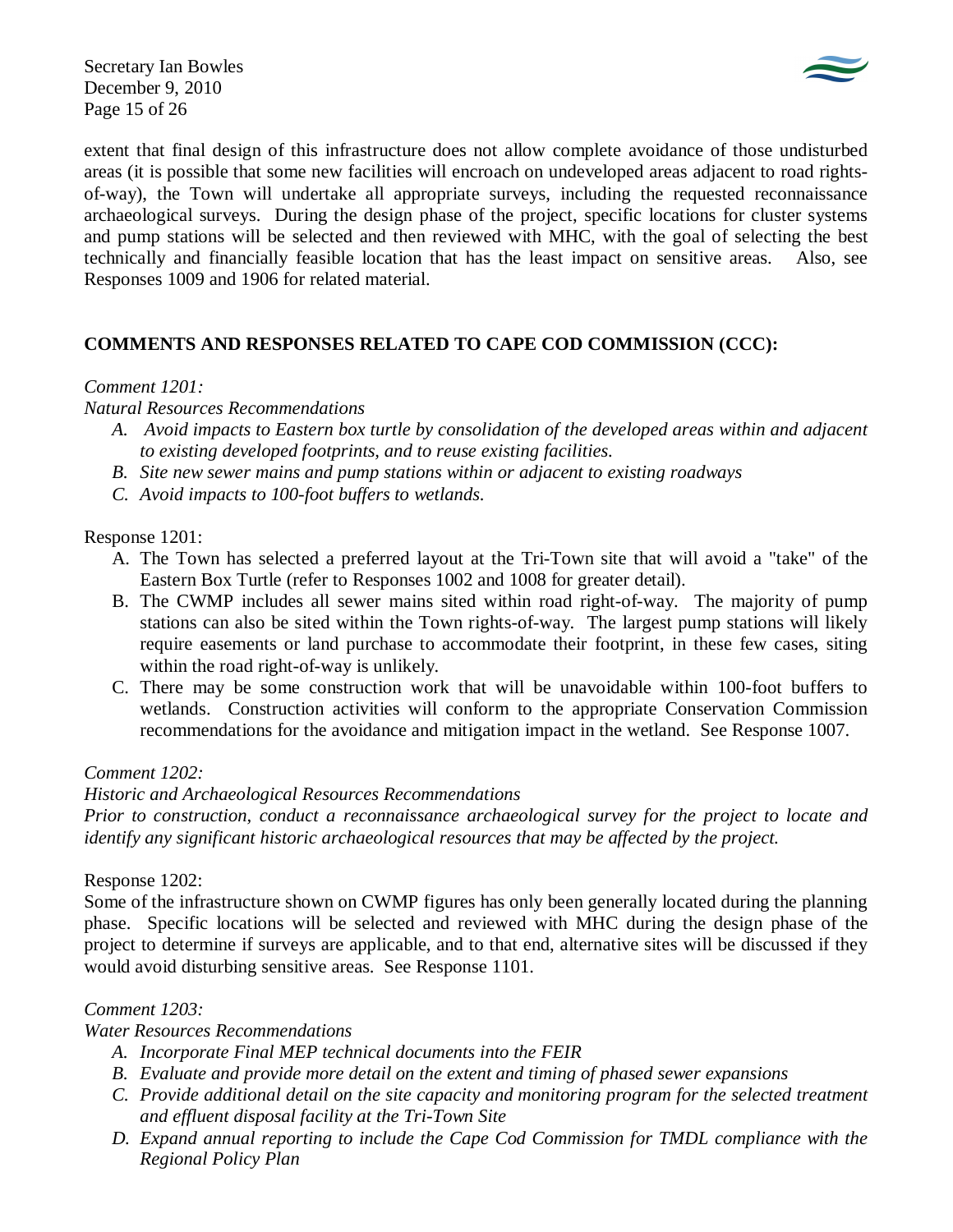

- *E. Proceed with local negotiations on regional wastewater management opportunities and provide an update and status.*
- *F. Provide additional evaluation of the interim benefit of proposed cluster systems*
- *G. Participate in a regional assessment of planned sewering in the Pleasant Bay watershed to project the progress of improved water quality.*

## Response 1203:

- A. The executive summaries for all available and pertinent MEP reports have been incorporated in the SEIR. For those reports currently available see Appendix G. The completion of the MEP studies of the Nauset system has been significantly delayed, and no firm schedule exists to give the Town confidence that the MEP Technical Report for Nauset will be issued any time soon. The CWMP is based on a placeholder value of 55% septic nitrogen removal within the Nauset watershed, a figure that has been reviewed by the MEP staff and found to be appropriate. Given the uncertainty associated with completion of the Nauset Technical Report, the Town has elected to complete the CWMP/SEIR using this placeholder value, with the full understanding that the plan will be updated during the design phase of the project to reflect the precise MEP finding once it is available.
- B. Several phasing alternatives (extent and timing of the 6-phase program) were discussed between the Town and Consultant. Phase 1 is the most critical and well-defined phase to date in the planning process. Changes to the timing and extent of later phases would be addressed as part of adaptive management as the Town solidifies each pending phase. See Response 1002-C.
- C. Details on the effluent capacity available at the Tri-Town site is provided in Response 1003, along with an outline plan for surface water and groundwater monitoring.
- D. The Town is committed to expanding the distribution of annual reporting to include the CCC.
- E. The Town intends to pursue regional opportunities as neighboring communities make progress on their comprehensive wastewater planning. See Response 1014 and CWMP Sections 11.12.6 and Appendix K.
- F. See Response 1005, related to the proposed cluster systems.
- G. The Town participates in the Watershed Work Group of the Pleasant Bay Alliance, the most currently able body for monitoring the progress of improved water quality across the entire watershed. The Town plans to continue participation in the group, which monitors Pleasant Bay waters several times each summer.

# *Comment 1204:*

# *Land Use Recommendations*

- *A. Include copies of the flow-neutral regulations or policies that have been adopted or proposed to be adopted related to a "flow neutral" approach to development of a wastewater treatment facility and sewers and identify how the flow-neutral sewer regulations will be implemented.*
- *B. Consider increasing the sewer allocation to downtown Orleans to accommodate more growth in this area than just through Chapter 40B development.*

# Response 1204:

- A. Included in Appendix L are copies of adopted and proposed regulations related to the implementation of the CWMP. See Response 1012.
- B. The Town evaluated in detail the potential for growth in the downtown area, and the build-out analysis includes both new commercial development and the redevelopment of commercial property, in addition to residential development. After accounting for commercial and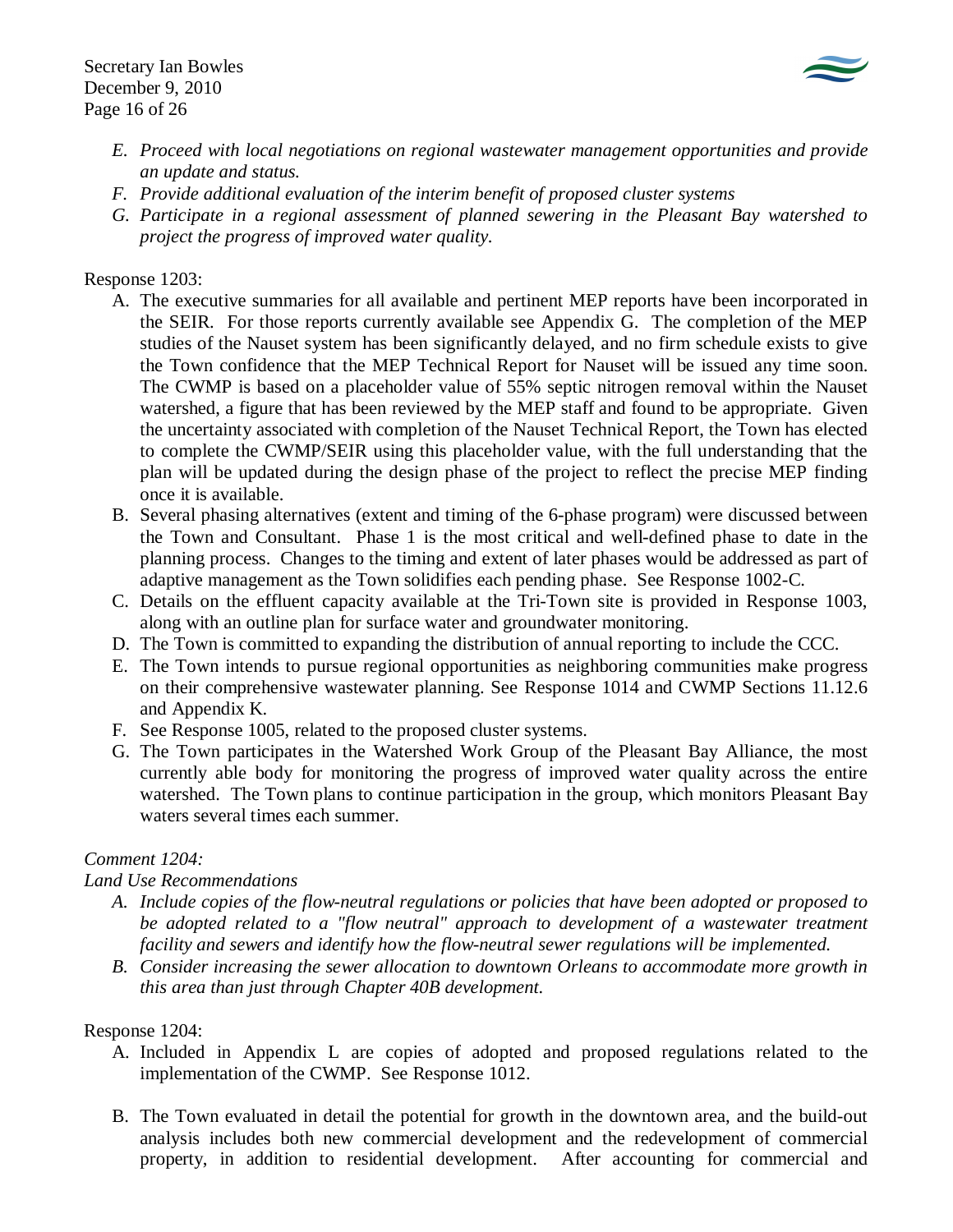

residential build-out potential, the Orleans Planning Board advised that the Town should plan for an additional 200 small apartment units within the Village Center District in the future. This added growth allowance (above the growth potential that already exists) is considered to be sufficient, based in part on the significant growth that is already possible in the downtown area as accounted for in the build-out analysis. This increase represents about 25% of the expected future growth. See Section 3.6 Economic Development. Opportunities exist to review this decision (and increase this allowance) during the design phase of the project, and prior to the initiation of each project phase.

## *Comment 1205:*

*Energy Resources Recommendations* 

- *A. Consider whether a renewable energy system could be built into the treatment plant's design as a future source for the energy needs.*
- *B. Select energy efficient processes and equipment.*

## Response 1205:

- A. The Town plans to investigate renewable energy systems during the preliminary design of the treatment facility. Future input from the CCC and DEP will be requested at that juncture. An on-site wind turbine and photovoltaics are considered in the GHG emissions analysis; see Appendix J. See also Response 1010.
- B. A cost-benefit analysis of energy efficient equipment is presented in the GHG Analysis (see Appendix J) and will be elaborated upon in the preliminary design. See also Response 1010.

## **COMMENTS AND RESPONSES RELATED TO MASSACHUSETTS DIVISION OF MARINE FISHERIES:**

*Comment 1301:* 

*After review, Marine Fisheries has no recommendations for this project at this time.* 

Response 1301:

The Town will keep the Division of Marine Fisheries apprised of the project at the appropriate junctions in the future.

# **COMMENTS AND RESPONSES RELATED TO PLEASANT BAY RESOURCE MANAGEMENT ALLIANCE:**

## *Comment 1401:*

*Consequently, the proposed phasing in the Orleans DCWMP may afford opportunities for revised phasing through adaptive management based on changing conditions as plans in other {Pleasant Bay} watershed towns {Chatham, Harwich and Brewster} evolve. In this regard we strongly encourage Orleans to continue discussion with the towns of Brewster, Harwich and Chatham regarding a possible regional treatment facility to be located in South Orleans or Brewster.*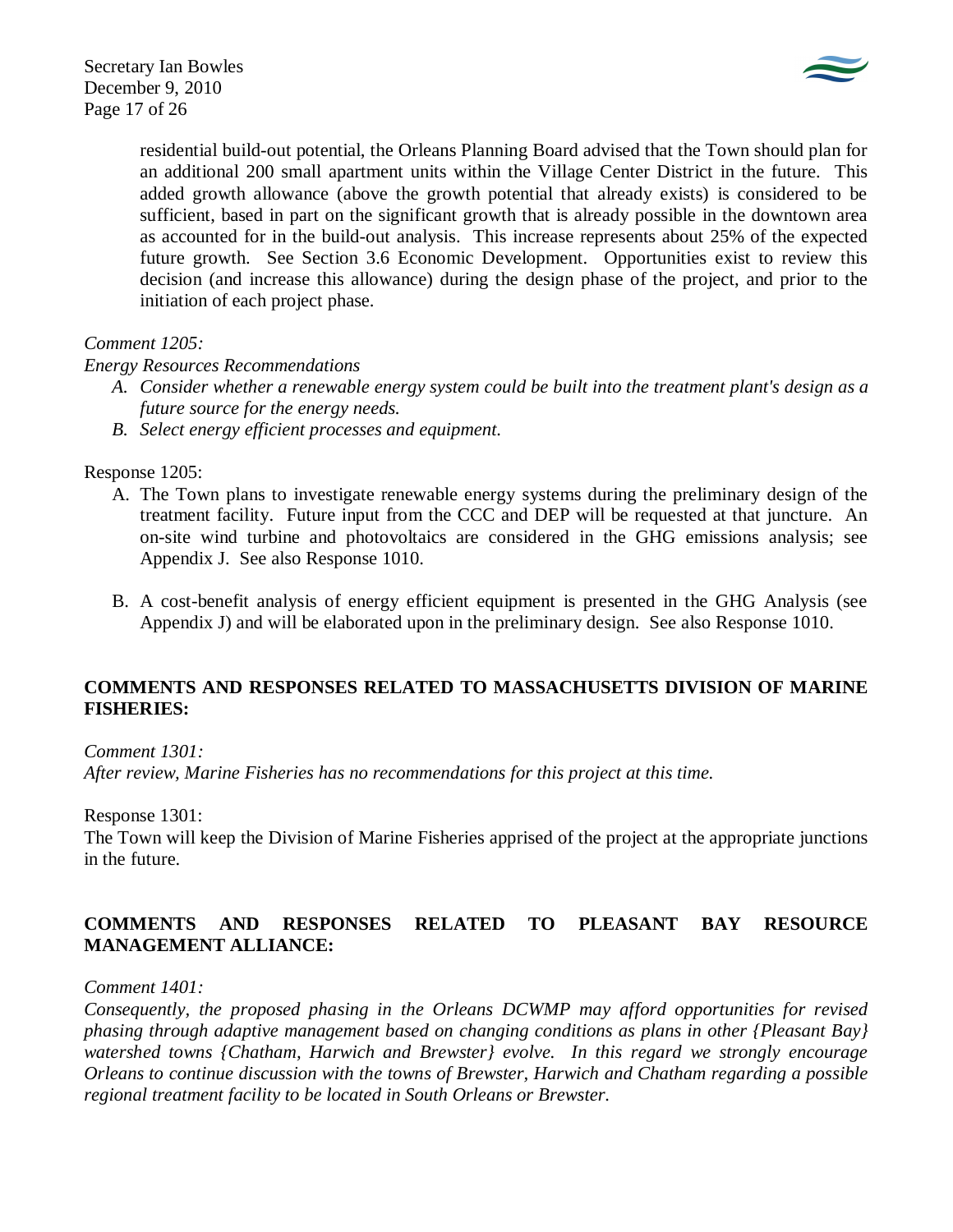Secretary Ian Bowles December 9, 2010 Page 18 of 26



## Response 1401:

Two of the important reasons for Orleans to adopt a phased wastewater plan are the acknowledged benefits of regionalization and the recognition that Brewster and Harwich (two potential regional partners) are in the early stages of comprehensive wastewater management planning. At the end of each phase of the Orleans project, it is intended that the Town will reassess the then-current situation in Orleans and in neighboring towns and evaluate the identified opportunity for a regional facility in South Orleans. Section 11.12.6 of the CWMP/SEIR has been expanded to provide additional emphasis on the potential South Orleans option.

## *Comment 1402:*

*To compensate for the later phasing of sewering in the Pleasant Bay watershed, the preferred plan calls for installation of on-site package plants with de-nitrification to 15 mg/l at three sites located at the headwaters of Paw Wah, Lonnie's and Arey's Ponds, respectively....Given the severity of nutrient loading in these water bodies we encourage the Town to invest in the best technology feasible at the plants to achieve a level of de-nitrification below 15 mg/l if at all possible.* 

## Response 1402:

The degree of nitrogen removal provided at the cluster systems was re-evaluated to strike a balance between cost and water quality improvement. A consensus was reached at a meeting with DEP and the CCC that small-scale systems could reach effluent nitrogen concentrations of 5 or 10 mg/l. Accordingly, target effluent concentrations for the cluster systems have been set in this range. Cluster system characteristics are provided in Appendix I and include information about expected facility performance. See Response to Comment 1005.

### *Comment 1403:*

### *Growth Management*

*We commend the Town's Board of Health for recently adopting nutrient management regulations to limit wastewater flows from new development town-wide. These regulations are significant as interim measures that will limit nutrient loading prior to the installation of sewers. The regulations also will continue to provide critical nutrient management protection to the one-half of parcels in town that will remain on on-site septic systems. Finally, the regulations could provide a baseline for establishing flow neutral sewer connection regulations. This would ensure that growth that may be influenced by sewering is not inconsistent with broader community growth management objectives.* 

*We encourage the Town to adopt the newly created provisions of Chapter 83A and to evaluate the need for additional growth management through zoning, conservation or other means to ensure that sewers facilitate and do not undermine desired growth patterns.* 

### Response 1403:

The Town adopted Section 1A of MGL Chapter 83A at its Annual Town Meeting on May 11, 2009. A copy of the approved article is included in Appendix L. Consideration of additional growth management will occur as part of the adaptive management plan (see Response 1006).

## *Comment 1404:*

*The continued availability of adequate facilities to meet regional septage handling needs is of regional concern. We encourage Orleans and all towns to identify their anticipated septage treatment needs to ensure that potential changes in septage handling requirements at any facility can be considered and*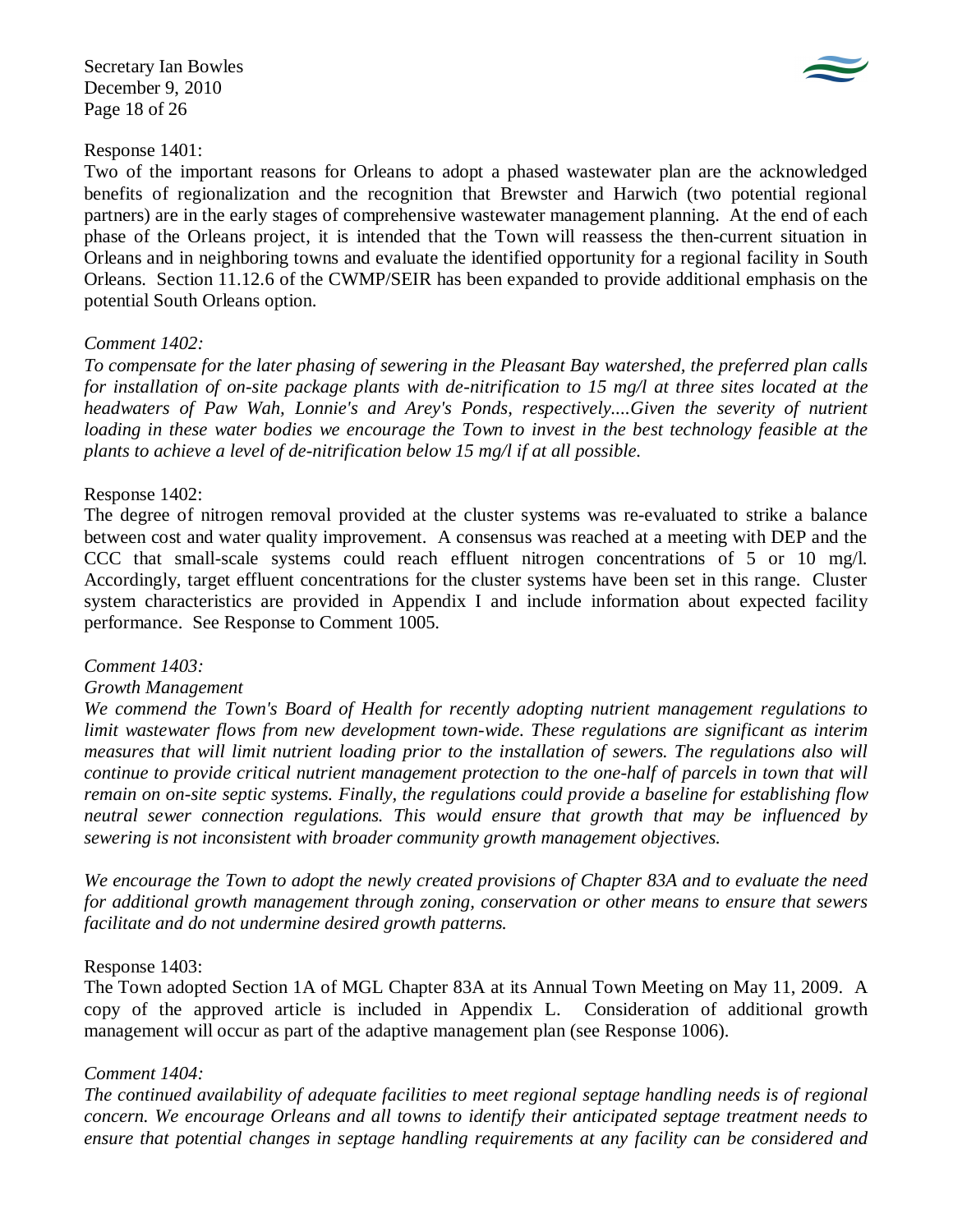Secretary Ian Bowles December 9, 2010 Page 19 of 26



*that figure septage treatment needs not slow efforts to provide sewer expansions to the Pleasant Bay watershed.* 

Response 1404:

The Town of Orleans has provided for regional septage management in the Recommended Plan; see Table 11-1 of the CWMP/SEIR. The proposed 50,000 gallons per day of summer capacity for septage should be sufficient to serve those Orleans properties that will not be connected to the public sewer, plus all unsewered development in Eastham and Brewster (Orleans' current partners in the Tri-Town district). This septage capacity should be sufficient for the expected growth in the three communities and Orleans would allow other towns to use that capacity in the early years of the project.

## **COMMENTS AND RESPONSE RELATED TO TOWN OF ORLEANS**

## *Comment 1501:*

*There are three items discussed in the CWMP that are not intended to be the subject of the current MEPA review:* 

- *1. The extended sewer plan…*
- *2. Regional Wastewater Facilities….*
- *3. Cluster wastewater treatment systems……*

## Response 1501:

The Town of Orleans wrote to Secretary Bowles on June 18, 2009 (during the MEPA public comment period) to clarify its intent with respect to certain features of the proposed wastewater management plan. That letter stated that three aspects of the plan were not intended for MEPA review at this time and would be the subject of Notices of Project Change if and when the Town decided to proceed with them. Such is still the case for regional wastewater facilities and for the extended sewer plan. However, subsequent discussions with MEPA staff led to the decision to include the cluster systems in this review. Consequently, additional information on the cluster systems is provided in Appendix I of the CWMP/SEIR, as noted in Response to Comment 1005.

## **COMMENTS AND RESPONSE RELATED TO NATURAL HERITAGE AND ENDANGERED SPECIES PROGRAM (NHESP) OF THE MASSACHUSETTS DIVISION OF FISHERIES & WILDLIFE:**

### *Comment 1601:*

*It is the opinion of the NHESP that alternatives that result in the least amount of direct and indirect (e.g. fragmentation of habitat) impacts to state-listed species habitat are preferred for the proposed wastewater treatment and disposal facilities. Therefore the NHESP prefers Alternative B over the other alternatives. New alternative designs that maximize reuse of existing disturbed areas and avoid fragmentation of remaining undisturbed habitat are also likely to be preferred by the NHESP.* 

*If an alternative design for the proposed wastewater treatment and disposal facilities located at the Tri-Town site is selected and this alternative does not minimize both direct and indirect impacts to statelisted species habitat, this project may result in a "take" of the Eastern Box Turtle. Projects resulting in a "take" of state-listed species may only proceed if they meet the performance standards for issuance of a MESA Conservation & Management Permit pursuant to 321 CMR 10.23. In order to qualify for a*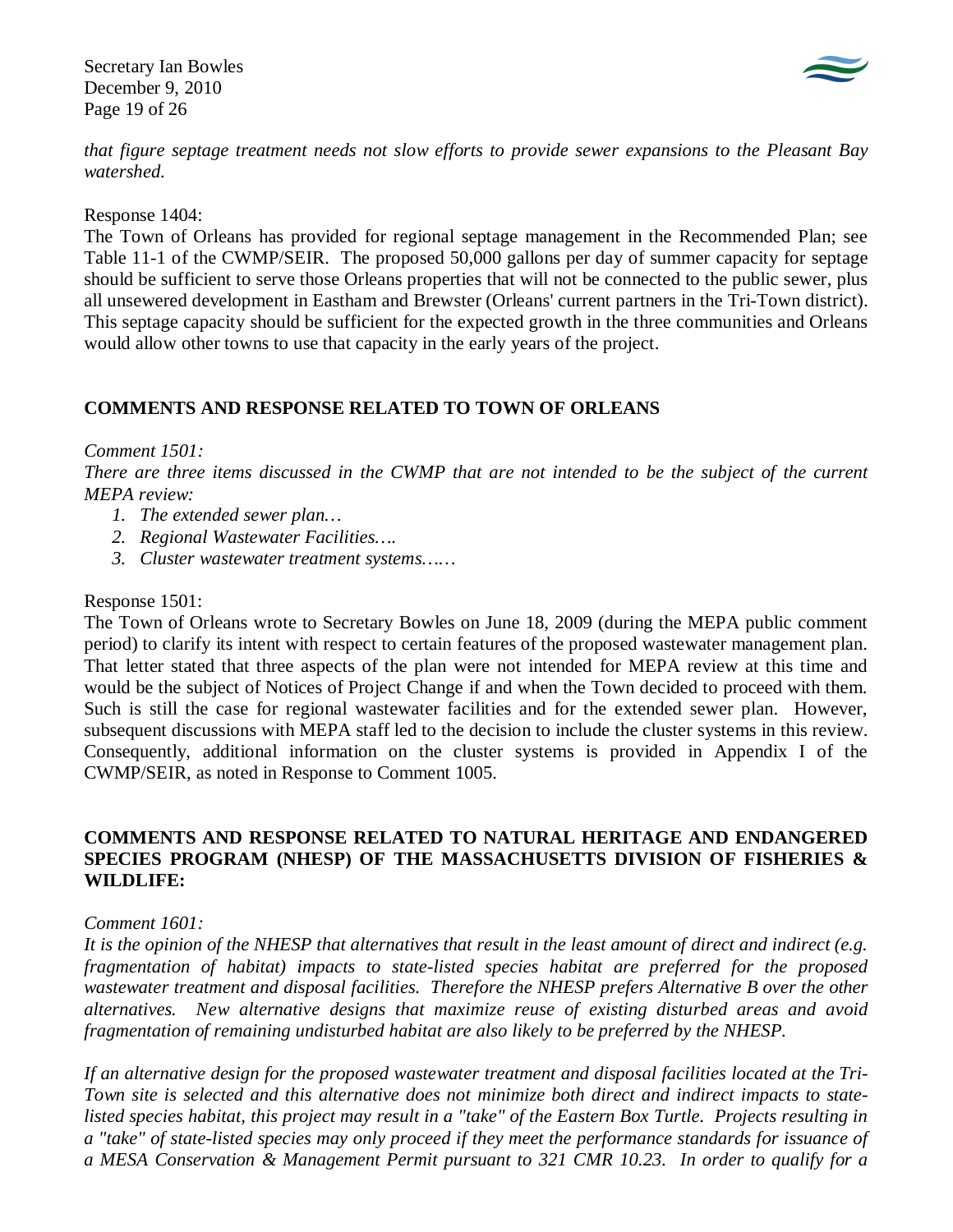Secretary Ian Bowles December 9, 2010 Page 20 of 26



*Conservation & Management Permit, the proponent will need to minimize and avoid impacts to the Eastern Box turtle to the greatest extent practicable and produce a Net Benefit for this species.* 

Response 1601:

Based on the alternatives in the draft CWMP, the Town worked with NHESP to develop a new option that would preserve greater tracts of land for the Eastern Box Turtle and should avoid a "take" of species habitat. Please see Response 1008.

The CWMP/SEIR lists the measures the Town will take to minimize and mitigate impacts related to Eastern Box Turtle habitat; see Appendix H.

## **COMMENTS AND RESPONSE RELATED TO DEPARTMENT OF CONSERVATION AND RECREATION (DCR):**

## *Comment 1701:*

*The ACEC Program supports the Project goals of improving water quality and reducing nitrogen and phosphorus loading within the Cape Cod Bay, Nauset and Pleasant Bay watersheds and several freshwater ponds. The ACEC Program also supports:* 

- *1. The "growth neutral" concept…*
- *2. The project phasing and associated adaptive management and long-term monitoring strategy…*
- *3. The evaluation of regional wastewater treatment and disposal options…and*
- *4. The non-structural aspects of the plan……*

*In the EIR, the ACEC Program encourages a rigorous evaluation of the site design layout alternatives through continued consultation with NHESP to minimize and mitigate for unavoidable impacts to Eastern Box turtle habitat and other listed species. The ACEC Program also supports the MHC's comments requesting that a reconnaissance archaeological survey (950 CMR 70) be conducted to locate and identify any significant historic or archaeological resources that may be affected by the Project and to avoid, minimize or mitigate for any adverse effects to such resources.* 

Response 1701:

The Town has conducted a rigorous evaluation of site layout alternatives through continued consultation with NHESP and has selected a preferred layout at the Tri-Town site that aligns with the requests of NHESP. See Responses 1008 and 1601.

During the design phase of the project, the Town will review with MHC specific locations for infrastructure installation if those sites are not within existing developed rights-of-way, and undertake surveys as applicable. See Response 1101.

# **COMMENTS AND RESPONSES RELATED TO MASSACHUSETTS DEPARTMENT OF ENVIRONMENTAL PROTECTION (MassDEP):**

## *Comment 1801:*

*The project construction activities may disturb one or more acres of land and therefore, may require a NPDES Stormwater Permit for Construction Activities. The proponent can access information regarding the NPDES Stormwater requirements and an application for the Construction General Permit at the EPA website: http//cfpub.epa.gov/npdes/stormwater/cgp.cfm*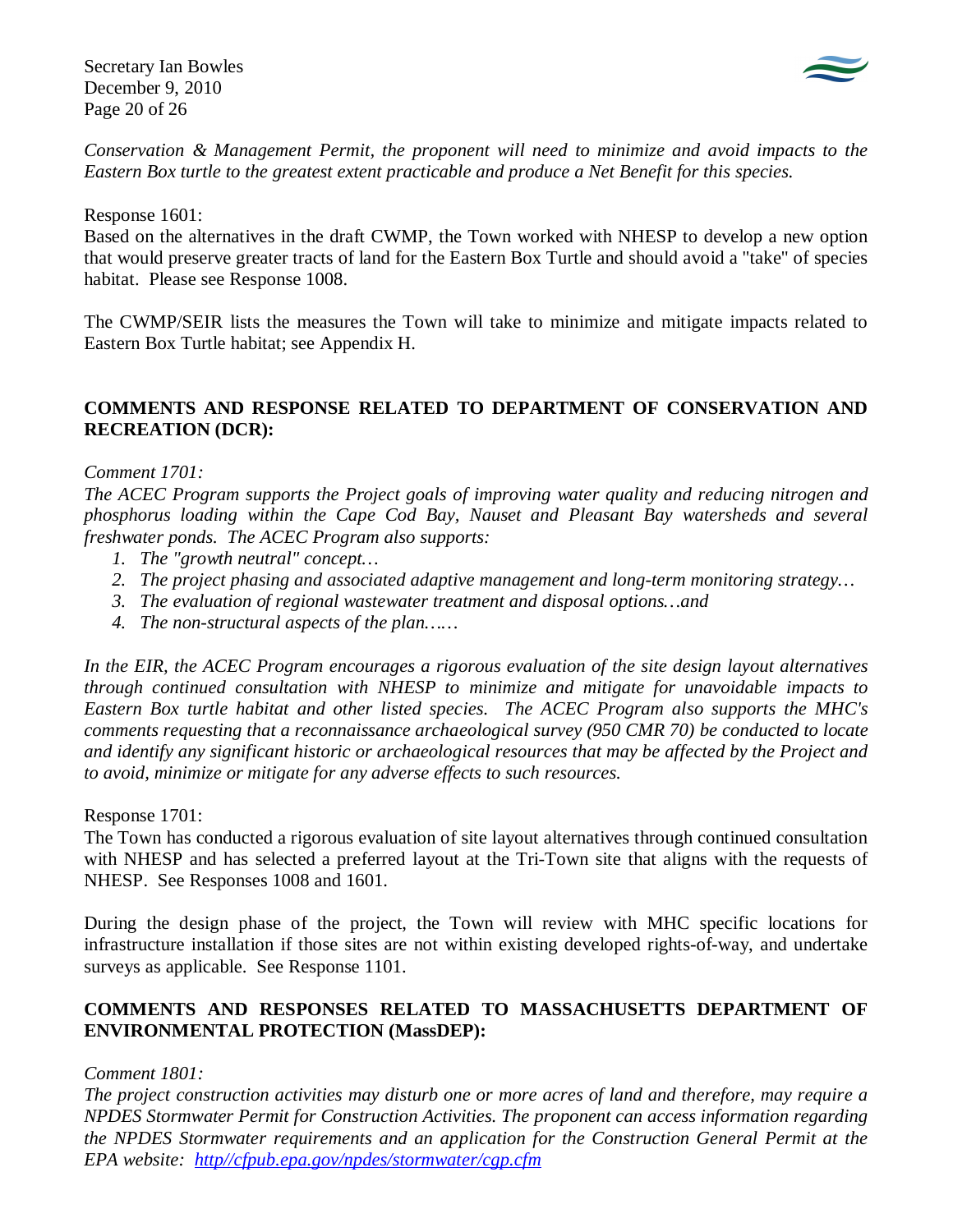Secretary Ian Bowles December 9, 2010 Page 21 of 26



## Response 1801:

Section 11.11.4 (Permitting) of the CWMP/SEIR has been amended to include the NPDES Stormwater Permit on the list of permits required to implement the project. It is the intention of the Town of Orleans to incorporate stormwater management plans in each construction contract for this project and to file a Notice of Intent with EPA for each project prior to the start of construction activity in each project phase.

# *Comment 1802:*

In considering the need for upgrading the infrastructure in town, the assessment should include the *potential for encountering contamination associated with waste sites (both known and unidentified) throughout town if excavation is necessary for the installation of the collection system or distribution systems. The filing of a Utility Release Abatement Plan would be required to excavate in contaminated areas. The location of known sites should be taken into consideration when conducting the assessment to upgrade the infrastructure.* 

*The Project Proponent is advised that, if oil and/or hazardous material is identified during the implementation of this project, notification pursuant to the Massachusetts Contingency Plan (310 CMR 40.0000) must be made to MassDEP, if necessary. A Licensed Site Professional (LSP) may be retained to determine if notification is required and, if need be, to render appropriate opinions. The LSP may evaluate whether risk reduction measures are necessary or prudent if contamination is present. The BWSC may be contacted for guidance if questions regarding cleanup arise.* 

# Response 1802:

During the design phase of the project, known contamination sites will be identified, and provisions will be incorporated into the construction specifications to ensure that all appropriate issues are addressed for both known and unidentified contamination sites. If necessary, Utility Release Abatement Plans will be filed at the end of the design phase, prior to construction, and appropriate notification will be provided to the Massachusetts Contingency Plan. Section 11.12.4 (Permitting) of the CWMP/SEIR has been amended to expand the list of required permits to include Utility Release Abatement Plans and Contingency Plan notification if warranted.

# *Comment 1803:*

*The project requires an EIR and will receive financial assistance from the Commonwealth {and} therefore is subject to the requirements of the MEPA Greenhouse Gas Emissions Policy and Protocol. The policy requires project proponents to quantify the direct and indirect CO2 emissions from the project site's current status and compare it to a set of scenarios that compares the CO2 emissions associated with the buildings & plant operations associated with the plan.* 

# Response 1803:

The appropriate scope for the Greenhouse Gas (GHG) emissions estimate was negotiated with the MEPA office and the Massachusetts Office of Energy Resources. That scope was carried out and the resulting GHG emission analysis is included as Appendix J in the CWMP/SEIR. A summary of that analysis is reported in Section 11.12.8. Guidance from MassDEP (as contained in Comment 1803) was used in the completion of that analysis.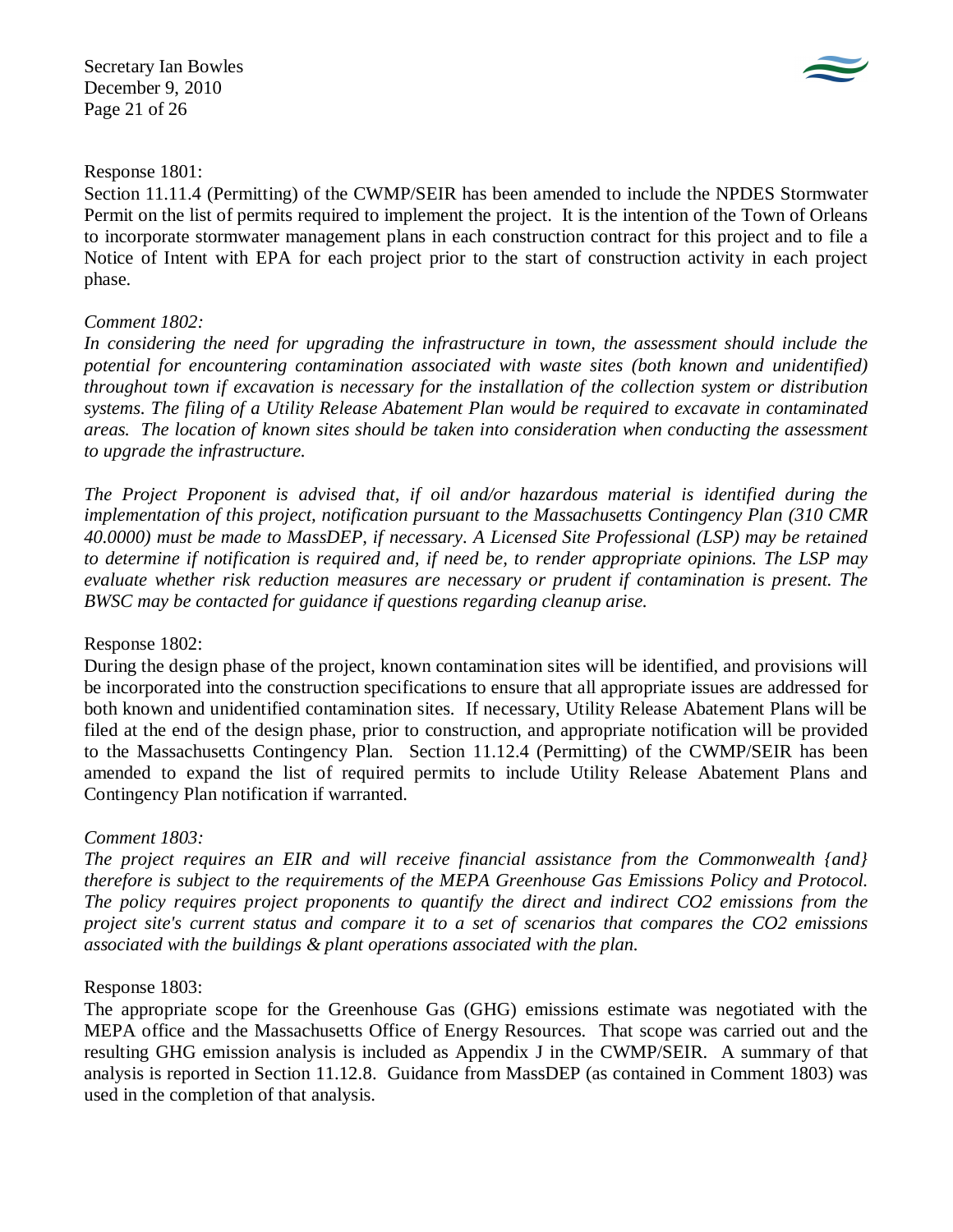

## **COMMENTS AND RESPONSES RELATED TO MARY HARTLEY**

#### *Comment 1901:*

*The Friends of Namskaket Marsh do not believe that Oak Ridge and Namskaket Marsh are safe, or appropriate areas for a centralized sewer project and discharge of wastewater.* 

### Response 1901:

The Town of Orleans undertook an extensive screening of potential sites for facilities related to wastewater treatment and disposal. Numerous sites conducive to these activities were evaluated as part of three preliminary plans. The protection of surrounding properties and receiving waters was one of the major considerations in the determination of acceptable activities at each site, and in the preliminary layouts for structures on each parcel. All three plans are viable with respect to safety and siting. Based on extensive input from citizens all across Orleans, one of the three plans was selected as the preferred plan by the overwhelming majority of surveyed residents. That plan includes the property known as the Tri-Town Septage Treatment Facility located adjacent to Oak Ridge, and proximate to Namskaket Marsh. The recommended plan that is described in the CWMP/SEIR includes the appropriate design features to protect the surrounding environment (from the discharge of effluent) and to minimize the impact of facility operation on neighboring properties. None of the state environmental agencies that have reviewed the CWMP/EENF has raised any questions or requested any further information in regard to the safety and appropriateness of the selected site for these activities.

### *Comment 1902:*

*In conclusion, the addition of 500,000 - 750,000 gpd, (app. one billion gallons every 4 to 5 years) discharged from the proposed wastewater facility on Oak Ridge to the Namskaket and Cape Cod Bay Embayment would destroy the natural fresh/salt water balance that sustains marine and other aquatic life.* 

### Response 1902:

The CWMP/SEIR presents a water balance for each of the major watershed systems in Orleans, comparing the natural precipitation recharge with the recharge associated with effluent disposal. The recharge from effluent disposal includes both the current volumes discharged from on-site septic systems and the volumes that would be discharged from new wastewater treatment facilities. This analysis (see Table 7-1 and Section 7.2) shows that the proposed discharge at the Tri-Town site, coupled with some sewering in the watershed, and would increase the recharge to Cape Cod Bay by approximately 6% over what occurs today. Such a small change is not expected to appreciably alter the freshwater/saltwater balance in the Bay. This issue will be evaluated in more detail as part of the Town's application for a groundwater discharge permit for this project. The agencies that review that application are charged with investigating potential negative impacts of new wastewater discharges and will not issue that permit if such concerns are not adequately addressed.

## *Comment 1903:*

*In the WHOI REPORT, Dr. Teal also implies potential problems resulting from unknown quantities of leachate and nutrients from wastewater from the LEA sewer project in 1983 and says that: "The concept of "marsh engineering" ought to be considered in the event control of the delivery, distribution and/or standing level of wastewater in the wetland becomes desirable."*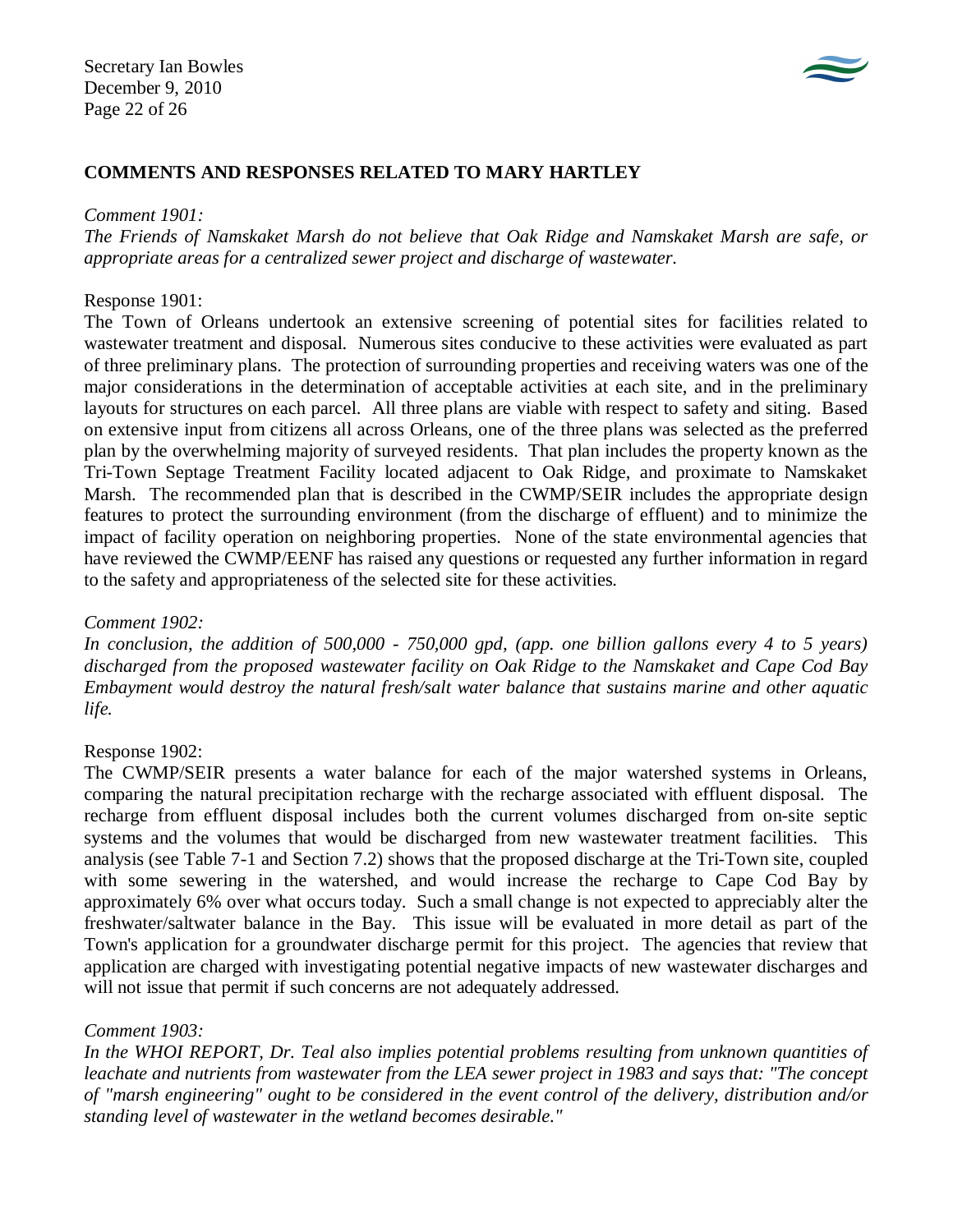Secretary Ian Bowles December 9, 2010 Page 23 of 26



*A potential breakout of wastewater in the Marsh and need to "engineer" the Marsh to distribute and/or control wastewater flows, the need to remove decaying biomass from the Marsh to prevent eutrophic conditions, mosquito infestation in standing water, and other negative impacts from discharging wastewater in coastal wetlands and Cape Cod Bay, would require a complete evaluation and cost analysis. The ultimate effects on the health, and economic and aesthetic wellbeing of homeowners, who live on or near Namskaket; or the thousands of tourists who visit Skaket Beach or travel on the Bike Trail, wildlife habitat, and scenic woodlands and marshes, are unknown.* 

## Response 1903:

This comment apparently refers to an analysis from 1983, when the potential environmental impacts of the then-proposed septage treatment facility were being debated. In the development of the draft CWMP/EEIR, Wright-Pierce analyzed information on subsurface conditions compiled over many years, (including substantial data collected by U.S.G.S.) and supplemented that data with new information gathered from subsurface explorations designed to address the current wastewater disposal plan. The more recent exploration results are summarized in Appendix E and Appendix F of the CWMP/SEIR. These reports cover several types of soil investigations, hydraulic load testing and computer modeling of the projected groundwater contours that would result from sustained disposal of effluent at this site. These investigations support the proposed plan to infiltrate highly treated effluent at this site, with effluent-impacted groundwater eventually recharging coastal marshes and Cape Cod Bay. A direct discharge of effluent to surface waters is not proposed. The Town will seek confirmatory modeling of the recommended plan by the Massachusetts Estuaries Project during the design phase of the project and that modeling will address the potential for some of the impacts the commenter has suggested.

### *Comment 1904:*

*The plume from the proposed sewer project would be 15 - 25 times greater than the septage-only plume and could breakout in the salt marsh, bogs, streets, yards, basement, or septic systems of hundreds of residents in the area on its course to Cape Cod Bay. Recent predictions by Wright-Pierce are that the plume will discharge "several hundred feet off the shoreline" at Skaket Beach. (WMSC 8/7/08)* 

## Response 1904:

As noted in Response 1903, the hydrogeology of the Tri-Town site has been investigated with specific reference to the site's capacity for effluent disposal and the ultimate fate of effluent-impacted groundwater. The studies in Appendix E and Appendix F of the CWMP/SEIR present data that show that the commenter's concerns are unwarranted over the possibility of an elevated groundwater table impacting nearby septic systems, or flooding local basements, yards and streets. (For example, Section 7 of Appendix F discusses the groundwater simulations, and page 7-2 states that "the highest predicted groundwater level is…more than 10 feet below the ground surface at the homes north of the Tri-Town Site", including Ms. Hartley's home.) This Appendix also presents maps that depict the areas where effluent-impacted groundwater is expected to reach coastal waters. As with other groundwater-related impacts, this issue will be evaluated in more detail as part of the Town's application for a groundwater discharge permit for this project. The agencies that review that application are charged with investigating potential negative impacts of new wastewater discharges and will not issue that permit if such concerns are not adequately addressed.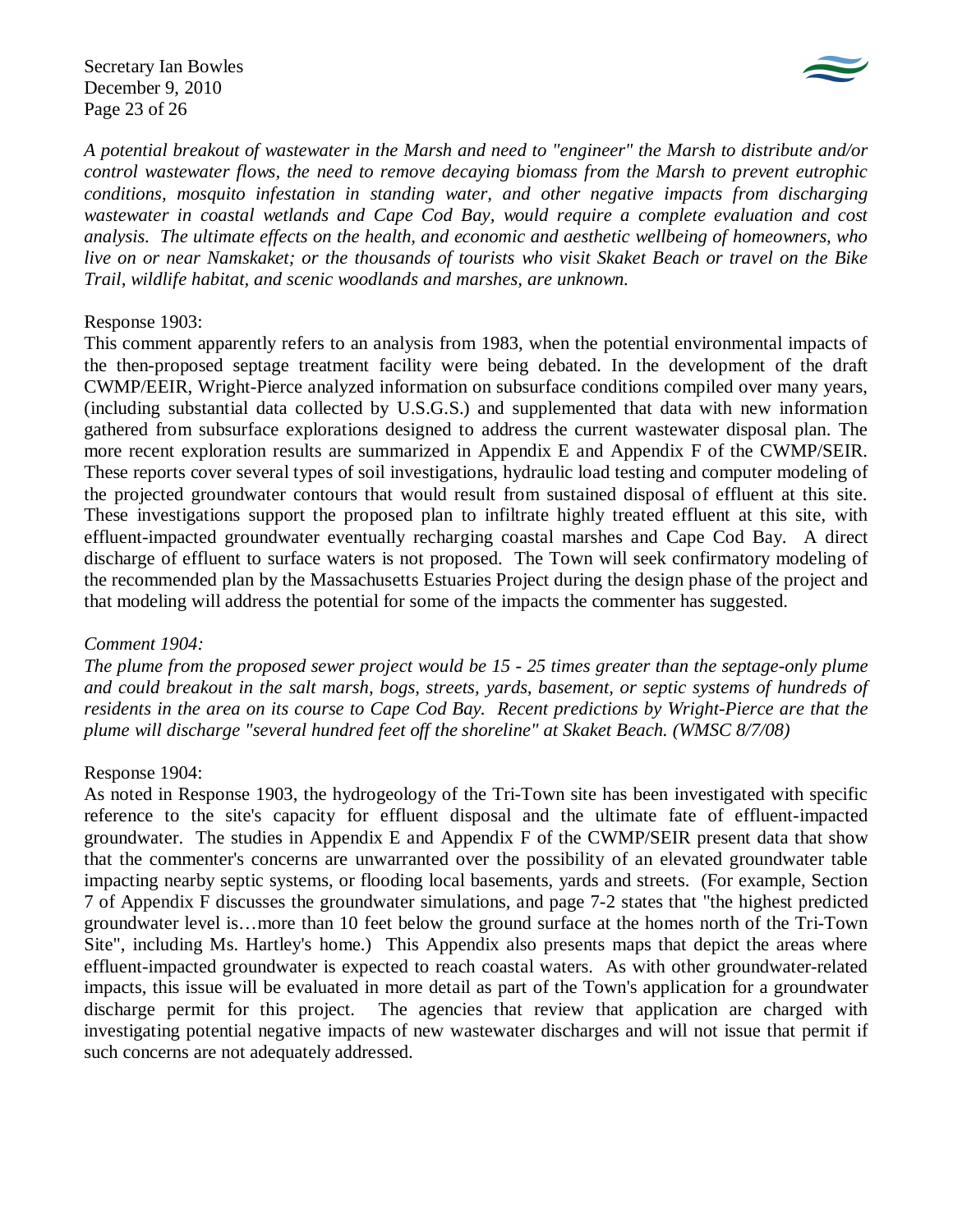Secretary Ian Bowles December 9, 2010 Page 24 of 26



## *Comment 1905:*

*Wright Pierce has introduced the concept of "allocating Assimilative Capacity" of nitrate (TMDLs) from Pleasant Bay, alleged to be "nitrogen sensitive" to Namskaket and Cape Cod Bay, described as "less nitrogen sensitive." (Wright Pierce 8/20/07) There is no scientific data anywhere which proves that Namskaket and Cape Cod Bay are any more, or less, nitrogen sensitive than any other coastal location in Orleans.* 

## Response 1905:

The Massachusetts Estuaries Project (MEP) has investigated the nitrogen sensitivity of coastal waters impacted by activities in Orleans. Current nitrogen loads in the watersheds of Pleasant Bay and Rock Harbor have been shown to exceed the estimated assimilative capacity of those embayments. Yet-to-bepublished data for the Nauset system is expected to document similar nitrogen overloading in its watershed. In contrast, the current (and projected future) loads in the watersheds of Namskaket Marsh and Little Namskaket Marsh are below the estimated assimilative capacities of those natural systems (significantly below in the case of Namskaket Marsh). These very well researched MEP studies show that Namskaket and Little Namskaket Marshes are less nitrogen sensitive than Pleasant Bay, the Nauset system and Rock Harbor. Executive summaries of all available MEP reports are presented in Appendix G of the CWMP/SEIR. The full reports are available at the Orleans Town Office and on the MEP website.

## *Comment 1906:*

*Orleans voters rejected the LEA sewer project in November, 1983 and selected the septage-only version. Linenthal, Eisenberg, and Anderson (LEA), State and Federal agencies, and the Museum of Afro American History, Roxbury, MA, coordinated the excavation, removal, and classification of artifacts from the site. Except for Loparto, an Orleans resident, no other Orleans voters, that I know of, were informed of the significance of the land they purchased in May, 1982. They were not invited to the dig, to examine any of the ancient artifacts taken from our Town, or make other plans for the site. EPA funded the removal of artifacts from about 4 acres. 22 acres remain at Oak Ridge and which may contain more material. The Namskaket site was determined to not contain significant artifacts, but, information may be withheld today to not jeopardize the \$150 - \$300 million dollar sewer project discharging to Namskaket.* 

## Response 1906:

The Town of Orleans asked the Massachusetts Historical Commission (MHC) to review its files concerning past archaeological investigations and to determine what additional steps are needed to properly protect archaeological and historical resources on the 26-acre Tri-Town site. In its letter dated April 10, 2009, the MHC stated that "the alternatives for expansion of the facility as presently proposed will occur within areas previously disturbed by original facility construction and are unlikely to contain intact significant archaeological resources". No additional investigations have been requested by MHC related to further development of the Tri-Town property.

## *Comment 1907:*

*The ridge (Oak Ridge) is 79' high and acts as a buffer at this time from activities at Tri-Town for West Road commercial and residential development. Skaket Landing and Landings Edge Condos, Cape Cod Five Operations Center, restaurants, The Liquor Loft, Booksmith, CVS, a Photo Shop, Radio Shack, Olympia Sports are within 600 - 900 feet of Tri-Town and the RIBs. Removal of the hill and the woodlands for the construction of the Centralized Sewer Project will expose the project to West Road*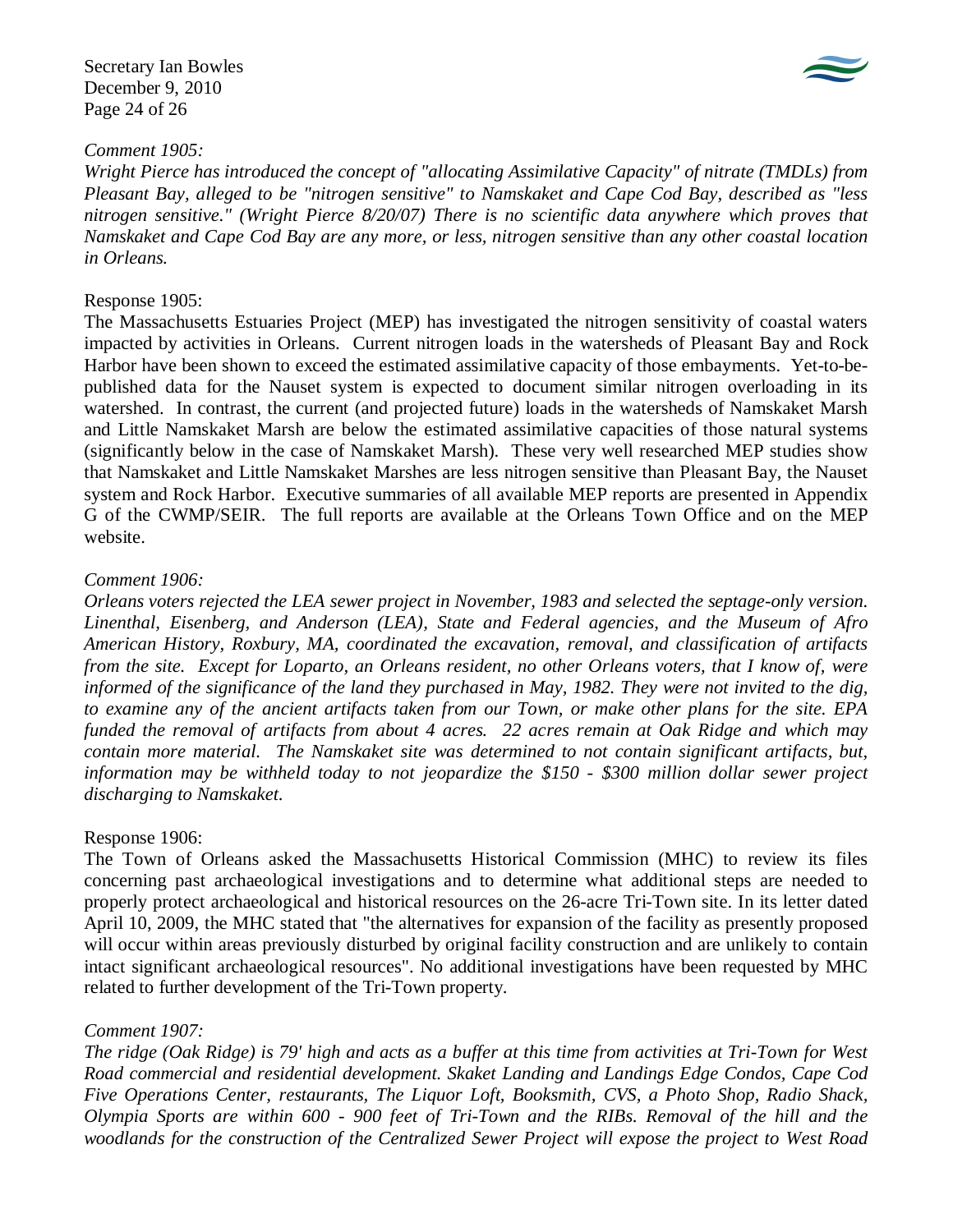Secretary Ian Bowles December 9, 2010 Page 25 of 26



*between Skaket Corners and Old Colony Way. Prevailing SW winds will blow odors from sewage, septage, sludge, and liquid sludge throughout the area. Oak Ridge also abuts the Bike Trail.* 

### Response 1907:

Preliminary layouts of proposed wastewater facilities at the Tri-Town site have been based on generally accepted practices for minimizing impacts on nearby development. The site will be developed with buffer zones of both naturally occurring and planted vegetation. Equipment and tanks that have the potential to release odors will be covered and subject to state-of-the-art odor control facilities. The exiting septage treatment facility has a good track record of controlling site noise and odor, and the new facility should perform even better.

## *Comment 1908:*

*The rapid transfer of sewage from Orleans and the region, would move freshwater recharge from other watersheds in the region (interwatershed transfer) to the densely populated Namskaket Marsh and Cape Cod Bay Shore. The transfer of vast quantities or freshwater to coastal wetlands and the ocean will inevitably lower the water table inland, and raise the water table between Namskaket River and Little Namskaket Creek. The ultimate effects of such a radical plan on the health, economic, and aesthetic well being of residents, tourists, and the whole environment of the West side are unknown.* 

## Response 1908:

As noted in Response 1902, and presented in Section 7.2 of the CWMP/SEIR, water balances have been estimated for all watersheds in Orleans. Town-wide, groundwater recharge from septic systems is about 2% of the recharge from precipitation. Removing a portion of the septic system recharge from some areas in Orleans to a different watershed (Namskaket) will indeed result in a slight lowering of the water table those areas. The change in recharge will be no more than 4%, which is quite small, considering the normal variation year-to-year in precipitation. It must be recognized, however, that the water tables in most areas of Orleans are slightly higher that they were before the construction of the municipal water supply system, which distributed groundwater all across town. Response 1904 deals with concerns about elevated groundwater levels near the Tri-Town site.

## *Comment 1909:*

*A publication in 1989 by Massachusetts Audubon, "Buffer Zones: The Environment's last Defense", says, "The viability and transport of viruses are causing greater concern since many are difficult to detect. Currently there is no method used by Federal and State Agencies to monitor virus contamination in wastewater effluent, or the receiving waters of the effluent. Scientists have shown that viruses travel as far as 1,300 feet horizontally in groundwater from sewage infiltration basins."(p. 17)* 

### Response 1909:

The proposed wastewater treatment facility will provide a very high degree of wastewater treatment. Following treatment for the removal of organic compounds, solids and nitrogen, an ultraviolet disinfection system will provide high removals of pathogenic material, including bacteria and viruses. The groundwater discharge permit for the facility will stipulate the maximum concentrations of contaminants that DEP believes should not be exceeded to protect the groundwater down-gradient from the discharge location. Except in cases involving the direct reuse of wastewater effluent, DEP has typically not set limits on effluent viruses, because the passage of effluent-impacted groundwater through the soil affords sufficient viral kill to protect down-gradient users. If the permitting process determines that there are down-gradient users of groundwater that demand a higher degree of virus removal, then DEP will set appropriate limits in Orleans' permit. In that public drinking water is